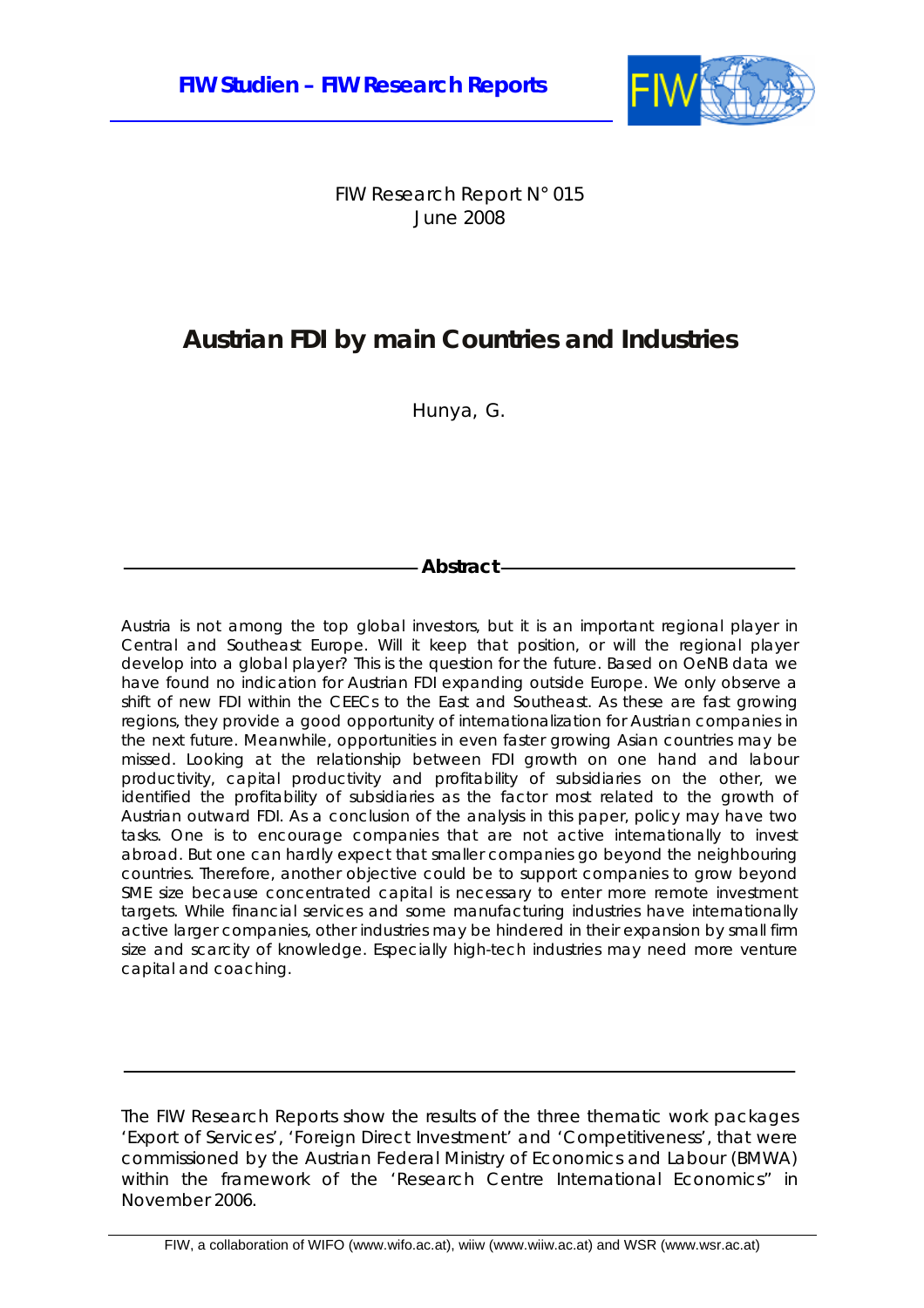Wiener Institut für Internationale Wirtschaftsvergleiche



The Vienna Institute for International Economic Studies

# **Austrian FDI by main Countries and Industries**

by Gábor Hunya



FIW – Forschungsschwerpunkt Internationale Wirtschaft Arbeitspaket "Direktinvestitionen" Modul 2

Vienna, March 2008

Oppolzergasse 6 Telephone: (+43-1) 533 66 10 E-mail: wiiw@wiiw.ac.at A-1010 Vienna Fax: (+43-1) 533 66 10-50 Website: www.wiiw.ac.at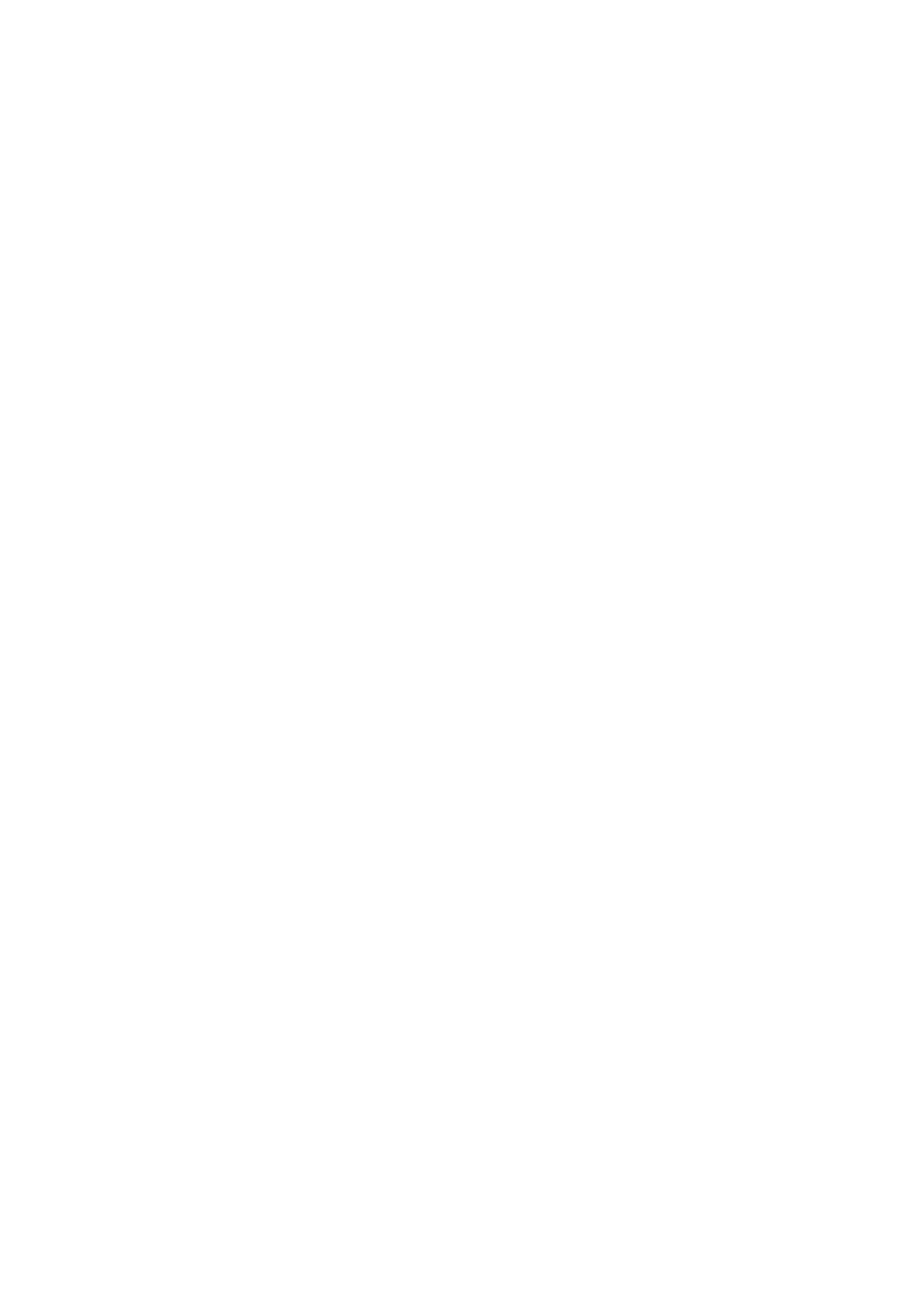# **Contents**

| 3 Austrian subsidiary characteristics by countries and geographic regions 9 |  |
|-----------------------------------------------------------------------------|--|
|                                                                             |  |
|                                                                             |  |
|                                                                             |  |
|                                                                             |  |
|                                                                             |  |

| Box 1 Austrian outward FDI from another viewpoint:                          |
|-----------------------------------------------------------------------------|
|                                                                             |
|                                                                             |
|                                                                             |
| Box 5 Most recent manufacturing projects locate primarily                   |
| Box 6 Austrian projects in the ICT and electronics cluster (OCO Monitor) 22 |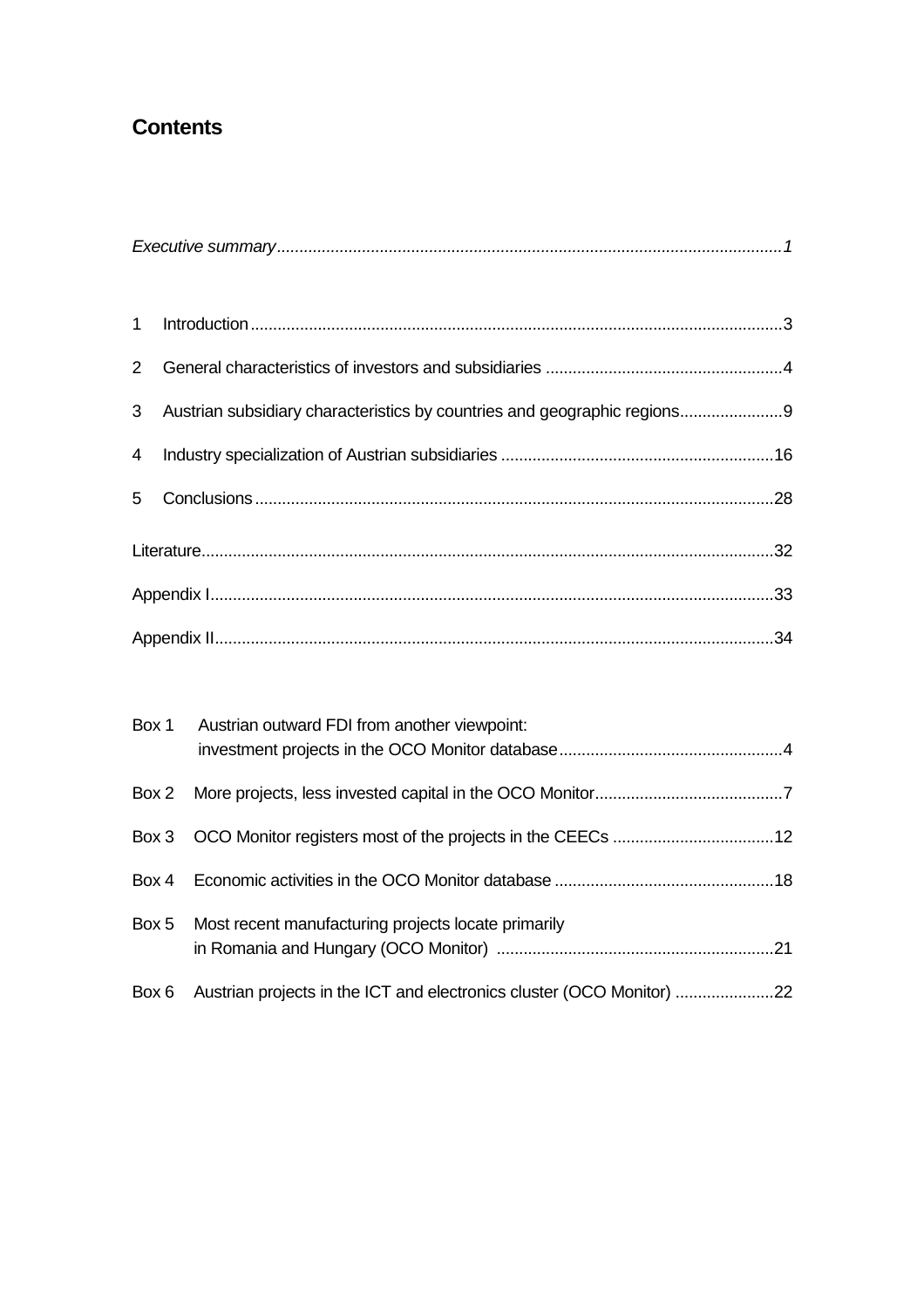# **List of Tables and Figures**

| Table 1 | Number of parent corporations and outward FDI stock of medium-sized                                                                                                       |
|---------|---------------------------------------------------------------------------------------------------------------------------------------------------------------------------|
| Table 2 | Number of Austrian investors and subsidiaries by host region, 2000 and 2005,                                                                                              |
| Table 3 | Indicators of Austrian subsidiaries by main destinations, share in world total, %10                                                                                       |
| Table 4 | Efficiency indicators of Austrian subsidiaries, 2000-2005, by host economies<br>(data weighted by the share of Austrian capital in the nominal capital of subsidiaries)13 |
| Table 5 | Productivity, profitability and capital increase by regions compared to the average<br>(Bold script = equity capital share of region in total increase 2000-2005) 14      |
| Table 6 | Share of main activities in outward FDI stock, Austria and developed countries, %  16                                                                                     |
| Table 7 | Number of Austrian investors and subsidiaries by activity, 2000 and 200517                                                                                                |
| Table 8 | Equity capital of Austrian subsidiaries by activity and country, EUR million, 200520                                                                                      |
| Table 9 | Main characteristics of Austrian subsidiaries by economic activities, shares in total (%),                                                                                |
|         |                                                                                                                                                                           |
|         |                                                                                                                                                                           |
|         |                                                                                                                                                                           |
|         |                                                                                                                                                                           |
|         | Table C Number of Austrian FDI projects by year and host country in 2003-2007  12                                                                                         |
|         |                                                                                                                                                                           |

Figure 1 Turnover and Employment of Austrian Manufacturing. Subsidiaries, 2000 and 2005.........24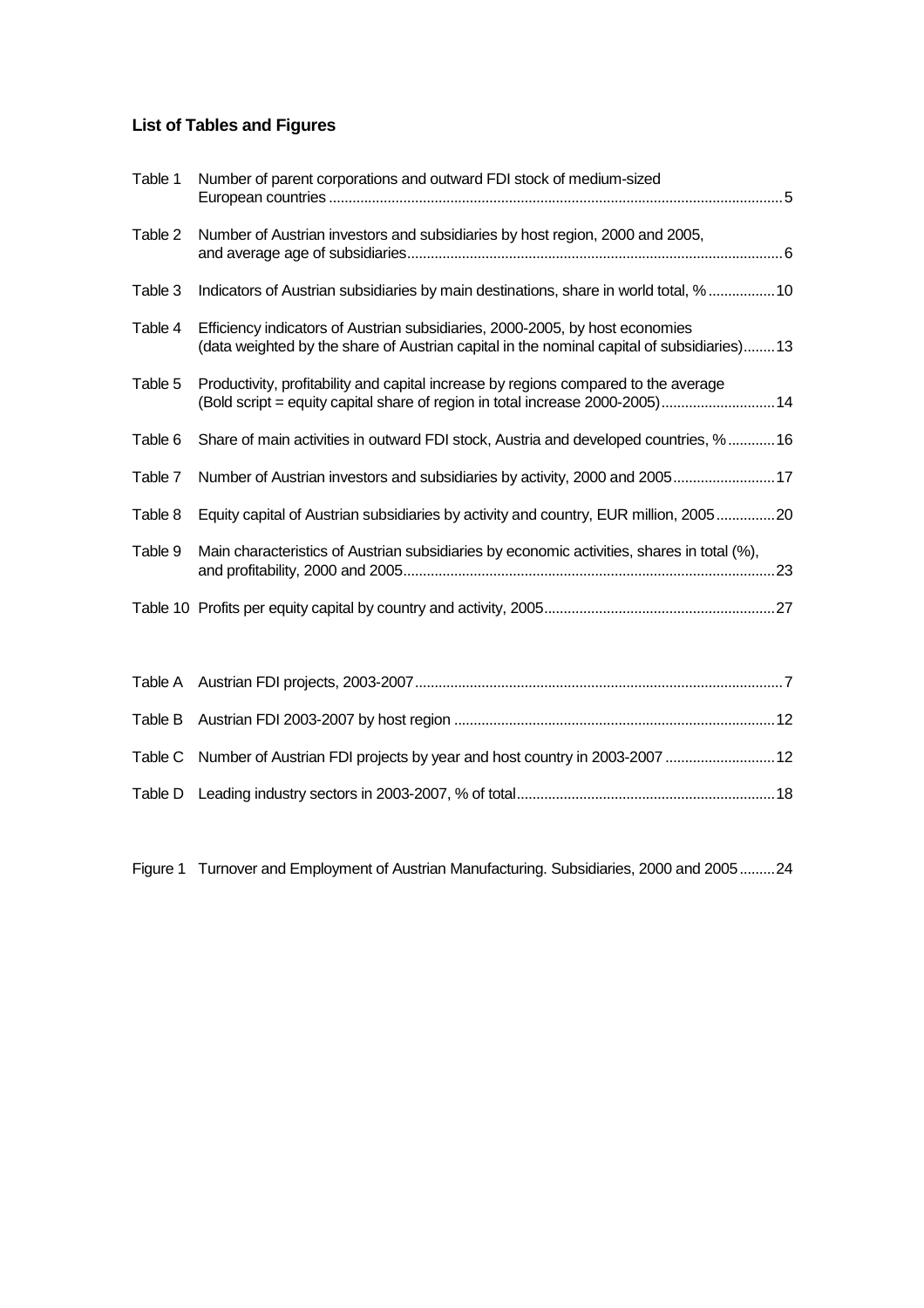## **Executive summary**

This paper deals with the main features and directions of development characterizing Austrian outward FDI. The analysis relies mainly on data derived from the OeNB survey of Austrian investors and their foreign subsidiaries. In addition, we present some more recent trends based on company reports included in the OCO Monitor database. Policy recommendations are necessarily tentative as they are based on limited information.

Austria is not among the top global investors, but it is an important regional player in Central and Southeast Europe. Will it keep that position, or will the regional player develop into a global player? This is the question for the future. In the present research we have found no indication for Austrian FDI expanding outside Europe. We only observe a shift of new FDI within the CEECs to the East and Southeast. As these are fast growing regions, they provide a good opportunity of internationalization for Austrian companies in the next future. Meanwhile, opportunities in even faster growing Asian countries may be missed as suggested by the fact that from 2000 to 2005 equity capital of Austrian subsidiaries declined even in nominal terms in this region.

The geographically concentrated pattern of Austrian outward investment activity is characteristic of small developed countries with few globally active transnational corporations. Austrian investors are to 60-70% SMEs but these control only a relatively small part of the invested capital. The share of SME investors is highest in advanced host countries. In less developed and more remote destinations the share of SME investors is relatively small. This suggests, that investing in more remote countries may require larger size to cope with more complex problems.

Most Austrian FDI projects are market seeking, they sell mainly on the local markets of the host countries. This is a logical consequence of the activity structure of investments dominated by real estate, financial and other services. The other type of FDI, the export oriented, efficiency seeking one with a labour cost motive is marginal, except in neighbouring Czech Republic, Hungary and Slovakia, recently also in Romania. There is no sign that other countries like those in the Western Balkans would become targets for labour-intensive production: the number of Austrian manufacturing subsidiaries is rising very slowly possibly due to relatively high local wages. Labour-intensive manufacturing production expands recently in Asia with the aim to sell on the local market.

Looking at the relationship between FDI growth on one hand and labour productivity, capital productivity and profitability of subsidiaries on the other, we identified the profitability of subsidiaries as the factor most related to the growth of Austrian outward FDI. Outstanding profitability can explain the rapid growth of Austrian investments in Switzerland, Poland and the CIS countries. But countries not providing high profits at the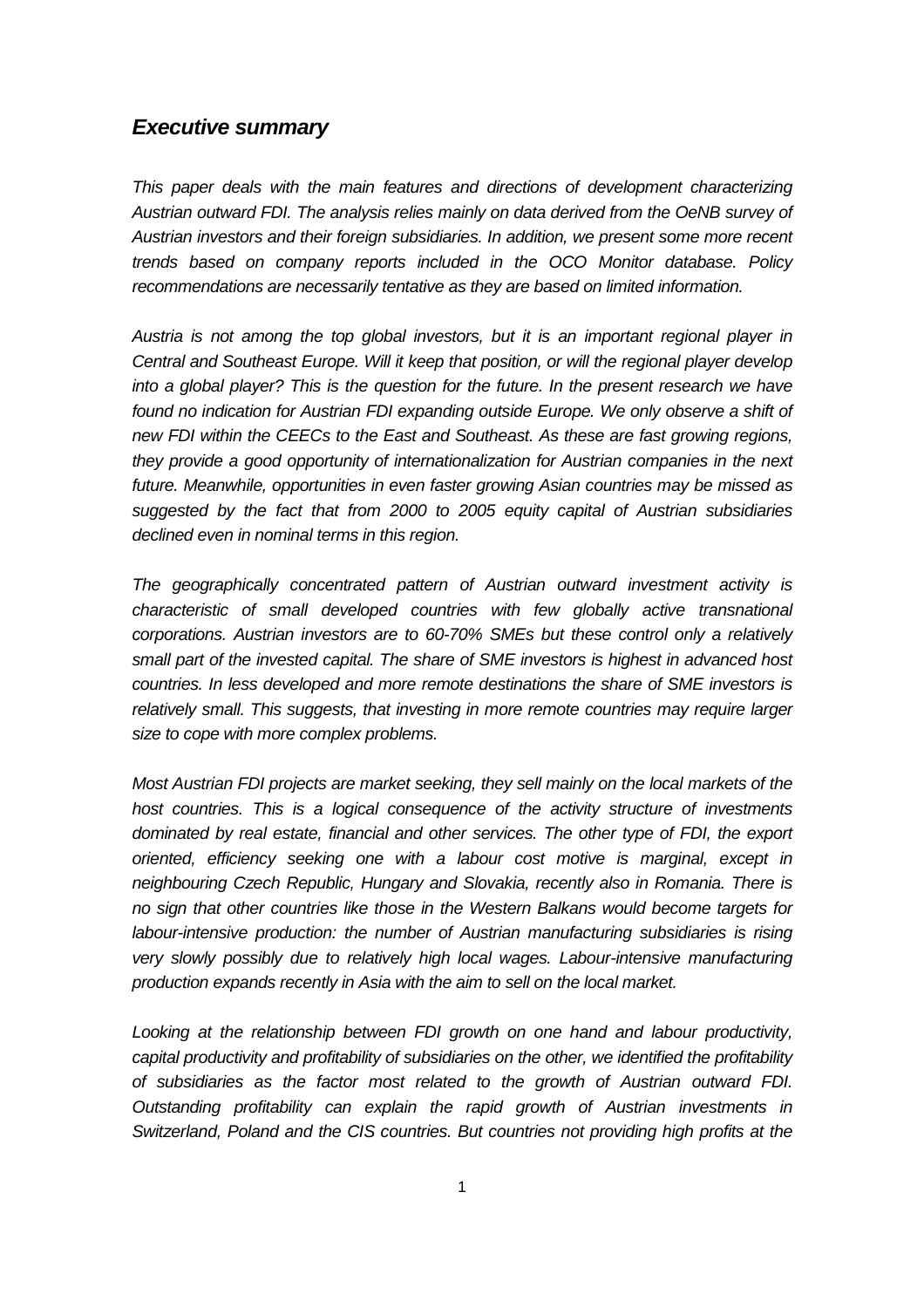moment may just have the best potential, like Romania and Bulgaria where Austrian FDI per GDP is still low, but rapidly increasing.

As a conclusion of the analysis in this paper, policy may have two tasks. One is to encourage companies that are not active internationally to invest abroad. But one can hardly expect that smaller companies go beyond the neighbouring countries. Therefore, another objective could be to support companies to grow beyond SME size because concentrated capital is necessary to enter more remote investment targets. While financial services and some manufacturing industries have internationally active larger companies, other industries may be hindered in their expansion by small firm size and scarcity of knowledge. Especially high-tech industries may need more venture capital and coaching. Currently the natural direction of development to increase Austrian investment activities are the more remote CEECs. It would be desirable to develop a more global footing especially in Asia, where profits are already high and markets boom.

**Keywords**: Austria, FDI, productivity, profitability, economic policy

**JEL classification**: F21, F23, L21, L25, L60, L80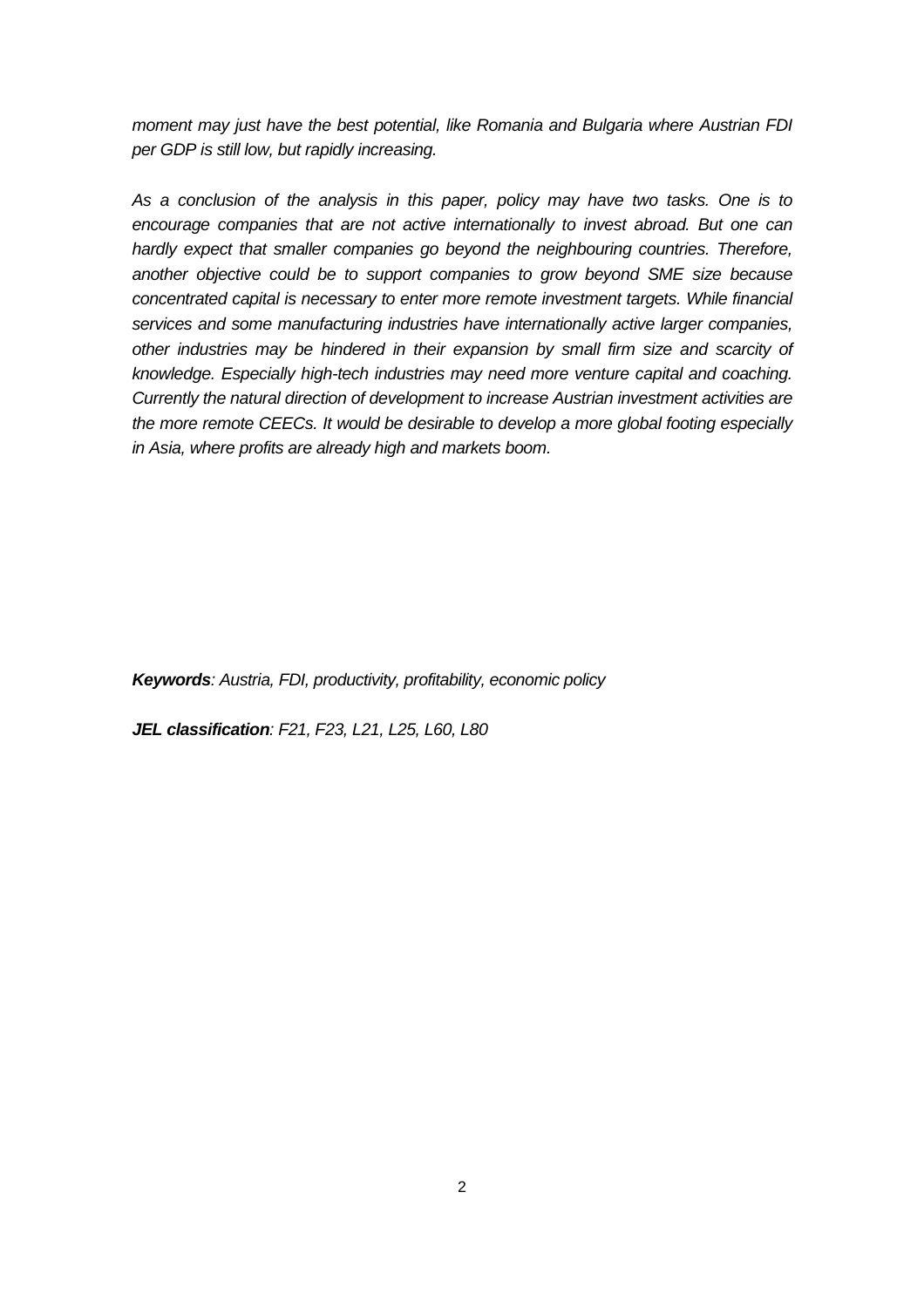# Gábor Hunya

# **Austrian FDI in selected countries and industries**

### **1 Introduction**

l

The aim of this paper is to identify the main features and directions of development characterizing Austrian outward FDI, its regional and sectoral specialization, size structure and investment motivation. Developments of the last few years will be used to make some tentative forecasts.

We rely mainly on the FDI subsidiary database of the Austrian National Bank (Oesterreichische Nationalbank, OeNB) which includes the results of surveys on Austrian subsidiaries abroad.<sup>1</sup> The most recent data published in September 2007 refer to 2005 which we use to characterize the 'present situation'. The database covers foreign subsidiaries of Austrian firms in which the share of the Austrian investor is at least 10% of the nominal capital in the subsidiary, and the amount of nominal capital in the subsidiary is at least EUR 72,000. Thus the sample is biased towards larger companies. But in terms of FDI stock, not much information is lost as the amount of Austrian equity capital in foreign subsidiaries in 2005 amounted to only about 5% less than the outward FDI stock published in the international investment position.

Having found the database representative enough, the next question is, what period of time should be selected as a basis for predicting future opportunities? It is obviously not necessary to go back far in time – Austrian outward FDI became important only after 1990 when the Central European transition countries opened up to FDI. The early entry period took place in circumstances much different from the present ones, and the directions of Austrian FDI have underwent important changes more recently. Based on proximity, Austrian investors gained important first-mover advantages and accumulated knowledge which they later utilized in more remote and more backward transition countries in Southeast and Eastern Europe. In 2005 the total amount of Austrian equity capital in subsidiaries abroad reached EUR 53 billion, more than double the EUR 24 billion in 2000. Subsidiaries' turnover doubled as well, their employment increased 74%, and profits jumped fourfold. Because of that rapid increase in Austrian FDI in recent years, we do not consider it necessary to go back in time to years prior to 2000. Changes between 2000 and 2005 will be discussed as "recent trends".

<sup>1</sup> OeNB Sonderheft Statistiken, Direktinvestitionen 2005, published in September 2007. By courtesy of OeNB we had access to a more detailed database. It comprises data for 15 countries or groups of countries (see Appendix I) and 21 economic activities (NACE 1-digit for all activities, NACE 2-digit for manufacturing, see Appendix II) where the number of Austrian affiliates is higher than three. All data in this paper, unless otherwise indicated, come from this database. The source of all tables, if not otherwise indicated, is the OeNB.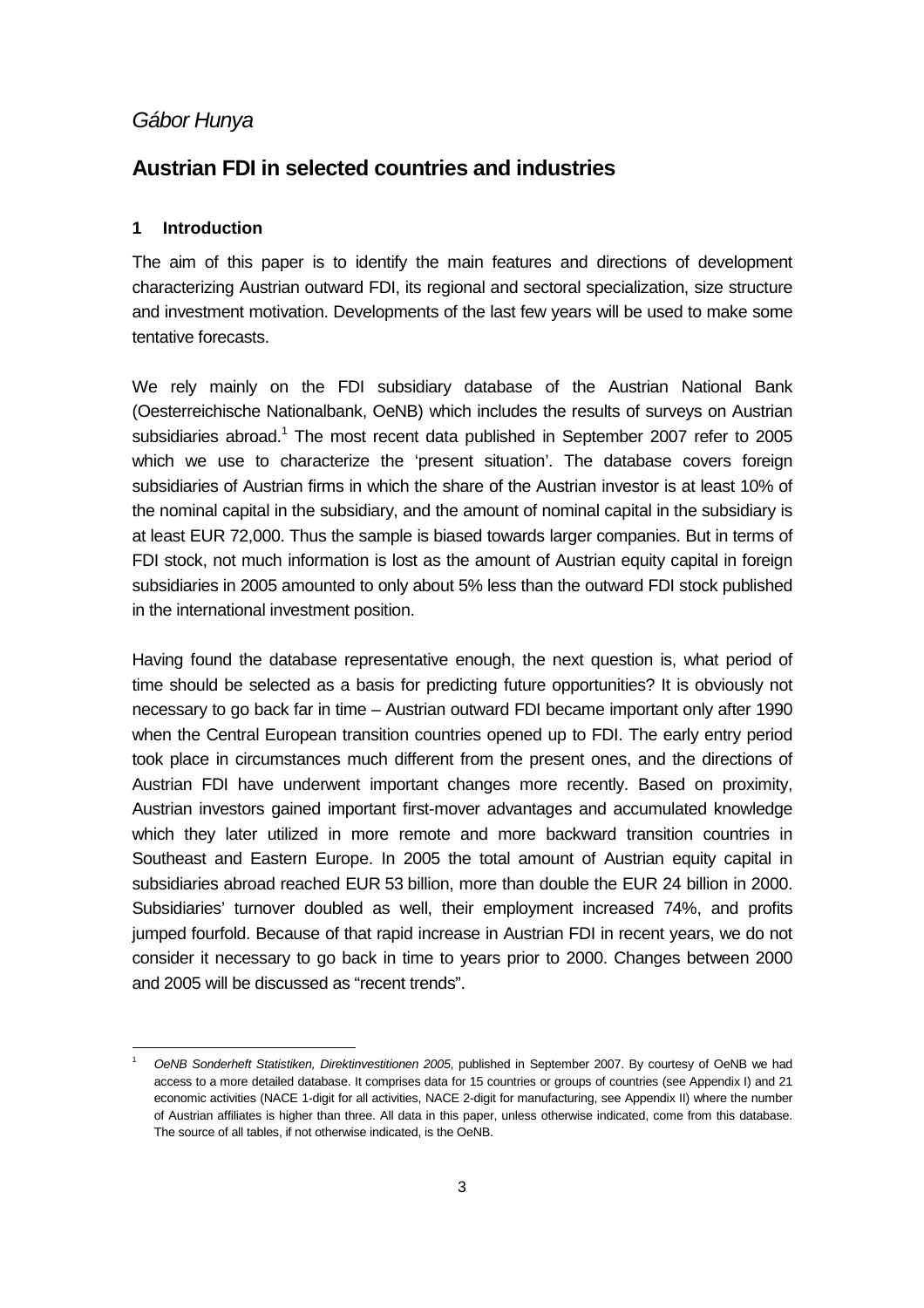The method of research in this paper is descriptive, grouping information in a way to reveal characteristic trends and features. Statistics will be quoted to characterize the industry and destination pattern of Austrian FDI. The results are less of general scientific validity, more of practical relevance. Outliers are not dropped out, but treated as novelty calling for explanation.

Section 2 looks into the distribution of subsidiaries by different indicators. The subsequent two sections examine the characteristics of Austrian subsidiaries by location and by economic activity. The paper closes with conclusions.

#### **Box 1**

#### **Austrian outward FDI from another viewpoint: investment projects in the OCO Monitor database**

Further to the OeNB, FDI related information is compiled by the OCO Consulting Ltd. (www.ocomonitor.com). This relies on press reports and company home-pages. The two databases differ a lot in their methodology and time coverage and provide a somewhat different picture about Austrian FDI abroad. While the most recent OeNB data are for 2005, the OCO Monitor data available at the time of writing ranges to the end of 2007 and it is updated almost daily. They rely on published data, thus individual investment projects and investors can be identified unlike in the OeNB database. OCO Monitor does not apply a size limit thus includes also small ventures. A further difference is that OeNB compiles all investment data in new and old subsidiaries, while OCO Monitor compiles information only on new projects disregarding capital increases. The OeNB strictly applies the rules of balance of payments statistics. For OCO Monitor no such international norms are binding and the project coverage may be sporadic. Data refer to investment commitments which may not always be realized. Despite all these methodological problems, OCO Monitor contains valuable, future-oriented information which will be presented in further boxes throughout this paper.

### **2 General characteristics of investors and subsidiaries**

The number of Austrian investors rose to 1048 in 2005, from 917 in 2000. That increase does not represent a large number of new investors, meaning that FDI expanded more by investments of existing firms than by firms which had not been internationally involved before. Other tens of thousands of Austrian firms are either too small to be covered by the OeNB database or do not engage in international investment activity. The number of Austrian subsidiaries abroad increased from 2300 in 2000 to 3100 in 2005 (Table 2), much more rapidly than the number of investing firms. Thus the number of subsidiaries per investor rose from 2.5 to three. Those firms that had gained experience in investing abroad have moved to new destinations more often than new investors appeared.

The number of Austrian investors is not large in a *European comparison*. Among the nine medium-sized European countries for which data are available, Austria ranks  $7<sup>th</sup>$  in terms of the number of parent companies and  $8<sup>th</sup>$  in terms of outward FDI stock (Table 1). Other countries with more investors and higher FDI stocks house the headquarters of large multinational companies which operate regional or global networks from that country. Large multinationals can also be winners of international mergers and acquisitions (M&A) which is a main driving force of global FDI. Recent data reveal that in 2006 and 2003 there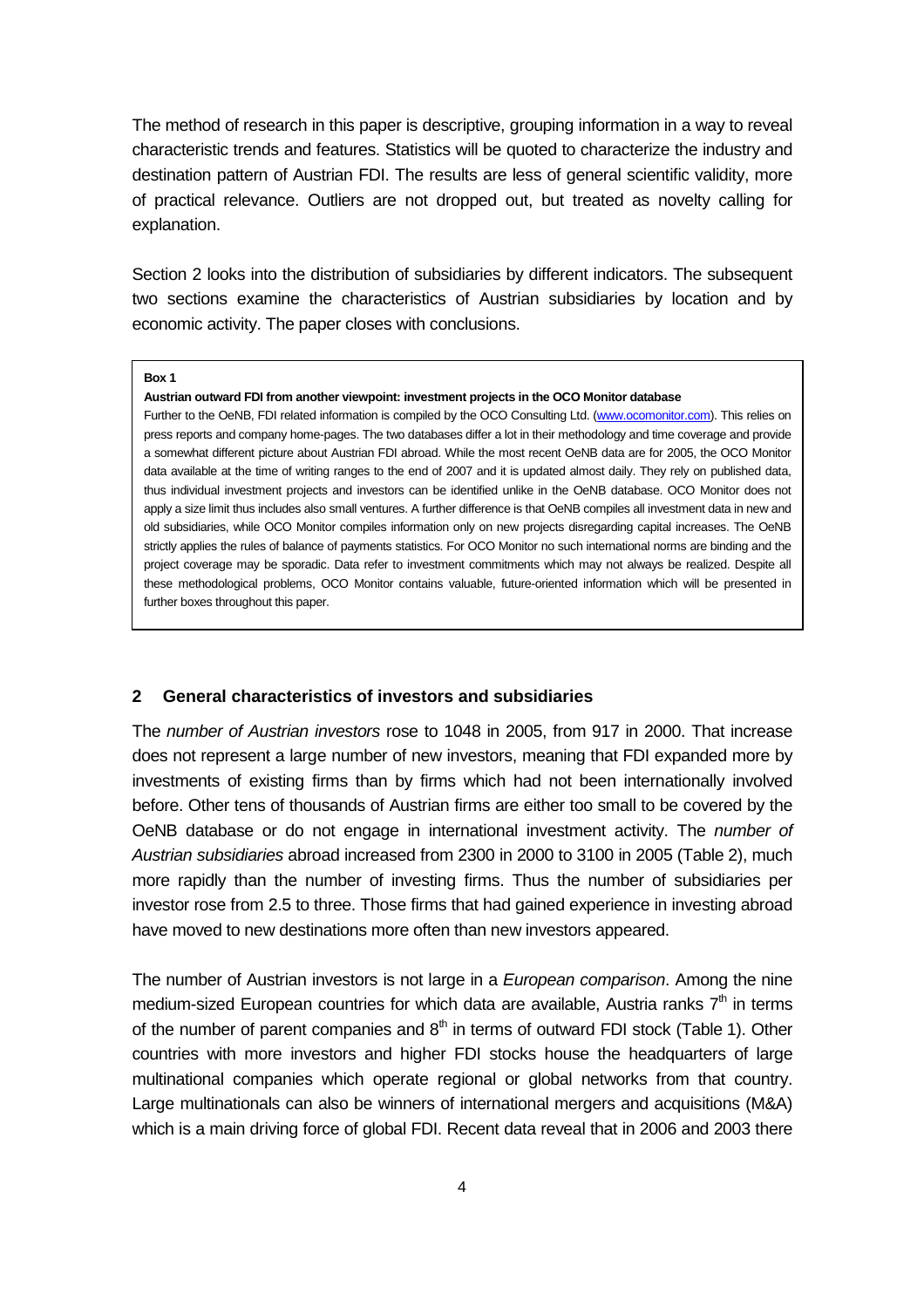was no Austrian investor among the acquiring companies in cross-border M&A deals larger than USD 1 billion; there were two in 2004, and three in 2005 (UNCTAD, World Investment Report 2004, 2005, 2006, 2007). In addition, we find no Austrian company either among the world's largest 100 non-financial transnational corporations or among the 50 largest financial corporations. By any comparison, Austria is not among the global players in terms of FDI. It is, however, an important regional player. Will it maintain that position or will regionally successful investors develop into global players? This is an important question for the future. In the more detailed presentation below we shall find no indication for a change; Austrian investors tend to stay within the larger Europe.

| Country                                                        | Year<br>(latest) | Number of parent<br>corporations | Outward FDI stock<br>USD million | Outward FDI stock per<br>GDP, %, 2006 |  |  |  |
|----------------------------------------------------------------|------------------|----------------------------------|----------------------------------|---------------------------------------|--|--|--|
| Austria                                                        | 2005             | 1048                             | 67243                            | 24                                    |  |  |  |
| Belgium                                                        | 2003             | 991                              | 248367                           | 100                                   |  |  |  |
| Finland                                                        | 2005             | 950                              | 74413                            | 43                                    |  |  |  |
| Greece                                                         | 2005             | 240                              | 13345                            | 7                                     |  |  |  |
| <b>Netherlands</b>                                             | 2006             | 4788                             | 652633                           | 98                                    |  |  |  |
| Norway                                                         | 2004             | 1346                             | 72109                            | 36                                    |  |  |  |
| Portugal                                                       | 2005             | 1300                             | 44457                            | 28                                    |  |  |  |
| Sweden                                                         | 2002             | 4260                             | 144363                           | 68                                    |  |  |  |
| Switzerland                                                    | 2006             | 2616                             | 545401                           | 144                                   |  |  |  |
| Source: UNCTAD World Investment Report 2004, 2005, 2006, 2007. |                  |                                  |                                  |                                       |  |  |  |

**Number of parent corporations and outward FDI stock of medium-sized European countries** 

Table 1

Despite the relatively low amount of outward and also inward FDI, Austria is the second most globalized country in the world (ETH, 2007) – not so much in economic terms (rank 9, just behind Hungary) but in social terms, meaning personal contacts with the outside world, information flow and cultural proximity. Similar is Austria's rank in the AtKerney (2007) globalization index: 15 for trade and 18 for FDI, but 2 for the political and 4 for the personal dimension. Turning around the message of these indicators, internationalization in social and political terms is in place to support economic internationalization.

Information on the number of subsidiaries and the number of Austrian investors, just like for other indicators, is available in the OeNB database for 15 countries and regions of the world (Table 2 and Appendix I). As of 2005 the highest number of investors are present in Germany and in Hungary, and these are also the countries with the highest number of Austrian subsidiaries. About 30% of investors have a subsidiary in one of these countries, and about 14% of all subsidiaries are active there. In Germany both numbers have grown rapidly in the past five years. This may have to do with the specialization on real estate and business services as well as trade-related investments where it is common practice to set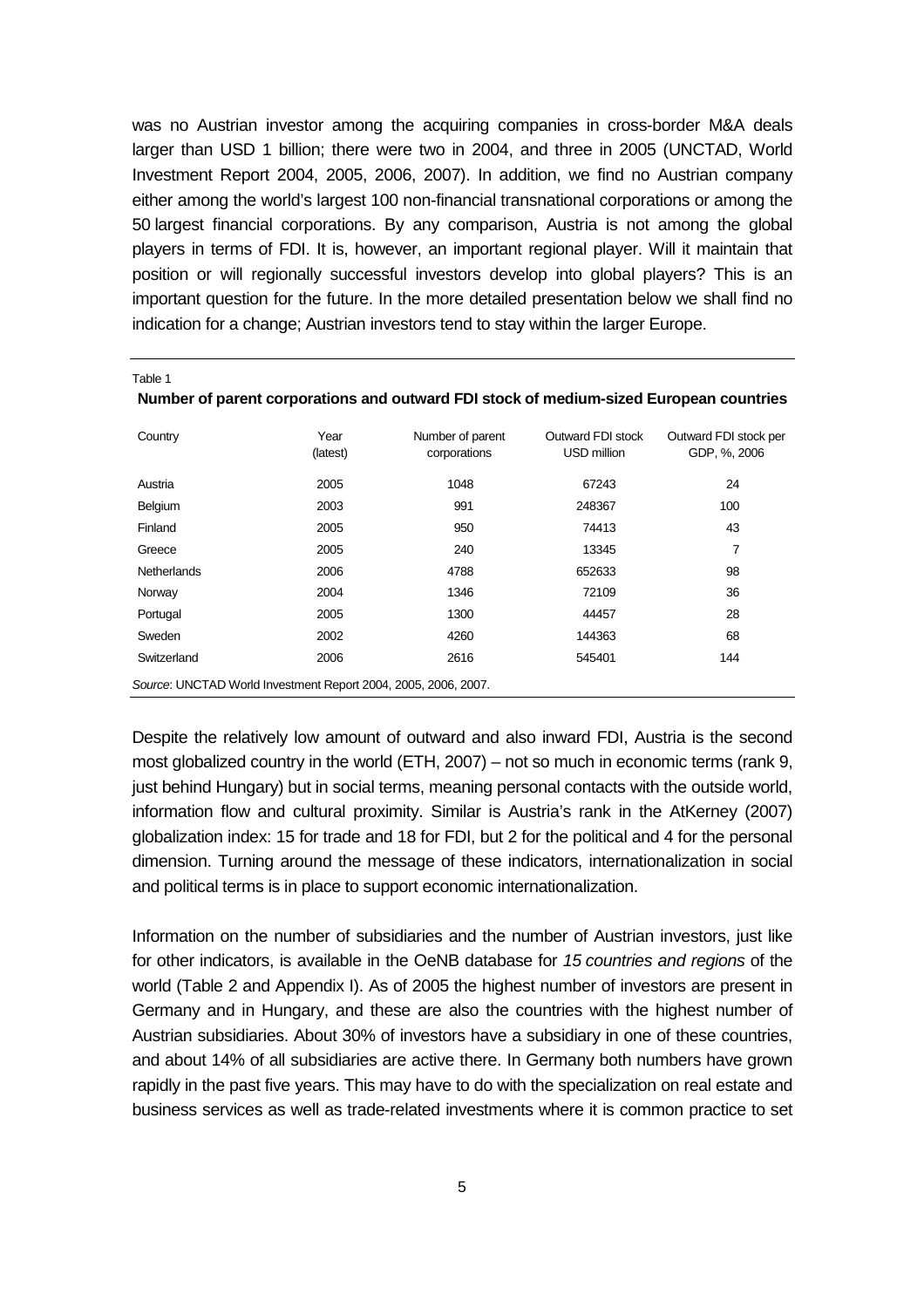up a separate subsidiary for each business. The proliferation of subsidiaries in the Rest of Europe may have the same reason, but here they are spread about several countries.

As to Hungary, there has been practically no growth in the number of investments and investors between 2000 and 2005 although the amount of Austrian FDI more than doubled. This can be understood as a kind of saturation. Three other CEECs, the Czech Republic, Poland and Slovakia witnessed rapid increases in the number of investors and subsidiaries. The Czech Republic may come close to the Hungarian indicators in the near future. The Western Balkans as well as Romania+Bulgaria are upcoming new destination according to the increase of the number of investors and subsidiaries. But in 2005 the number of investors reaches only about one third and the number of subsidiaries less than one half of those in Hungary or Germany.

|                                                                                                                 | 2005                                      | 2000   |                     | 2005                   |                     | Change in number<br>2000-2005 |                     |  |
|-----------------------------------------------------------------------------------------------------------------|-------------------------------------------|--------|---------------------|------------------------|---------------------|-------------------------------|---------------------|--|
| Region                                                                                                          | Average age<br>of subsidiary subsidiaries | No. of | No. of<br>investors | No. of<br>subsidiaries | No. of<br>investors | No. of<br>subsidiaries        | No. of<br>investors |  |
| DE                                                                                                              | 9.6                                       | 330    | 254                 | 445                    | 329                 | 115                           | 75                  |  |
| HU                                                                                                              | 8.6                                       | 392    | 307                 | 403                    | 313                 | 11                            | 6                   |  |
| CZ                                                                                                              | 8.2                                       | 287    | 234                 | 346                    | 261                 | 59                            | 27                  |  |
| <b>PL</b>                                                                                                       | 6.3                                       | 115    | 93                  | 157                    | 122                 | 42                            | 29                  |  |
| SK                                                                                                              | 6.9                                       | 108    | 96                  | 157                    | 128                 | 49                            | 32                  |  |
| SI                                                                                                              | $\overline{7}$                            | 72     | 67                  | 96                     | 91                  | 24                            | 24                  |  |
| <b>CH</b>                                                                                                       | 9.4                                       | 122    | 117                 | 147                    | 129                 | 25                            | 12                  |  |
| <b>Baltics</b>                                                                                                  | 4.7                                       | 8      | $\overline{7}$      | 21                     | 13                  | 13                            | 6                   |  |
| $RO+BG$                                                                                                         | 3.8                                       | 68     | 47                  | 145                    | 93                  | 77                            | 46                  |  |
| Rest-Europe                                                                                                     | 8                                         | 391    | 239                 | 534                    | 294                 | 143                           | 55                  |  |
| Rest-Dev                                                                                                        | 9.8                                       | 129    | 97                  | 137                    | 101                 | 8                             | $\overline{4}$      |  |
| West Balkan                                                                                                     | 4.8                                       | 84     | 63                  | 192                    | 110                 | 108                           | 47                  |  |
| <b>CIS</b>                                                                                                      | 5                                         | 36     | 26                  | 91                     | 62                  | 55                            | 36                  |  |
| Asia                                                                                                            | 5.9                                       | 74     | 52                  | 116                    | 73                  | 42                            | 21                  |  |
| RoW                                                                                                             | 7.1                                       | 86     | 62                  | 116                    | 81                  | 30                            | 19                  |  |
| Total                                                                                                           |                                           | 2302   | 917                 | 3103                   | 1048                | 801                           | 131                 |  |
| For explanation of country abbreviations see Appendix I.<br>Total number of investors excludes double counting. |                                           |        |                     |                        |                     |                               |                     |  |

Table 2

**Number of Austrian investors and subsidiaries by host region, 2000 and 2005, and average age of subsidiaries** 

Source of all tables, if not otherwise indicated, is the OeNB.

The number of subsidiaries and of investors per host region expresses the intensity of the Austrian presence. This decreases with the distance from Austria and forms geographic belts of FDI around Austria. The farther we move, the lower the number of investors and subsidiaries. The belts have a West and an East European segment with different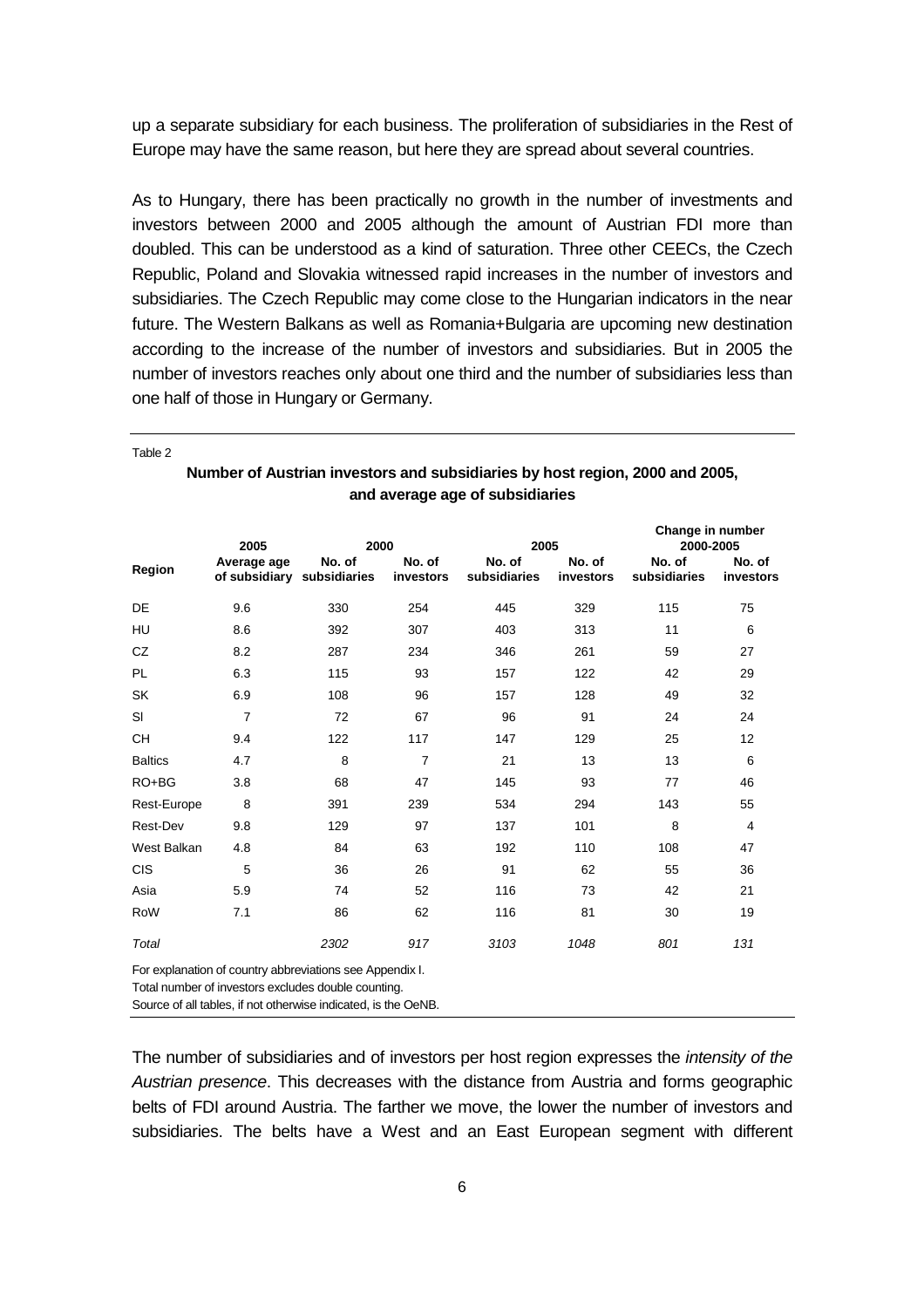structures of investments. The first belt comprises the neighbouring countries with the most intensive Austrian presence, including Germany and Switzerland in the West and Hungary, the Czech Republic, Slovakia and Slovenia in the East. The second belt is represented by the Rest of Europe on the one hand and Croatia, Poland and Romania+Bulgaria on the other. Here the number of investors and subsidiaries is smaller than in the first belt but increasing more rapidly. Beyond this belt, especially in countries outside Europe, the Austrian presence is meagre. The importance of geography can be illustrated by the fact that more Austrian companies invested in Slovakia than in the Western Balkans. In turn, the number of investors in the Western Balkans surpassed that in Asia.

#### **Box 2**

#### **More projects, less invested capital in the OCO Monitor**

OCO Monitor reported a total number of 1106 investment projects by 344 Austrian companies between 2003 and 2007; much more investors and slightly more new projects than the OeNB for a somewhat earlier five-year period. It is justified to think that not only the period of time but also the methodology explains this difference as it holds also for the overlapping years of 2004 and 2005.

#### Table A

#### **Austrian FDI projects, 2003-2007**

| Year  | Number of projects | Invested capital, USD mn | Number of jobs created |
|-------|--------------------|--------------------------|------------------------|
| 2003  | 151                | 7,640                    | 3,609                  |
| 2004  | 208                | 5,000                    | 5,156                  |
| 2005  | 223                | 5,620                    | 5,146                  |
| 2006  | 282                | 10,360                   | 6,269                  |
| 2007  | 242                | 10,360                   | 12,214                 |
| Total | 1,106              | 38,980                   | 32,394                 |

Remark: Job and capital data are not captured for all projects. Source: OCO Monitor™ ©2001-2007.

According to OCO Monitor the amount of Austrian capital invested abroad was USD 39 billion in five years and the number of jobs created abroad was 34 thousand in 2003-2007 (Table A.). For overlapping years the number of jobs created is smaller than what the OeNB reports most probably because OCO Monitor data do not contain the employees taken over in a M&A deals while they are included in the OeNB data.

Investment activity is reported to have intensified in the last two years: the amount of investment was two times higher than earlier and the number of jobs created increased especially in 2007. The upswing is mainly due to committed but not yet implemented real estate investments in Bulgaria and Hungary.

As to the form of entering a host country, it may take place by greenfield investment or merger and acquisition (M&A) including privatization. Greenfield investment is dominant but M&A is the increasingly important form of entry in most host countries. M&A is the dominant form of entry in developed countries, with more than 50% of Austrian subsidiaries established in this way in Germany and Switzerland, but also in Poland. The overall share of M&A increased from about 40% in 2000 to 45% in 2005. New Austrian FDI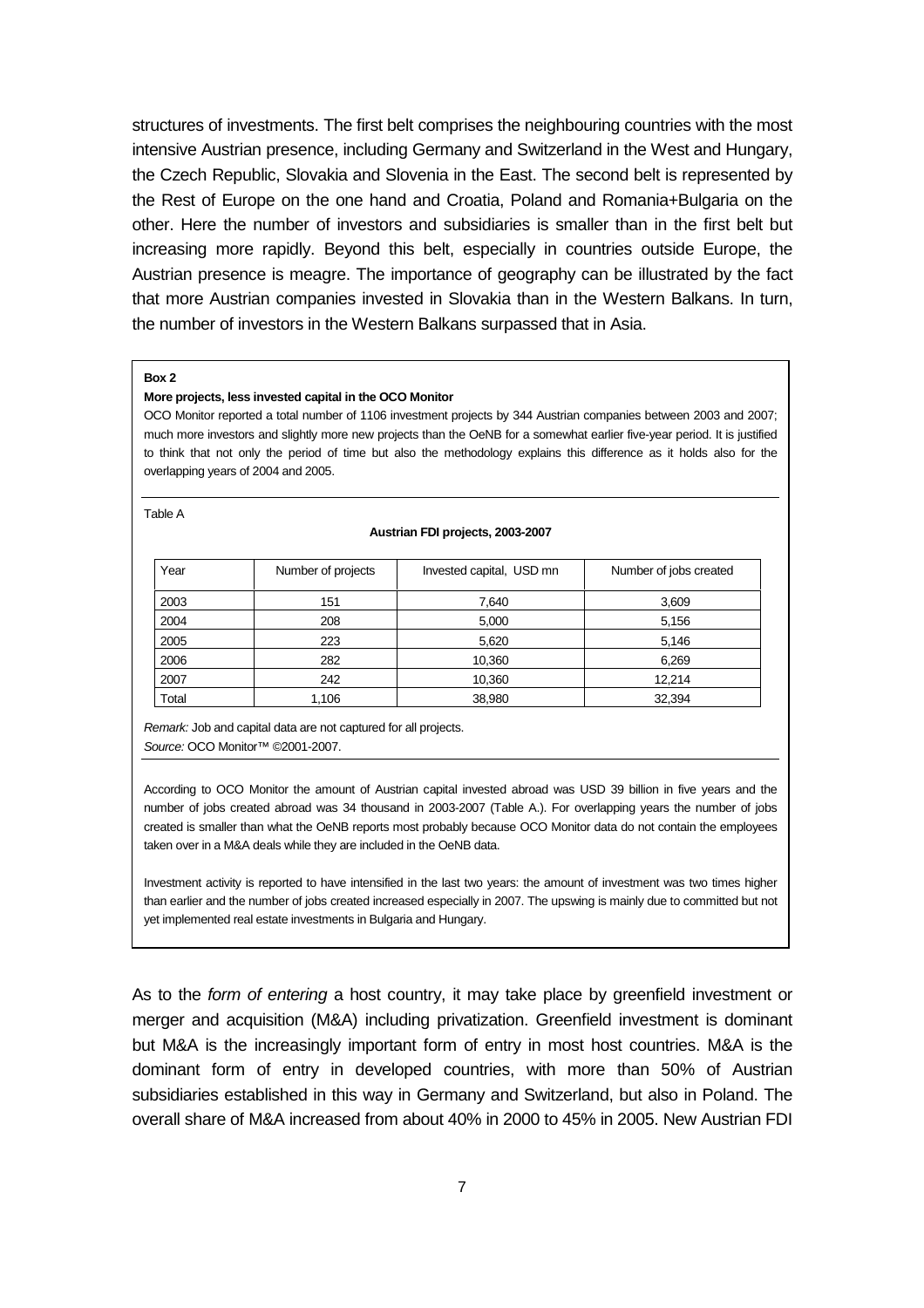projects occur more often than before in the form of M&As, in particular in countries where the number of Austrian affiliates is rapidly increasing such as Germany, Switzerland, "Rest-Europe" and the Western Balkans. Increasing significance of M&A is in line with the general European trend of company concentration as well as with more frequent privatizations in the Western Balkans. In countries where privatization offers are not frequent, such as Hungary, the CIS or the Baltic states, the share of this entry mode stays below 40%.

The main *motive of entry* of Austrian capital as of end-2005 was market access for almost 60% of the nominal capital and 70% of the subsidiaries<sup>2</sup>. Other motives include raw material supply (2.6% and 3.3% respectively) and labour cost (0.9% and 2.9%). Market access has been the leading motive in the new EU member states (NMS), which coincides with the high share of services in the investments. In developed countries other than market-seeking motives can be just as important, but have not been revealed by investors. The generally low importance of labour cost as an entry motive is in line with the low share of efficiency-seeking, export-oriented manufacturing FDI. Both manufacturing FDI and labour cost motivation concentrate in the closest Eastern neighbouring countries. Labour cost motivated the establishment of 7% of the subsidiaries in the Czech Republic, Hungary and Slovakia. Even in these countries, the importance of the labour cost motive has been decreasing. Measured by the amount of invested capital, this motive is of even lower significance; it is highest in Hungary with 5% of the invested capital. There are signs that Romania is emerging as a further target of Austrian efficiency-seeking investments. Data reveal that the labour cost motive becomes more important in this country and the number of manufacturing sector subsidiaries increases rapidly. Romania features lower labour costs, although rapidly increasing wages if compared with the first-tier neighbours of Austria. There is no sign that the West Balkan countries could also emerge as possible targets for labour-intensive production. The number of manufacturing subsidiaries is rising very slowly and the labour cost motive is rarely mentioned. In this region conditions for doing business are worse while wages are higher than in Romania or Bulgaria which deter investors with no direct interest in the local markets.

In terms of size, Austrian investors are predominantly  $SMEs<sup>3</sup>$  and the same is true for their subsidiaries. Differences appear between industries according to the branch-specific size structure of firms<sup>4</sup>: the share of SMEs is lower in concentrated industries such as the chemical industry (55%) and in financial intermediation (60%) than in real estate and other services (83%) or in car manufacturing (77%). We can observe a certain time pattern as well: in early years following market entry the share of SMEs tends to be large; after consolidation it declines; and when entry conditions become more simple it increases

l

 $\mathcal{L}$ 23% of the subsidiaries with 36% of the nominal capital did not reveal their motive of investment.

<sup>3</sup> SMEs (small and medium-sized enterprises) are companies with less than 250 employees.

<sup>4</sup> We have no comparison with the overall size structure of Austrian firms.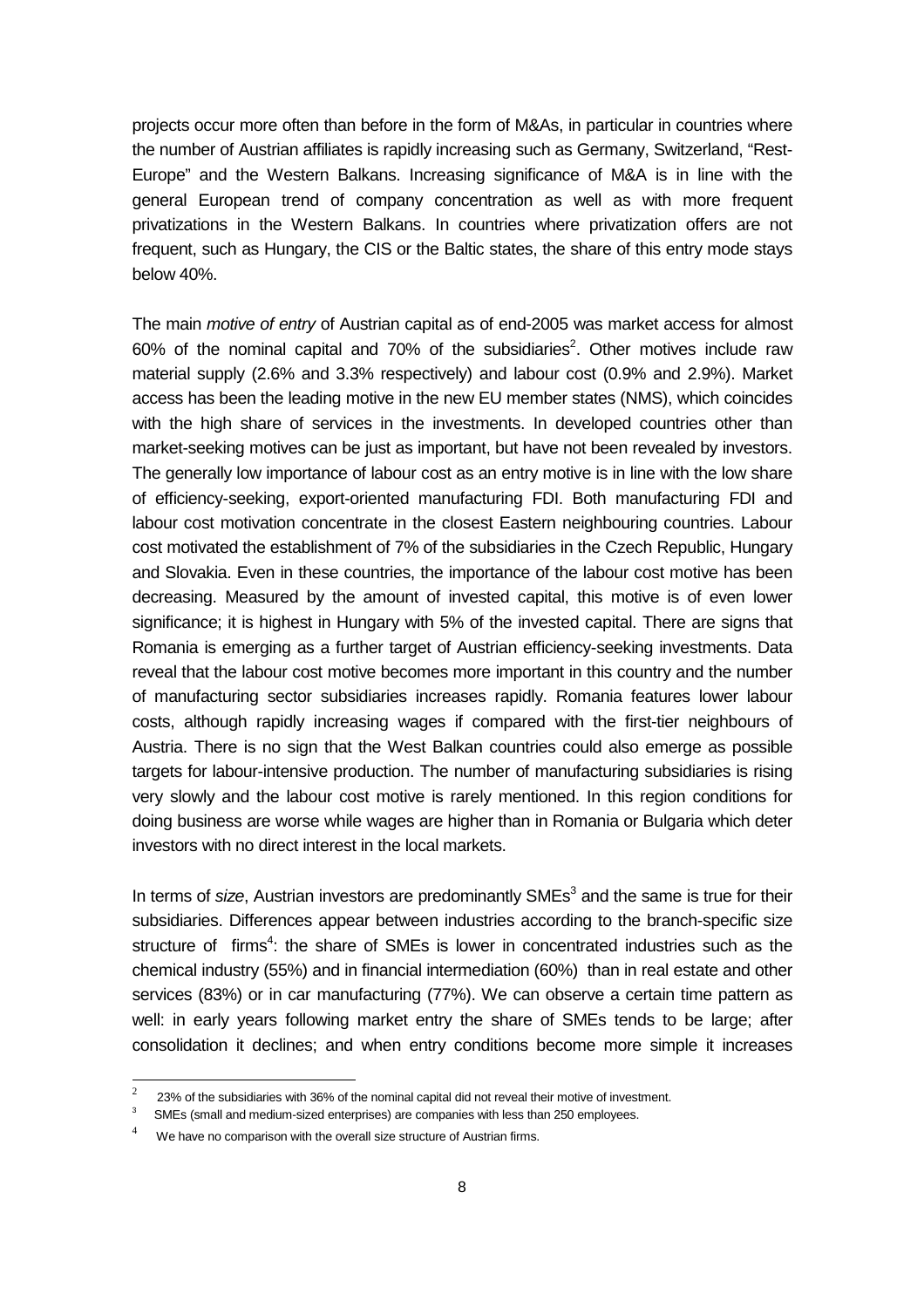again. As for the target countries, the share of SME investors is high in advanced destinations, primarily in Germany (73%), the Czech Republic and Switzerland. This coincides with a rapid growth in the number of subsidiaries. The SME share is stagnating at above 70% in Hungary, Poland and Slovakia. In more remote destinations the share of SMEs is smaller, about 65% in Rest-Europe, Romania+Bulgaria, the Western Balkans and Asia. There is a connection between firm size and distance form Austria. Being an SME may not hinder foreign expansion to neighbouring countries, but entering more remote destinations may require larger size to be able to solve more complex problems. As confirmed by a recent survey, internationalization is first of all a characteristic of large firms (Mayer and Ottaviano, 2007). Thus, it would be necessary for Austrian companies striving for a wider international presence to grow in size.

## **3 Austrian subsidiary characteristics by countries and geographic regions**

We have identified 15 countries and regions in the world in which the number of Austrian subsidiaries is high enough to allow for a breakdown of data also according to economic activity. Indicators include equity capital, turnover, employment and profits minus losses (Table 3). $<sup>5</sup>$  All data are weighted by the Austrian capital share in the nominal capital of the</sup> subsidiary. In this section we analyze the indicators by host country or region, in the next one also by economic activity.

In 2005, 50% of the equity capital of the Austrian subsidiaries concentrated in the developed countries<sup>6</sup>, down from 60% in 2000. In terms of turnover the share of developed countries in 2005 was higher, 58%, and the decrease of this share compared to 2000 was modest. Employment is relatively low in developed countries, only 26% of the foreign employment of Austrian subsidiaries, down from 31%. As to the countries and sub-regions, the share of Germany and of Rest-Europe significantly decreased by all indicators while the share of Switzerland increased. In terms of profits minus losses, the share of Switzerland and of Rest-Europe increased while in Germany losses prevailed over profits in 2005. The latter may have been the result of the bad overall economic situation in that particular year. Austrian subsidiaries in developed countries show higher capital intensity and higher labour productivity than in other host regions. This can to a large extent be explained by the industry composition of subsidiaries. Real estate and other business services investments, which are very capital intensive, are over-represented here as compared with less developed regions. Also comparative advantages would suggest to locate labour-intensive activities in less developed countries and capital-intensive activities in developed, high-wage countries.

-

<sup>5</sup> Also available are data on intra-firm trade (between the Austrian mother company and the foreign subsidiary) and trade in patents, but these amounts are very low thus we do not include them in our analysis. The share of SMEs among subsidiaries is also; it is mostly above 80%.

<sup>6</sup> Including Germany, Switzerland, Rest-Europe, Rest Developed Countries.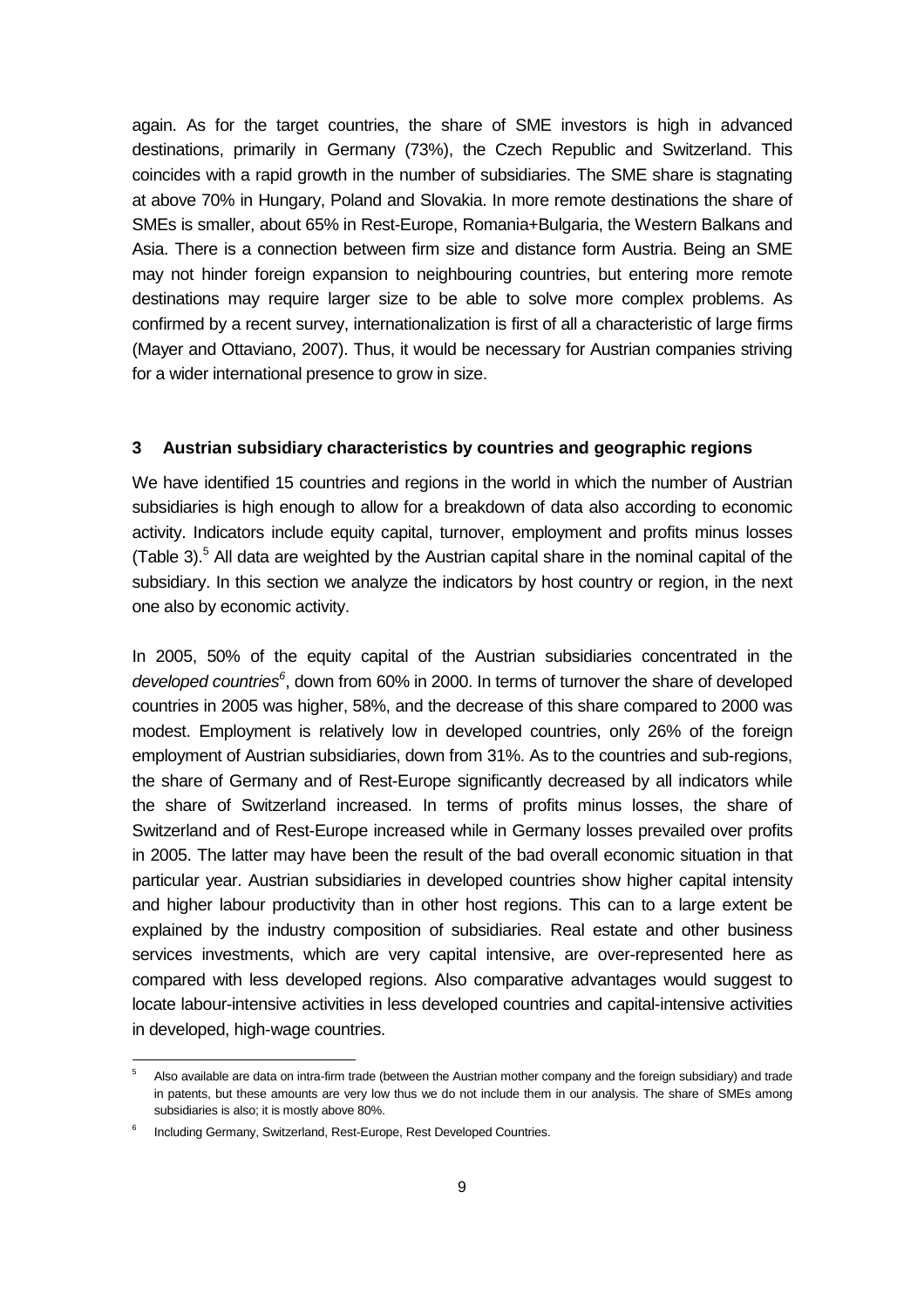While the importance of developed countries for Austrian outward investment decreased, the new EU member states and other CEECs gained shares. The NMS-8 concentrated 23.5% of the equity capital of Austrian subsidiaries in 2000, increasing to 27.2% in 2005. Within the region, a shift took place from the more traditional destinations such as Hungary and Slovenia to more recently discovered targets such as the Czech Republic, Poland and Slovakia. In contrast to capital, the turnover share of the NMS-8 decreased on the whole, most notably in the case of Hungary and the Czech Republic, but it slightly increased for Slovakia, Slovenia and the Baltic states. The earlier low wage, less capital intensive locations became with time more capital intensive with higher labour productivity.

|                | indicators of Austrian subsidiaries by main destinations, share in world total, % |                       |       |                 |       |            |        |                      |  |
|----------------|-----------------------------------------------------------------------------------|-----------------------|-------|-----------------|-------|------------|--------|----------------------|--|
|                |                                                                                   | <b>Equity capital</b> |       | <b>Turnover</b> |       | Employment |        | <b>Profit - loss</b> |  |
|                | 2000                                                                              | 2005                  | 2000  | 2005            | 2000  | 2005       | 2000   | 2005                 |  |
| DE             | 19.8                                                                              | 12.4                  | 19.6  | 17.2            | 14.0  | 10.1       | 23.8   | $-2.0$               |  |
| HU             | 7.3                                                                               | 7.0                   | 13.5  | 10.3            | 19.5  | 12.9       | 14.5   | 9.1                  |  |
| CZ             | 8.0                                                                               | 9.1                   | 10.6  | 8.0             | 20.0  | 14.3       | 13.5   | 13.2                 |  |
| PL             | 3.3                                                                               | 5.3                   | 4.0   | 3.4             | 8.4   | 5.8        | 5.6    | 9.8                  |  |
| SK             | 2.5                                                                               | 3.7                   | 3.3   | 3.6             | 6.4   | 7.0        | 5.7    | 5.2                  |  |
| SI             | 2.4                                                                               | 2.0                   | 1.6   | 2.0             | 2.3   | 1.8        | 3.7    | 1.4                  |  |
| CН             | 3.8                                                                               | 7.5                   | 8.4   | 18.3            | 1.2   | 2.1        | 6.0    | 14.1                 |  |
| <b>Baltics</b> | 0.0                                                                               | 0.1                   | 0.1   | 0.2             | 0.1   | 0.2        | 0.0    | 0.2                  |  |
| $RO+BG$        | 1.3                                                                               | 8.1                   | 1.1   | 5.2             | 3.5   | 14.3       | $-0.8$ | 8.3                  |  |
| Rest-Europe    | 27.9                                                                              | 24.4                  | 17.9  | 14.1            | 9.2   | 9.2        | 7.4    | 18.6                 |  |
| Rest-Dev       | 8.7                                                                               | 5.6                   | 14.6  | 8.2             | 6.2   | 4.2        | $-3.3$ | 1.8                  |  |
| West Balkan    | 2.0                                                                               | 6.0                   | 1.7   | 3.5             | 2.7   | 6.9        | 2.8    | 8.9                  |  |
| <b>CIS</b>     | 1.0                                                                               | 2.6                   | 0.8   | 1.9             | 2.5   | 7.2        | 3.6    | 4.4                  |  |
| Asia           | 2.5                                                                               | 0.9                   | 1.1   | 0.8             | 2.3   | 2.1        | 2.2    | 1.2                  |  |
| RoW            | 9.5                                                                               | 5.3                   | 1.8   | 3.3             | 1.5   | 1.9        | 15.3   | 5.9                  |  |
| All            | 100.0                                                                             | 100.0                 | 100.0 | 100.0           | 100.0 | 100.0      | 100.0  | 100.0                |  |

**Indicators of Austrian subsidiaries by main destinations, share in world total, %** 

Remark: Data weighted by the Austrian share in the nominal capital of the subsidiary.

For explanation of country abbreviations see Appendix I.

Table 3

Large capital, turnover and employment share gains were booked in the other CEECs including Romania and Bulgaria, the Western Balkans and the CIS countries. Austria is a leading investor in the Western Balkans and almost the leader in Romania+Bulgaria. Despite growing Austrian penetration in the CIS, these countries are still marginal destinations compared to the geographically closer CEECs.

Another distinctive feature of Austrian outward FDI is that Asian countries including China have small and declining shares in subsidiary capital, turnover and employment. This is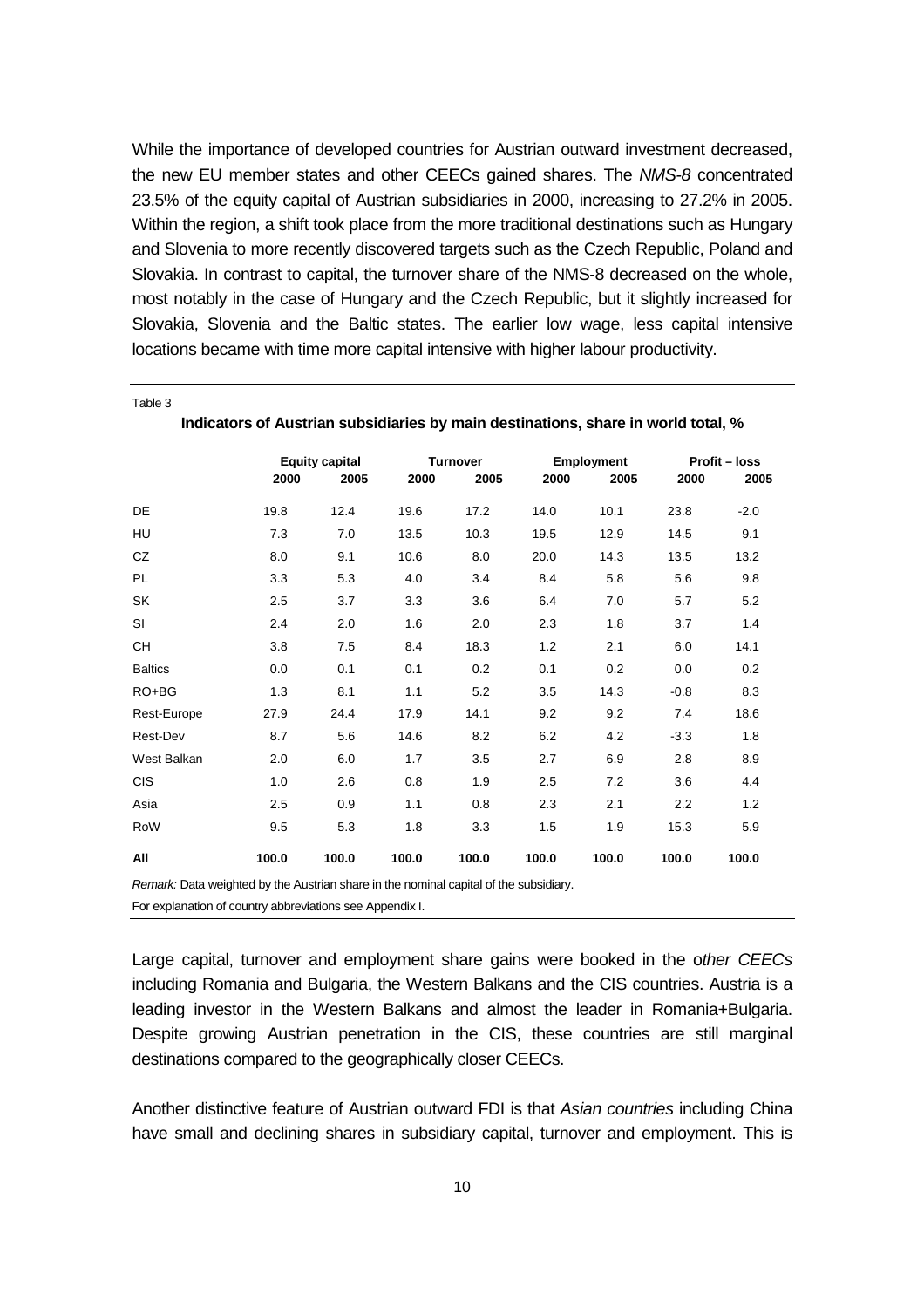against the global trend of rapidly expanding FDI in Asia and may therefore constitute an unfortunate development for Austria. From 2000 to 2005, Austrian subsidiaries' equity capital in Asia declined even in nominal terms. The 2005 devaluation of the USD against the euro must have played a significant role in this. The decline concentrated in real estate and other business services investment while machine building and electronics investments expanded (see section 3). Employment and turnover increased in Asia in nominal terms, but at a slower rate than in other FDI destinations. The rest of the world (RoW), including Latin America and Africa, is a declining destination in terms of invested capital, but has increasing shares in turnover and employment. In the early 2000s equity capital increased in nominal terms, but by 2005 it had fallen to half its value, back to the level of 2000. This setback was mostly due to negative financial sector investments. Increasing employment and turnover particularly in trade and real estate and other business services suggest more efficient use of existing capital. Without new investments output may not rise on the longer run, and new investments may not happen due to rapidly declining profits.

Looking into the development of subsidiary employment in more detail, this shows a marked and increasing dominance of the CEECs. Employment in Austrian subsidiaries (weighted by the Austrian share in nominal capital) over the world increased from 247 thousand in 2000 to 432 thousand in 2005, by 73%.<sup>7</sup> All geographic units shared this trend, though to different extents. In 2005 the position of the NMS-8 became dominant: they concentrated 56% of the total foreign employment. Within this, 14% was located in the Czech Republic and Romania+Bulgaria (62 thousand persons each) and 13% in Hungary. Growth was fastest in Romania+Bulgaria, the CIS and the Western Balkans, mainly due to new acquisitions in these regions.

Domestic and foreign employment of Austrian investors was roughly equal in 2000, but in 2005 foreign employment surpassed domestic employment of investing companies by almost 50% while also Austrian mother companies increased employment. Foreign employment may rise through the relocation of production to low-cost countries, by the acquisition of a company in the host country, or by establishing of new subsidiaries to serve new markets. High increase in employment is mostly due to the acquisition of companies with often inefficiently high employment levels. Takeover is usually followed by restructuring and layoffs in the newly acquired firms. $8$  The slow increase in employment in some 'old' FDI destinations such as the developed countries and Hungary indicate that labour saving restructuring has been implemented and the number of new investment projects is small.

-

<sup>7</sup> This covers both the change in employment in existing subsidiaries and the employment of new subsidiaries.

<sup>8</sup> By acquiring the Romanian Petrom in 2004, OMV took over 50 thousand employees. Their number declined to 44 thousand in 2005 and to 33 thousand by the end of 2006. Spin-off of parts of the company was more frequent than simple layoff of persons.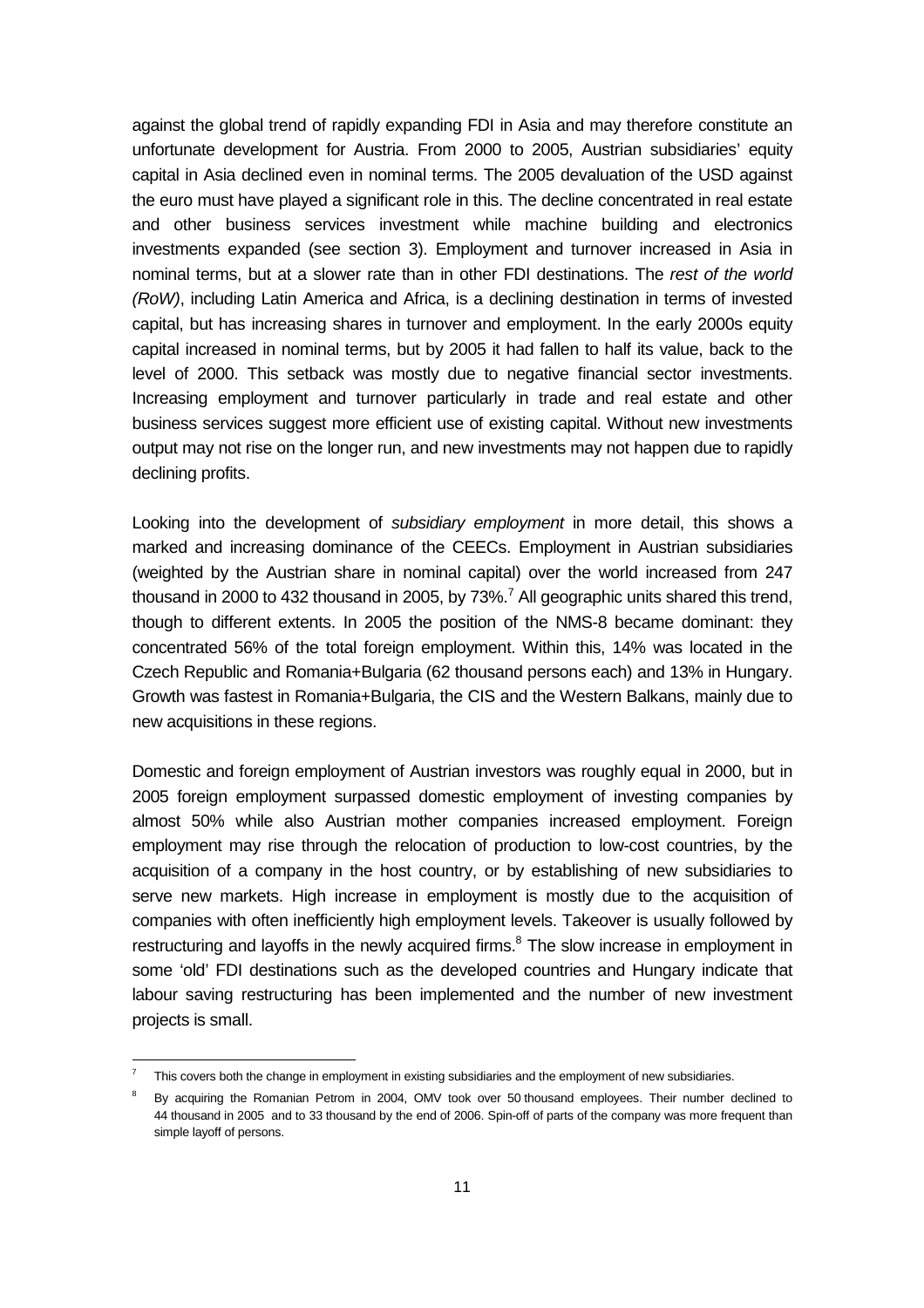#### **Box 3**

#### **OCO Monitor registers most of the projects in the CEECs**

As to the regional distribution of new projects, OCO Monitor reports relatively more Austrian investment in CEECs and less in developed countries than the OeNB. The CEECs are the dominant investment target with 71% of the projects, 82% of the invested capital (Table B); in the OeNB their share is only 55% for a partially different five-year periods. Among the target countries the largest number of projects appear in Hungary, followed by Romania (Table C.). There are increasing number of projects in Romania, Slovakia, Poland and Russia – this is basically the same regional shift within the CEECs as the OeNB database shows. The exception is Hungary which is more prominently ranked in OCO Monitor. Opposite to the OeNB, OCO Monitor knows about very few Austrian investment projects in Germany and in Switzerland. The difference can stem from different recording of headquarters or other transactions which are not treated as investment projects by the OCO Monitor but reported as capital transfer by the OeNB.

#### Table B

#### **Austrian FDI 2003-2007 by host region**

|                | Project number, % | Invested capital, % | Jobs created, % |
|----------------|-------------------|---------------------|-----------------|
| <b>CEECs</b>   | 70.7              | 82.0                | 76.0            |
| Western Europe | 14.4              | 9.3                 | 8.7             |
| Asia-Pacific   | 9.0               | 6.7                 | 11.6            |
| North America  | 2.1               | 1.6                 | 2.7             |
| Other          | 3.8               | 0.4                 | 1.0             |
| Total          | 100.0             | 100.0               | 100.0           |

Remark: Jobs and investment data are not captured for all projects Source: OCO Monitor™ ©2001-2007.

Table C

#### **Number of Austrian FDI projects by year and host country in 2003-2007**

|                                              | 2003           | 2004           | 2005           | 2006 | 2007 | Total |  |
|----------------------------------------------|----------------|----------------|----------------|------|------|-------|--|
| Hungary                                      | 23             | 41             | 38             | 41   | 27   | 170   |  |
| Romania                                      | 4              | 13             | 19             | 42   | 41   | 119   |  |
| Slovakia                                     | $\overline{7}$ | 11             | 19             | 21   | 13   | 71    |  |
| Russia                                       | 6              | 17             | 16             | 15   | 15   | 69    |  |
| <b>Bulgaria</b>                              | 12             | 10             | $\overline{7}$ | 19   | 14   | 62    |  |
| Czech Republic                               | 7              | 16             | 9              | 15   | 9    | 56    |  |
| Germany                                      | 9              | 11             | 11             | 11   | 14   | 56    |  |
| Poland                                       | 4              | 9              | 8              | 14   | 15   | 50    |  |
| China                                        | 7              | 11             | 6              | 9    | 4    | 37    |  |
| Croatia                                      | 10             | $\overline{2}$ | 10             | 9    | 5    | 36    |  |
| Other countries                              | 62             | 67             | 80             | 86   | 85   | 380   |  |
| Total                                        | 151            | 208            | 223            | 282  | 242  | 1,106 |  |
| Source: OCO Monitor <sup>™</sup> ©2001-2007. |                |                |                |      |      |       |  |

Asian countries are more significant in the OCO Monitor than in the OeNB database. China is the most important destination with 37 projects closely followed by India. China stands out even more in terms of invested capital and job creation, but in 2007 India became prominent in these respects. Most of the investments in China are manufacturing projects: large and medium size Austrian companies enter the local market by producing on the spot. In India earlier projects were predominantly in services, but in 2007 construction material producers appeared.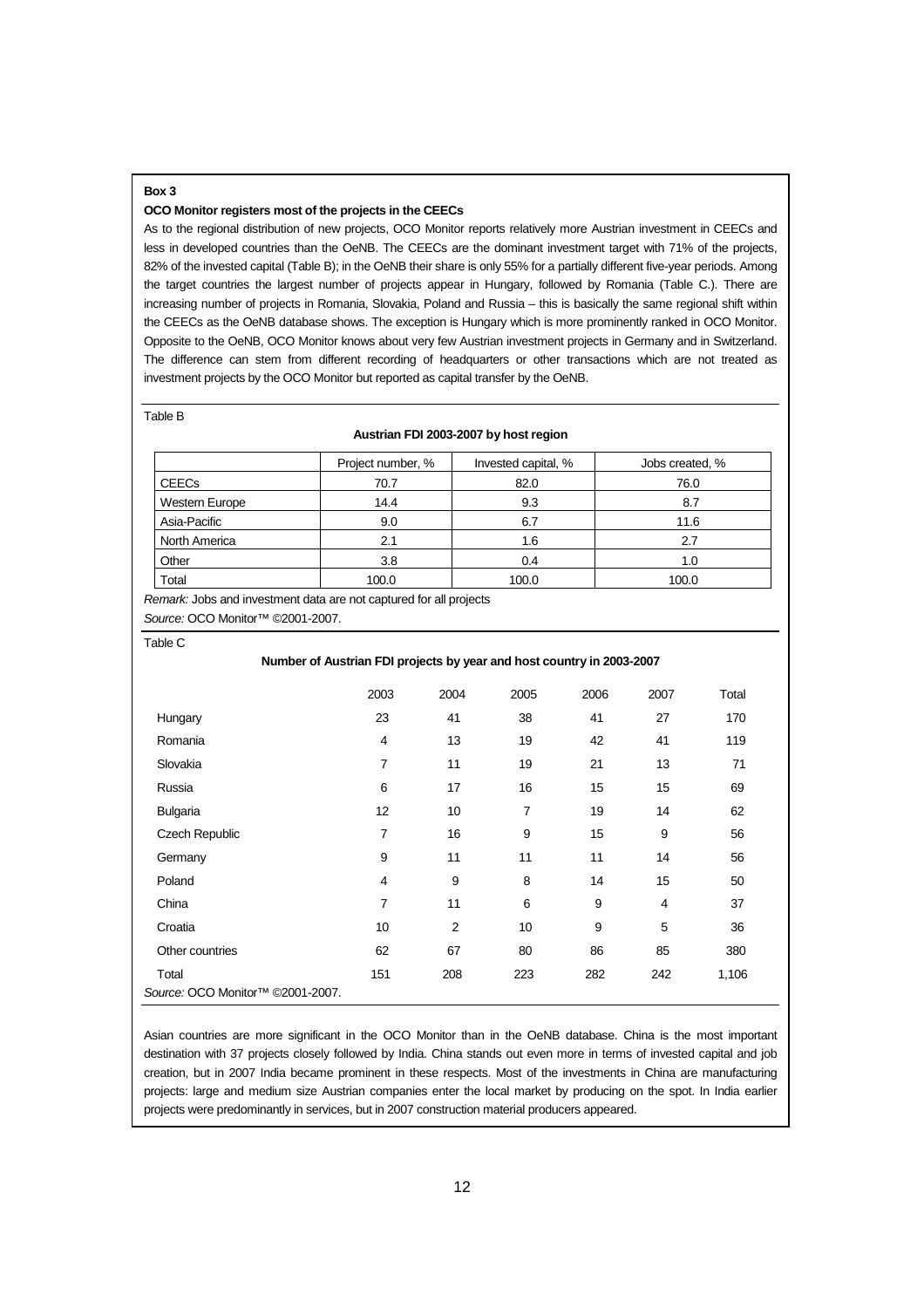Despite the shift to cheaper locations with labour-intensive subsidiaries, turnover per employment rose between 2000 and 2005 (Table 4). Labour productivity increased in all geographic regions, but the differences among countries increased. In 2005 the highest labour productivity was achieved in Switzerland, followed by Rest-Developed and Rest-Europe. Labour productivity was below the average in the NMS except in Slovenia and especially low in the CIS and Asia. Those differences reflect the productivity gaps between richer and poorer countries and are influenced by the activity composition of subsidiaries.

| Table 4                                                  |      |                                             |                             |                                                                                         |                           |                           |
|----------------------------------------------------------|------|---------------------------------------------|-----------------------------|-----------------------------------------------------------------------------------------|---------------------------|---------------------------|
|                                                          |      |                                             |                             | Efficiency indicators of Austrian subsidiaries, 2000-2005, by host economies            |                           |                           |
|                                                          |      |                                             |                             | (data weighted by the share of Austrian capital in the nominal capital of subsidiaries) |                           |                           |
| A                                                        |      |                                             |                             |                                                                                         |                           |                           |
|                                                          |      | Turnover per employee<br><b>EUR million</b> |                             | Turnover per equity capital                                                             |                           | Profit per equity capital |
| 2000                                                     | 0.17 |                                             |                             | 1.75                                                                                    |                           | 0.06                      |
| 2001                                                     |      | 0.18                                        |                             | 1.71                                                                                    |                           | 0.05                      |
| 2002                                                     |      | 0.19                                        |                             | 1.55                                                                                    |                           | 0.08                      |
| 2003                                                     |      | 0.20                                        |                             | 1.59                                                                                    |                           | 0.08                      |
| 2004                                                     |      | 0.22                                        |                             | 1.73                                                                                    |                           | 0.09                      |
| 2005                                                     |      | 0.23                                        |                             | 1.88                                                                                    |                           | 0.10                      |
| В                                                        |      |                                             |                             |                                                                                         |                           |                           |
|                                                          |      | Turnover per employee                       | Turnover per equity capital |                                                                                         | Profit per equity capital |                           |
|                                                          | 2000 | <b>EUR million</b><br>2005                  | 2000                        | 2005                                                                                    | 2000                      | 2005                      |
|                                                          |      |                                             |                             |                                                                                         |                           |                           |
| DE                                                       | 0.23 | 0.39                                        | 1.73                        | 2.60                                                                                    | 0.07                      | $-0.02$                   |
| HU                                                       | 0.12 | 0.19                                        | 3.24                        | 2.76                                                                                    | 0.11                      | 0.13                      |
| CZ                                                       | 0.09 | 0.13                                        | 2.32                        | 1.65                                                                                    | 0.10                      | 0.14                      |
| PL                                                       | 0.08 | 0.13                                        | 2.08                        | 1.20                                                                                    | 0.10                      | 0.18                      |
| SK                                                       | 0.08 | 0.12                                        | 2.31                        | 1.82                                                                                    | 0.13                      | 0.14                      |
| SI                                                       | 0.12 | 0.26                                        | 1.19                        | 1.88                                                                                    | 0.09                      | 0.07                      |
| <b>CH</b>                                                | 1.19 | 2.02                                        | 3.90                        | 4.58                                                                                    | 0.09                      | 0.18                      |
| <b>Baltics</b>                                           | 0.12 | 0.16                                        | 2.96                        | 3.58                                                                                    | $-0.03$                   | 0.27                      |
| RO+BG                                                    | 0.05 | 0.08                                        | 1.53                        | 1.21                                                                                    | $-0.04$                   | 0.10                      |
| Rest-Europe                                              | 0.32 | 0.35                                        | 1.12                        | 1.09                                                                                    | 0.01                      | 0.07                      |
| Rest-Dev                                                 | 0.40 | 0.46                                        | 2.93                        | 2.77                                                                                    | $-0.02$                   | 0.03                      |
| West Balkan                                              | 0.11 | 0.12                                        | 1.49                        | 1.10                                                                                    | 0.08                      | 0.14                      |
| <b>CIS</b>                                               | 0.05 | 0.06                                        | 1.36                        | 1.42                                                                                    | 0.20                      | 0.17                      |
| Asia                                                     | 0.08 | 0.09                                        | 0.81                        | 1.70                                                                                    | 0.05                      | 0.13                      |
| RoW                                                      | 0.20 | 0.41                                        | 0.33                        | 1.16                                                                                    | 0.09                      | 0.11                      |
| All                                                      | 0.17 | 0.23                                        | 1.75                        | 1.88                                                                                    | 0.06                      | 0.10                      |
| For explanation of country abbreviations see Appendix I. |      |                                             |                             |                                                                                         |                           |                           |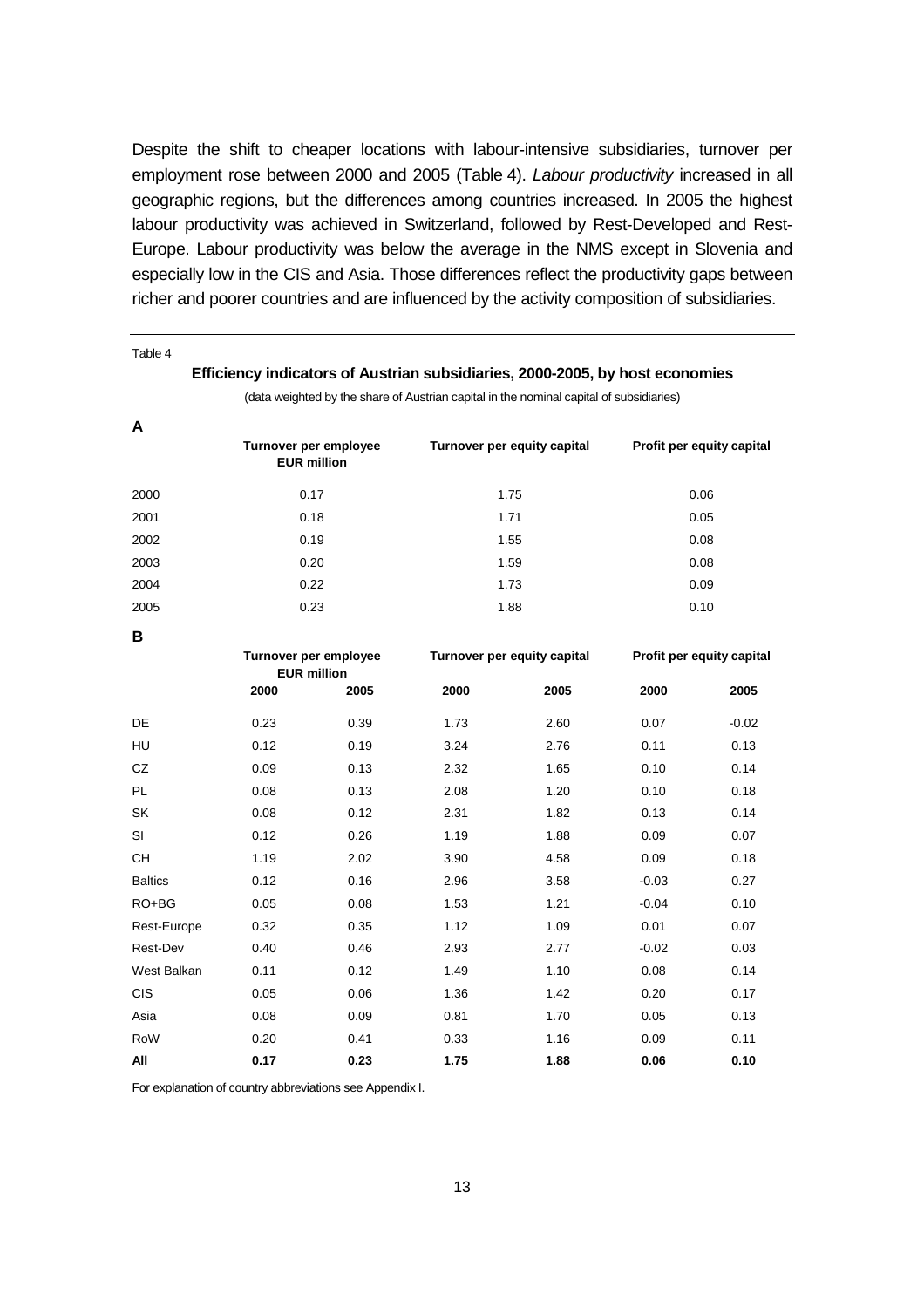Capital productivity (turnover per equity capital) increased less than labour productivity. Between 2000 and 2005 it rose in all the main developed country destinations including Germany and Switzerland. In some CEECs capital productivity declined (Hungary, the Czech Republic, Slovakia, the Western Balkans) while it increased in others. Higher than average capital productivity appeared in Germany, Switzerland and the developed countries outside Europe, as well as in Hungary and the Baltic states. Return on capital of Austrian subsidiaries improved a lot between 2000 and 2005 as a result of profits rising much more strongly than invested capital. This can be interpreted as a success of business activity and also as a stimulus for further investments. In 2005 high-profitability subsidiaries were those in the Baltics, Switzerland, Poland, as well as the CIS. Lowprofitability destinations were first of all Germany but also other European and non-European developed countries.

|                    | (DOM SCIIPLE EQUILY CAPITAL STRIE OF EQIOT IT LORD ITICLEASE 2000-2000) |               |              |                             |                           |               |  |
|--------------------|-------------------------------------------------------------------------|---------------|--------------|-----------------------------|---------------------------|---------------|--|
|                    | Turnover per employee                                                   |               |              | Turnover per equity capital | Profit per equity capital |               |  |
|                    |                                                                         | Level         |              | Level                       | Level                     |               |  |
|                    | Change 2000-                                                            | compared to   | Change 2000- | compared to                 | Change 2000-              | compared to   |  |
|                    | 2005                                                                    | average, 2005 | 2005         | average, 2005               | 2005                      | average, 2005 |  |
| DE                 | $\ddot{}$                                                               | $\ddot{}$     | $\ddot{}$    | $\ddot{}$                   |                           |               |  |
| HU                 | $\ddot{}$                                                               |               |              | $\ddot{}$                   | $\pm$                     | ÷             |  |
| <b>CZ</b>          | ÷                                                                       |               |              |                             | ٠                         | ÷             |  |
| <b>PL</b>          | ÷                                                                       |               |              |                             | ٠                         | ÷             |  |
| <b>SK</b>          | ÷                                                                       |               |              |                             | ٠                         |               |  |
| <b>SI</b>          | $\ddot{}$                                                               | $\div$        | $\div$       | $=$                         |                           |               |  |
| <b>CH</b>          | ٠                                                                       | ++            | ٠            | ٠                           | ٠                         |               |  |
| <b>Baltics</b>     | ٠                                                                       |               |              |                             | ٠                         |               |  |
| $RO+BG$            | ÷                                                                       |               |              |                             | ٠                         |               |  |
| Rest-Europe        | $\ddot{}$                                                               | $\div$        |              |                             | $\ddot{}$                 |               |  |
| Rest-Dev           | $\div$                                                                  | ٠             |              | ÷                           | ٠                         |               |  |
| <b>West Balkan</b> | =                                                                       |               |              |                             | ٠                         |               |  |
| <b>CIS</b>         | =                                                                       |               |              |                             |                           |               |  |
| Asia               | $\div$                                                                  |               | $\div$       |                             | $\div$                    | ٠             |  |
| RoW                | $\ddot{}$                                                               | $\div$        | $\div$       |                             | $\pm$                     | ٠             |  |
| All                | $\ddot{}$                                                               | $=$           | $\ddot{}$    | =                           | +                         | $=$           |  |
|                    | For explanation of country abbreviations see Appendix I.                |               |              |                             |                           |               |  |

**Productivity, profitability and capital increase by regions compared to the average**  (Bold script = equity capital share of region in total increase 2000-2005)

Table 5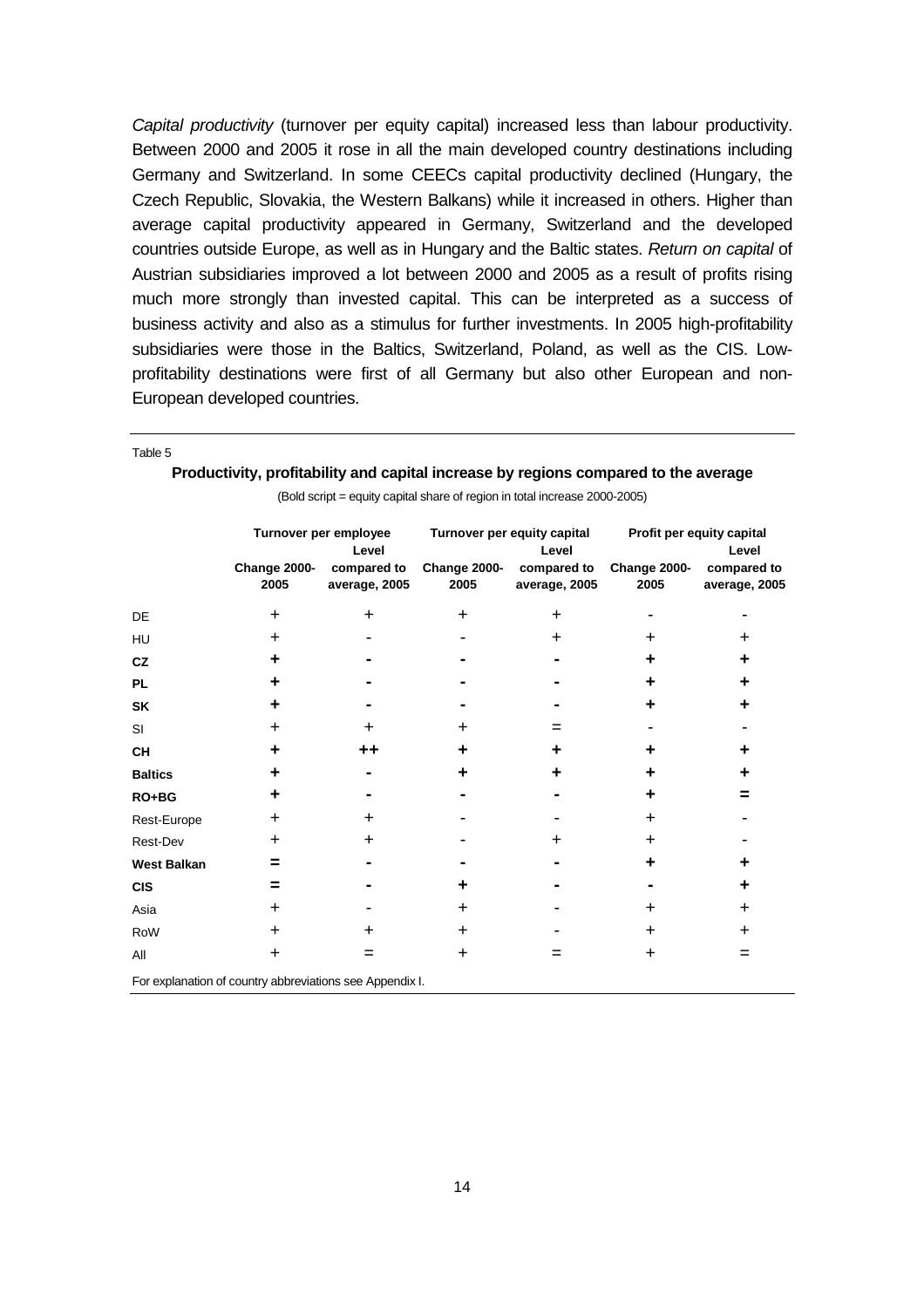As profits guide investments, we can get some hints about future investment targets based on the current profitability of subsidiaries.<sup>9</sup> In addition to profits also capital and/or labour productivity achieved in a country may stimulate further investments. In Table 5, aboveand below-average productivity and profitability (+/-) is indicated for each FDI destination. Bold script denotes the eight regions with higher-than-average increase in equity capital. Thus we can find out what characterizes locations in terms of productivity and profitability where FDI increased more than average. The common feature of subsidiaries in dynamic host regions is high or at least average profitability and also an increase of profitability.

As to the productivity indicators, we find that FDI capital increases more in low-labourproductivity destinations than in high-productivity ones, except for Switzerland. Capital productivity is lower than average in most countries with rapidly increasing FDI capital except for Switzerland and the Baltic states. In these two places and in the CIS capital productivity is increasing, while in the other five destinations with high FDI growth it is decreasing. Profitability is the most closely and positively linked indicator with the increase of FDI. Productivity is mostly negatively linked to capital increase while high and increasing profitability can be an important stimulus for investments.

A development against the general trend is found in Asia and the Rest of the World. These regions provide high and increasing profits and average productivity but still do not attract increasing shares of Austrian investments. Lack of knowledge and high costs of running business at a longer distance may be deterrent.

There are only two countries among the CEECs, Hungary and Slovenia, which show slower than average equity capital growth thus losing Austrian FDI other destinations. This can be explained in case of Slovenia with low and decreasing profitability. But Hungary provides high and increasing profit rates which thus cannot be the reason for the relatively modest expansion of investment. In fact, the attained level of capital productivity could be an obstacle if new capital is invested mainly where it is necessary to increase productivity. Data reveal, that countries where subsidiaries already achieved high productivity are not favoured by new investments. The reason may be that Austrian investors lack advanced technology to improve productivity above a certain level. They have standard technology which is superior to that available in less advanced CEECs but not to that in the rest of the countries. This also confirms that Austrian FDI is horizontal and market seeking, much less of the efficiency-seeking type. The latter would require a better record of productivity increase.

l

<sup>9</sup> Unfortunately, we know only the average profits minus losses of Austrian subsidiaries in a country or an industry with at least four subsidiaries. We do not know the profitability of individual subsidiaries and of the Austrian mother company.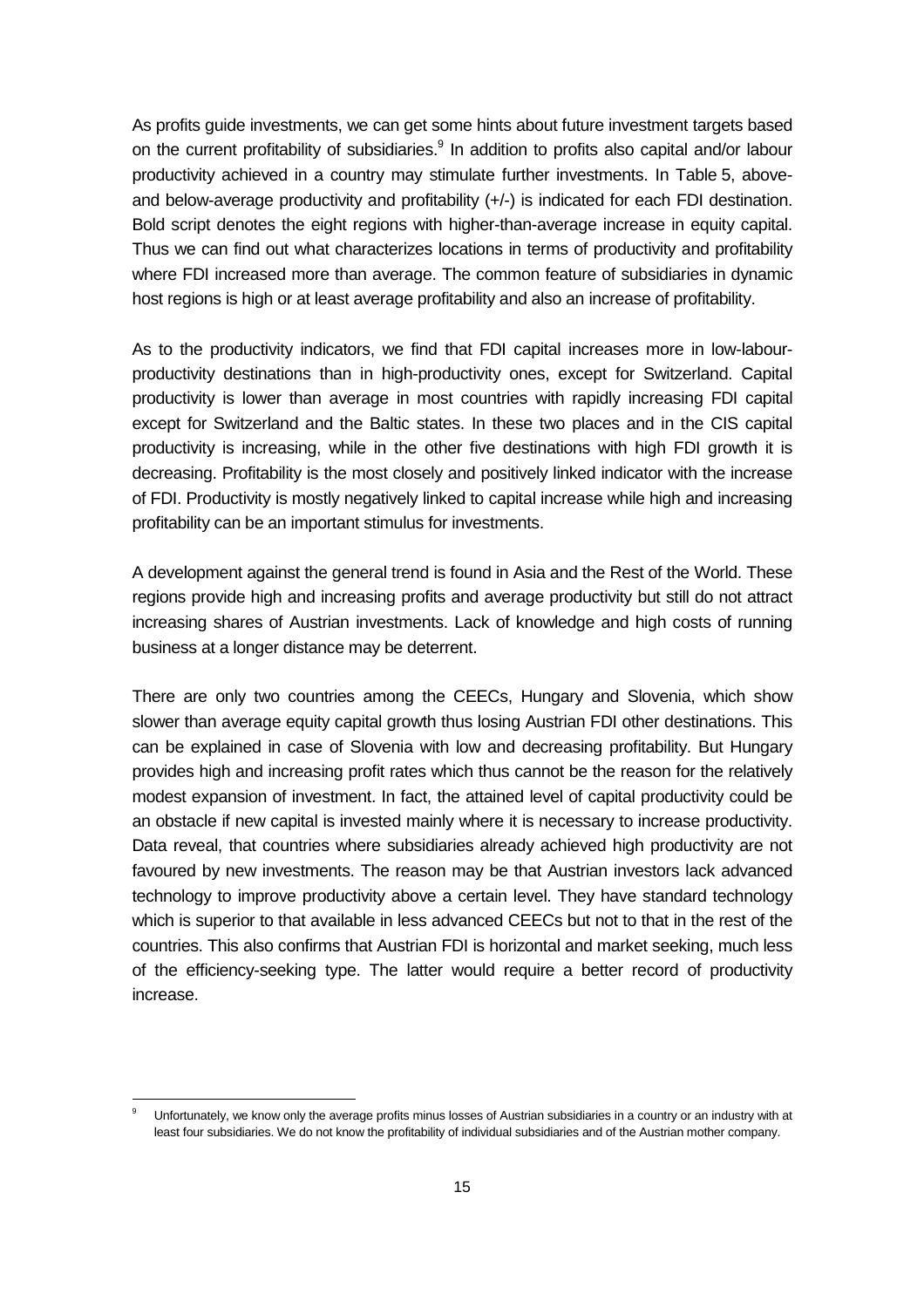### **4 Industry specialization of Austrian subsidiaries**

Table 6

Regional features of Austrian foreign affiliates are closely linked to the uneven activity composition of FDI. In an international comparison, Austrian FDI focuses more on services and less on the primary sector and manufacturing than the average of the developed countries (Table 6). Real estate and other business activities were especially highly represented in 2000. The importance of that activity declined in the subsequent five years while all other activities gained shares. The most remarkable growth took place in trade and financial services, which are over-represented if compared to other developed countries (Rest-Dev) while manufacturing is under-represented. Also 'other services' including transport and communication are of relatively low but increasing significance.

|                                                               | Austria 2000 | Austria 2005 | Developed countries 2005 |  |  |  |
|---------------------------------------------------------------|--------------|--------------|--------------------------|--|--|--|
| Primary                                                       | 1            | 1            | 6                        |  |  |  |
| Manufacturing                                                 | 20           | 21           | 28                       |  |  |  |
| Trade                                                         | 11           | 15           | 7                        |  |  |  |
| Finance                                                       | 24           | 28           | 23                       |  |  |  |
| Real estate, business services                                | 41           | 29           | 22                       |  |  |  |
| Other services                                                | 3            | 6            | 14                       |  |  |  |
| Source: OeNB and UNCTAD World Investment Report 2007, p. 226. |              |              |                          |  |  |  |

**Share of main activities in the outward FDI stock, Austria and developed countries, %** 

The economic indicators characterizing the activities of Austrian subsidiaries are available by 11 NACE 1-digit activities and for manufacturing also by NACE 2-digit subsections. This breakdown can be combined with the host countries to obtain a detailed presentation of activities by hosts. We first present the number of investors and subsidiaries by activities (Table 7). Manufacturing shows the largest number of investing companies, 38% of the total in 2005; real estate, business services and trade investors are about 20% of the total each. Between 2000 and 2005 the number of investors rose most in real estate and business services, as well as in the metal industry and trade; it diminished in many of the other activities.

The number of subsidiaries increased in most activities often including those where the number of investors shrank. The metal working industry is the manufacturing activity with the highest number of new investors and subsidiaries, closely followed by the chemical industry. In machine building and the production of electrical and optical equipment, several new subsidiaries were established by a shrinking number of investors. This can be a sign of concentration of Austria companies and of horizontal spreading of subsidiaries to new locations.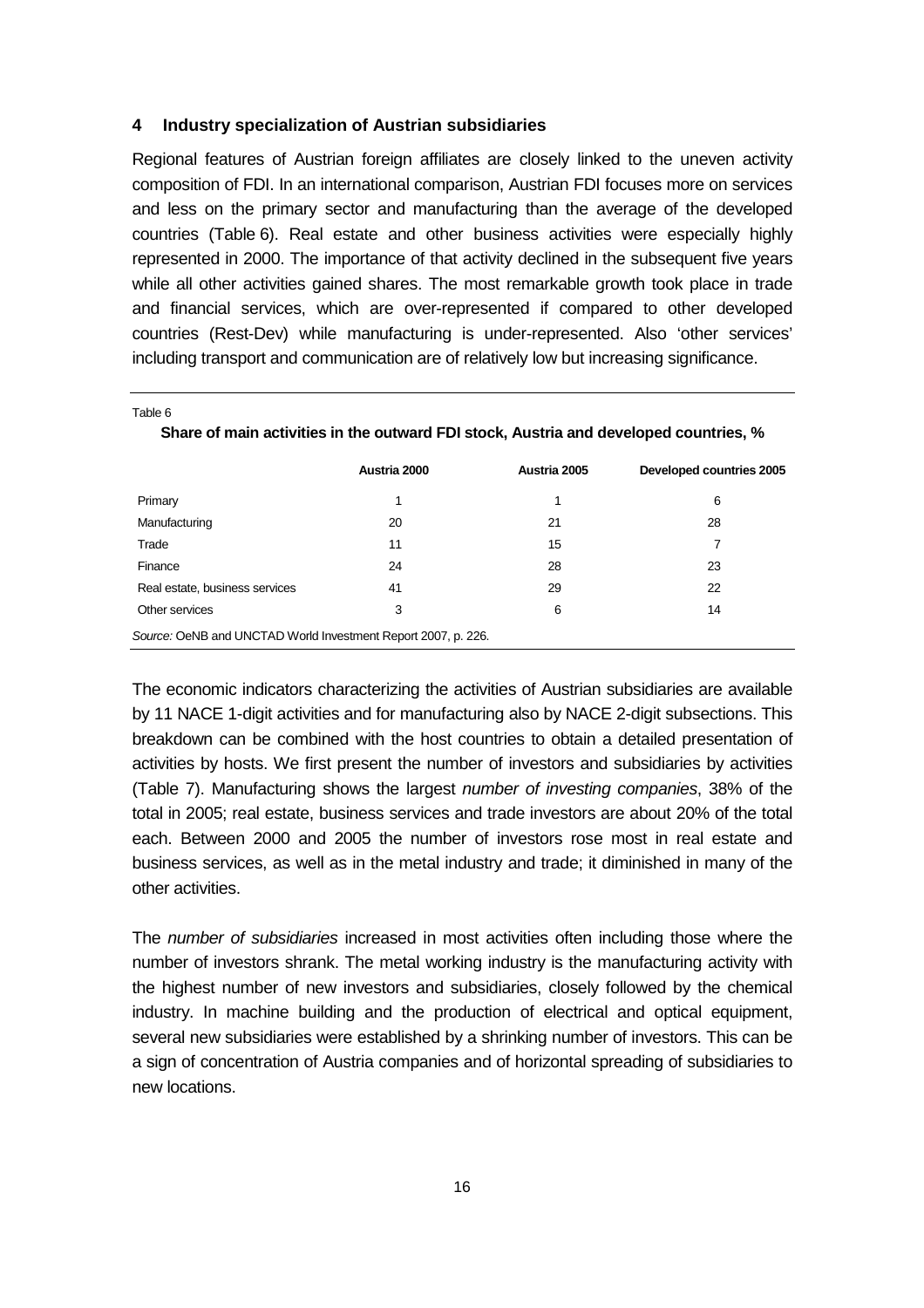A high number of subsidiaries per investor indicates that the investor has company-specific assets that can be utilized in many locations. Manufacturing investors have only 2.4 subsidiaries each but more in the non-metallic minerals, the machinery, and the electrical and optical equipment sectors. The more high-tech industries experience a remarkable spreading of new projects but, as we shall see below, the amount of investments and other indicators show below-average dynamism. As a contrast, the small and diminishing numbers of investors and subsidiaries in the food and the textile & clothing industries indicate declining investment activities.

Table 7

|                                  | 2000         |                  | 2005         |                  | Change         |                |  |  |
|----------------------------------|--------------|------------------|--------------|------------------|----------------|----------------|--|--|
|                                  | Number of    | <b>Number of</b> | Number of    | <b>Number of</b> | Number of      | Number of      |  |  |
|                                  | subsidiaries | investors        | subsidiaries | investors        | subsidiaries   | investors      |  |  |
| <b>AB Agriculture</b>            | 8            | 5                | 9            | 6                | $\mathbf{1}$   | 1              |  |  |
| Mining<br>C.                     | 22           | 13               | 29           | 13               | $\overline{7}$ | $\Omega$       |  |  |
| DA Food, beverages               | 62           | 32               | 56           | 30               | $-6$           | $-2$           |  |  |
| DB+DC Textile, clothing, leather | 32           | 26               | 30           | 24               | $-2$           | $-2$           |  |  |
| DD Wood                          | 30           | 15               | 33           | 18               | 3              | 3              |  |  |
| DE Paper, printing publishing    | 59           | 28               | 68           | 34               | 9              | 6              |  |  |
| DF+DG+DH Oil, rubber chemicals   | 138          | 60               | 165          | 66               | 27             | 6              |  |  |
| DI Non-metallic minerals         | 105          | 36               | 125          | 36               | 20             | 0              |  |  |
| DJ Metal                         | 99           | 52               | 127          | 73               | 28             | 21             |  |  |
| DK Machinery                     | 108          | 47               | 142          | 45               | 34             | $-2$           |  |  |
| DL Electrical and optical equip. | 105          | 47               | 151          | 45               | 46             | $-2$           |  |  |
| <b>DM Vehicles</b>               | 24           | 11               | 35           | 16               | 11             | 5              |  |  |
| DN Manufacturing n.e.c.          | 28           | 16               | 31           | 14               | 3              | $-2$           |  |  |
| D Manufacturing                  | 790          | 370              | 963          | 401              | 173            | 31             |  |  |
| E Energy, water                  | 13           | 7                | 22           | 8                | 9              | 1              |  |  |
| F Construction                   | 101          | 34               | 125          | 29               | 24             | $-5$           |  |  |
| G Trade                          | 574          | 186              | 784          | 205              | 210            | 19             |  |  |
| H Hotels and restaurants         | 32           | 20               | 36           | 21               | 4              | 1              |  |  |
| I Transport, communication       | 36           | 19               | 58           | 23               | 22             | $\overline{4}$ |  |  |
| J Financial intermediation       | 254          | 87               | 360          | 96               | 106            | 9              |  |  |
| K Real estate, business services | 424          | 159              | 635          | 224              | 211            | 65             |  |  |
| L-Q Public and other services    | 48           | 17               | 82           | 22               | 34             | 5              |  |  |
| <b>Total</b>                     | 2302         | 917              | 3,103        | 1048             | 801            | 131            |  |  |
|                                  |              |                  |              |                  |                |                |  |  |

**Number of Austrian investors and subsidiaries by activity, 2000 and 2005**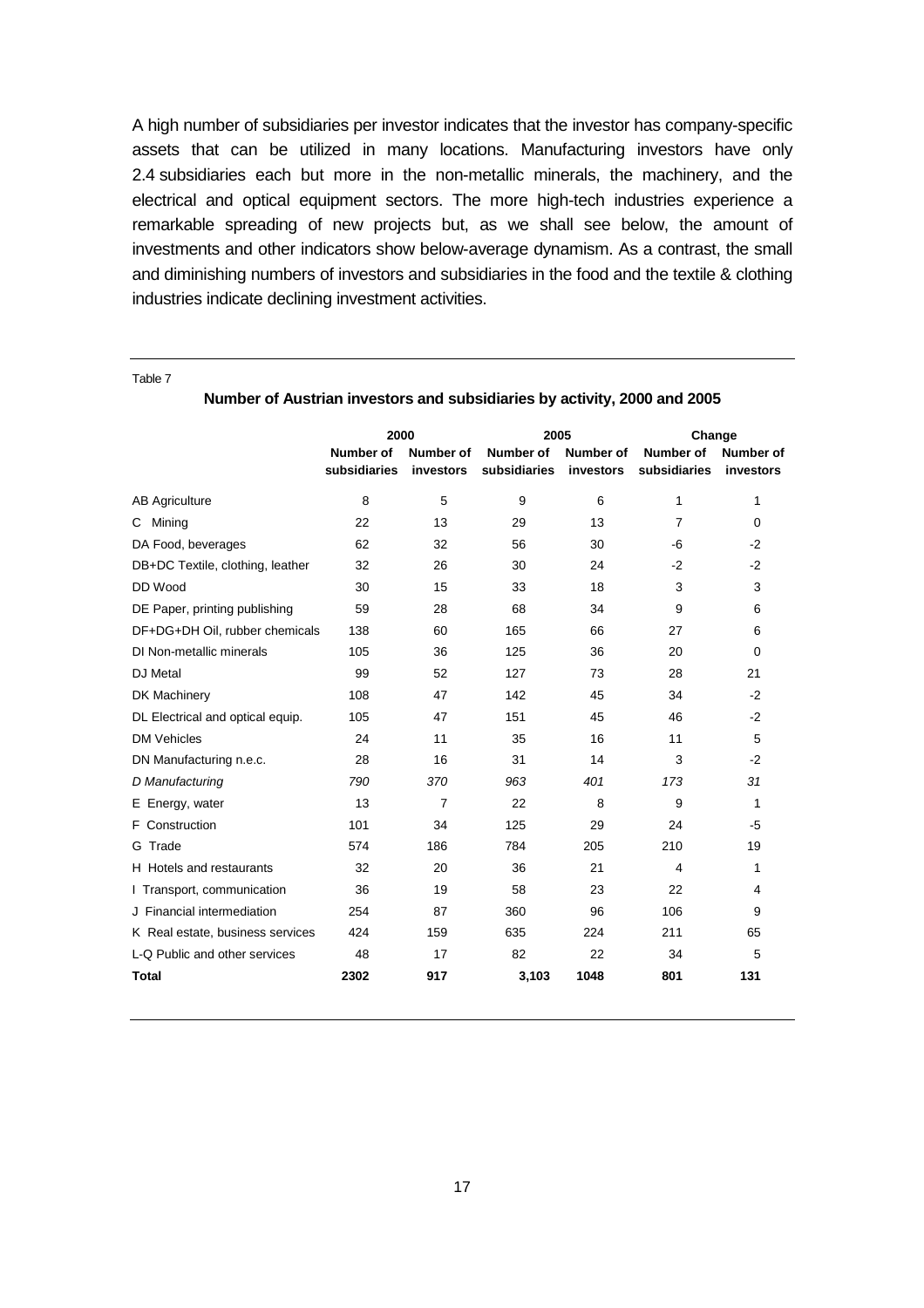#### **Box 4**

#### **Economic activities in the OCO Monitor database**

OCO Monitor uses a different industrial classification from NACE, thus a direct comparison with OeNB data is not possible. In 2003-2007, 30% of the new projects went to manufacturing, somewhat more in the first two years than later. The great winners over time are construction and "sales, marketing & support" as well as electricity generation. As to the leading activities, real estate development was the most significant activity just like in the OeNB database. This was followed by the oil and gas sector, then transportation (Table D). Financial services show up in the number of projects but less so by other indicators reminding that takeovers are not included in these data.

| I | ۰, |  |
|---|----|--|

| Leading Industry Sectors in 2003-2007, % of total |                  |                |                |  |  |  |  |  |
|---------------------------------------------------|------------------|----------------|----------------|--|--|--|--|--|
|                                                   | Investment value | Number of jobs | No of projects |  |  |  |  |  |
| <b>Real Estate</b>                                | 23.5             | 19.8           | 9.8            |  |  |  |  |  |
| Coal, Oil and Natural Gas                         | 17.3             | 5.2            | 3.9            |  |  |  |  |  |
| Transportation                                    | 14.5             | 0.2            | 3.8            |  |  |  |  |  |
| <b>Wood Products</b>                              | 11.3             | 16.3           | 4.3            |  |  |  |  |  |
| <b>Building &amp; Construction Materials</b>      | 4.6              | 5.2            | 6.7            |  |  |  |  |  |
| Paper, Printing & Packaging                       | 2.7              | 5.5            | 3.1            |  |  |  |  |  |
| <b>Financial Services</b>                         | 2.4              | 1.5            | 17.1           |  |  |  |  |  |
| <b>Textiles</b>                                   | 1.4              | 5.0            | 3.0            |  |  |  |  |  |
| Metals                                            | 1.6              | 4.3            | 2.4            |  |  |  |  |  |
| <b>Electronic Components</b>                      | 0.9              | 2.9            | 2.1            |  |  |  |  |  |
| All Other Industry Sectors                        | 34.0             | 21.1           | 46.1           |  |  |  |  |  |
| Total                                             | 100.0            | 100.0          | 100.0          |  |  |  |  |  |
| Source: OCO Monitor <sup>™</sup> ©2001-2007.      |                  |                |                |  |  |  |  |  |

Among the leading investors Raiffeisen Zentral Bank is the first with a total of 74 investment projects announced between 2003 and 2007. In fact, the top ten investors, large banks, real estate developers and major manufacturing companies account for 34% of the projects and two thirds of the investment capital.

In the following we look at the geographic specialization of industries based on the equity capital matrix (Table 8): the equity capital of subsidiaries in 15 countries and geographic areas considered together with the NACE 1- and 2-digit industries. Data are available only if more than three subsidiaries provide data for a certain country and industry, therefore Table 8 contains a number of empty boxes.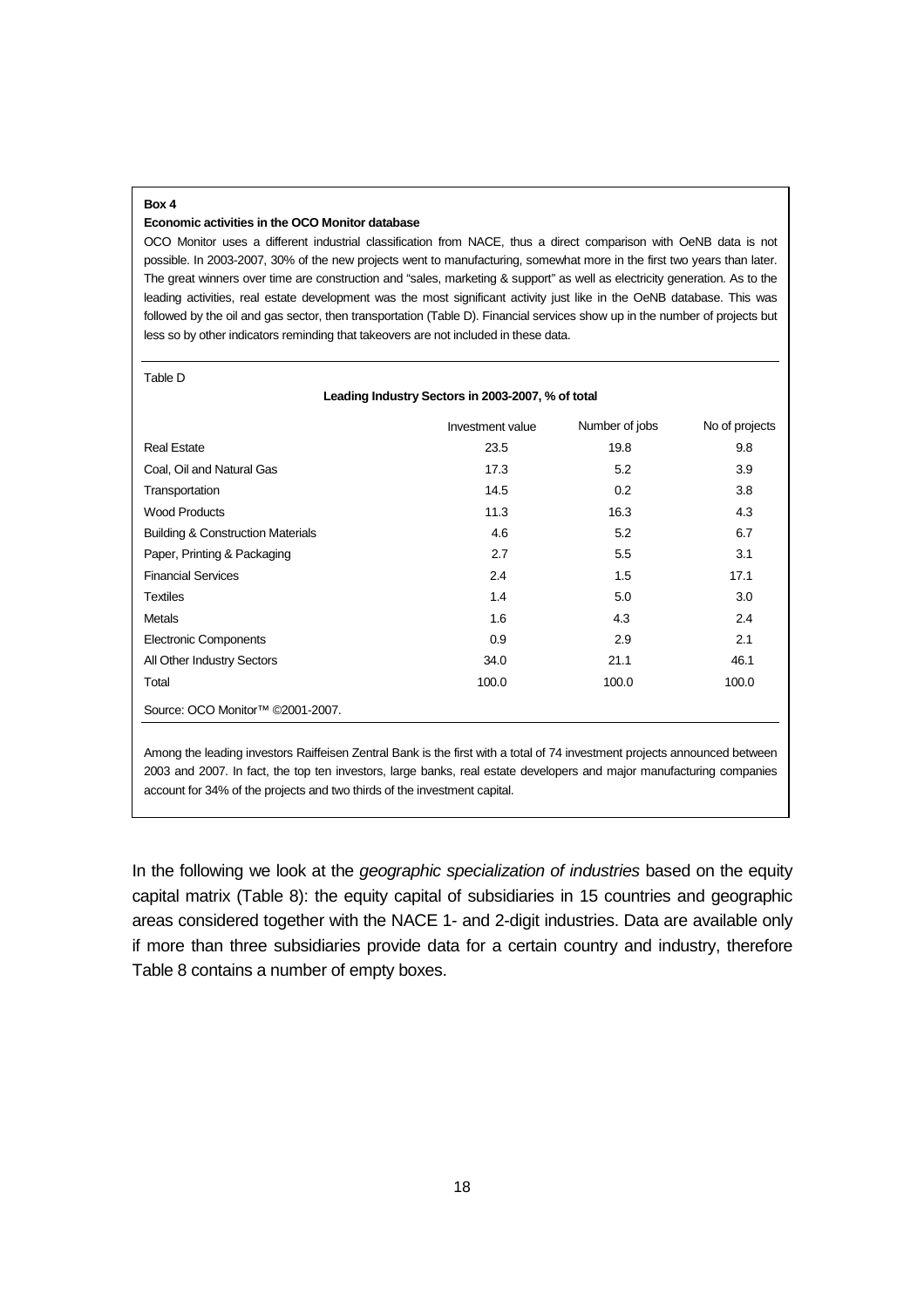|                 |       |                                   |              |                    | Chemi-        | Non-           |                     | Machi-     | <b>Electrical</b> |                       | Manuf.       | Electri-  | Con-           |            |               | Transp.                |         | Real              | Other          |
|-----------------|-------|-----------------------------------|--------------|--------------------|---------------|----------------|---------------------|------------|-------------------|-----------------------|--------------|-----------|----------------|------------|---------------|------------------------|---------|-------------------|----------------|
|                 | DA    | Food Textile Wood<br><b>DB+DC</b> | DD           | Paper<br><b>DE</b> | cals<br>DF-DH | metallic<br>DI | <b>Metals</b><br>DJ | nery<br>DK | Opt. equip.<br>DL | <b>Vehicles</b><br>DM | N.e.c.<br>DN | city<br>Е | struction<br>F | Trade<br>G | н             | Hotels + comm. Finance | J       | estate<br>Κ       | services<br>LQ |
| DE              | 43.8  |                                   | 129.6        | 112.7              | 500.5         | 201.5          | 187.5               | 59.2       | 111.1             | 140.7                 |              |           | 257.2          | 316.5      | $\cdot$       | 12.3                   | 250.1   | 3,814.3           | 138.7          |
| HU              | 10.0  | 259.3                             | 23.4         | 90.1               | 429.9         | 163.3          | 32.4                | 30.6       | 313.9             | 24.6                  |              |           | 153.1          | 450.4      | 29.4          | 30.1                   | 1,213.7 | 355.9             | 21.7           |
| CZ              | 83.9  | 16.1                              | 121.5        | 182.8              | 105.6         | 169.0          | 18.1                | 22.6       | 66.4              | $\cdot$               | 4.9          |           | 132.5          | 425.3      |               | $\sim$                 | 2,791.0 | 477.1             | 73.9           |
| PL              | 205.4 |                                   |              | 50.9               | 198.6         | 36.7           | 26.2                |            |                   |                       | 32.0         |           | 9.3            | 117.7      |               |                        | 1,341.0 | 750.0             | 0.0            |
| SK              | 88.2  |                                   |              |                    | 102.8         | 47.7           | 15.9                | 10.5       | 37.4              |                       |              |           | 28.1           | 178.5      |               |                        | 1,353.3 | 101.4             | 1.3            |
| SI              |       |                                   |              | 76.2               | 84.8          | 43.1           |                     |            | $\cdot$           |                       |              |           | $\blacksquare$ | 307.8      |               | 26.8                   | 341.8   | 120.9             |                |
| <b>CH</b>       |       |                                   |              |                    | 1,222.1       | $\mathbf{r}$   | 104.7               | 22.5       | 290.6             |                       |              |           | 25.1           | 624.1      |               |                        | 138.0   | 1,299.5           |                |
| RO+BG           | 13.3  |                                   |              |                    | 1,709.6       | 37.8           |                     | 15.9       | 12.7              |                       |              | 129.9     | 13.6           | 532.4      |               |                        | 922.5   | 86.2              | 2.6            |
| Rest-           |       |                                   |              |                    |               |                |                     |            |                   |                       |              |           |                |            |               |                        |         |                   |                |
| Europe          | 24.3  | 10.9                              | $\mathbf{r}$ | 54.0               | 251.0         | 363.6          | 244.4               | 187.8      | 75.6              | 139.0                 | $\mathbf{r}$ | 268.4     | 53.8           | 2,489.5    | $\mathcal{L}$ | 7.0                    | 2,288.0 | 6,407.4           | 10.6           |
| <b>Rest-Dev</b> |       |                                   |              |                    |               |                | 216.1               | 129.4      |                   |                       |              |           | $\blacksquare$ | 1,862.2    |               |                        | 25.7    | 543.7             |                |
| W-Balkan        |       |                                   |              | 48.1               | 65.2          | 163.7          |                     |            |                   |                       |              |           | 13.6           | 279.1      | 30.6          | 272.0                  | 2,093.4 | 155.0             |                |
| <b>CIS</b>      | 55.9  |                                   |              |                    |               | 30.9           |                     |            |                   |                       |              |           | $\cdot$        | 68.8       |               |                        | 926.6   | 78.1              |                |
| Asia            |       |                                   |              |                    | 94.1          | $\blacksquare$ | 11.6                | 44.0       | 127.0             |                       |              |           |                | 77.3       |               |                        |         | 43.4              |                |
| RoW             |       |                                   |              |                    | 115.7         |                | 12.2                | 20.0       |                   |                       |              |           | 16.7           | 420.7      |               |                        | 994.0   | 997.4             |                |
| All             |       | 524.7 286.2 274.6                 |              | 615.0              | 4,879.7       | 1,257.2        | 869.0               | 542.5      | 1,034.7           | 304.3                 | 36.9         | 398.3     | 703.0          | 8,150.2    | 60.1          | 348.3                  |         | 14,678.9 15,230.5 | 248.8          |

**Equity capital of Austrian subsidiaries by activity and country, EUR million, 2005** 

Countries and industries with more than three Austrian subsidiaries.

Table 8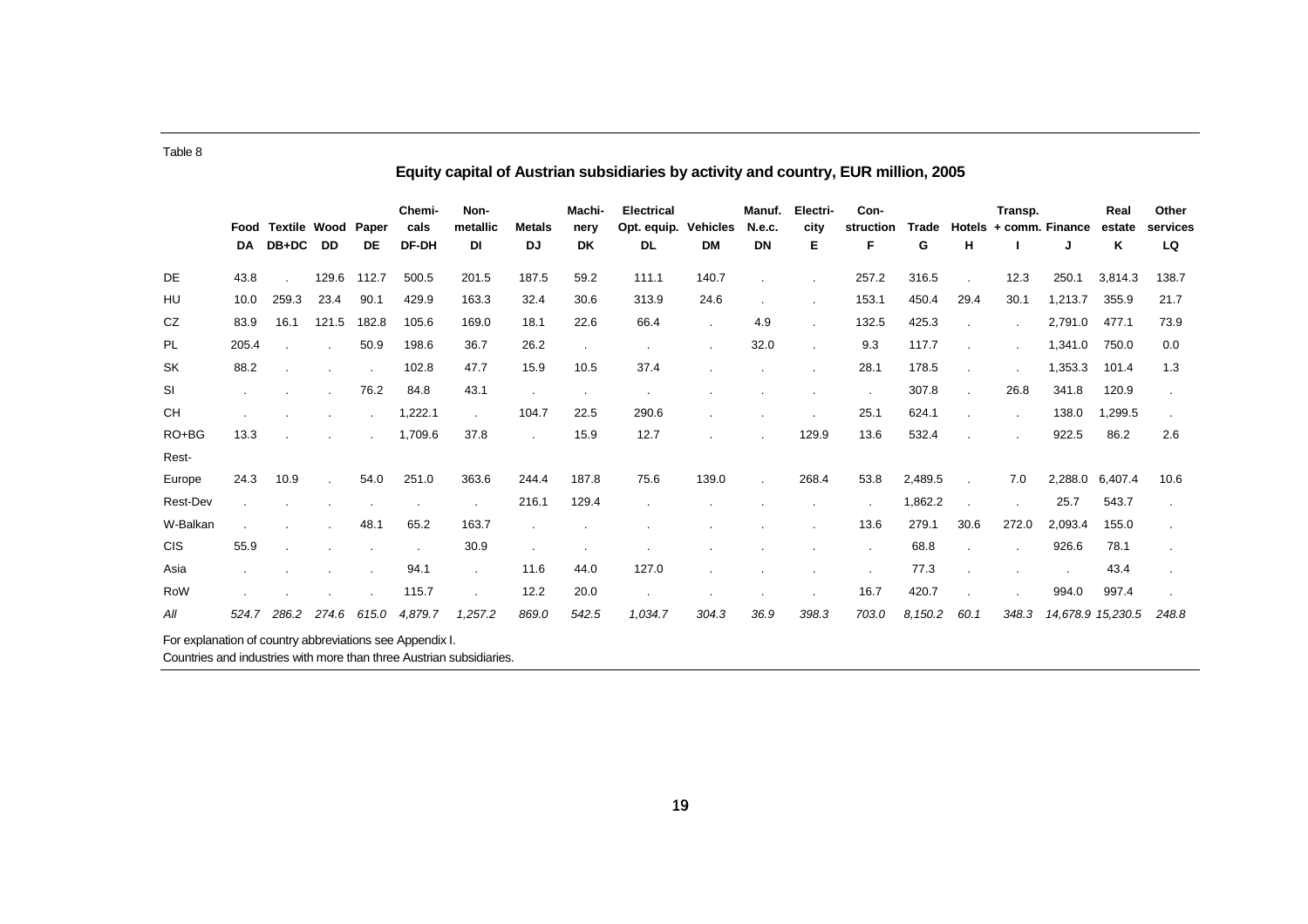Looking at the industries in the sequence of the amount of Austrian investment capital (Table 8), the first activity is real estate and other business services. This includes computer-related activities, R&D, legal activities, advertising, management of holding companies, etc. Holdings are particularly important because Austrian investors often set up multi-purpose subsidiaries abroad which can often themselves function as investors. Developed European countries concentrate more than three quarters of the investments in the real estate and other business activities and only one fifth of this industry is located in the NMS. In developed countries this activity is by far the most important one having received 60% of the FDI in Germany and some 50% in the rest of Europe. In the NMS the share of this activity is much smaller, only about 10% of the Austrian capital and its amount is only the fourth after finance, manufacturing and trade. But in the main CEE destinations of Austrian real estate and other business service investments, Poland and the Czech Republic, it comes ahead of trade. The growth of equity capital in this activity in 2000-2005 was much slower than of financial services and of manufacturing which resulted in its declining share in total FDI. Still, it was the main field of new investments in Germany and Rest-Europe.

Financial services investments comprise the second most important activity of Austrian subsidiaries. What is real estate and other service investment for developed countries, it is financial sector investment in CEECs. More than 50% of this activity is concentrated in the NMS and another 20% in the Western Balkans and the CIS. The highest sum has been invested in the Czech Republic, 20% of the total, followed by Slovakia, Poland and Hungary. In all these countries, financial services lead the list of Austrian investments with almost 70% of all investments in Slovakia and 60% in the Czech Republic. This share is below 50% in Poland, and in Hungary that has a more diversified investment structure it is only one third of all Austrian FDI. In Romania and Bulgaria, 2005 data still do not contain the investment of Erste Bank in the largest Romanian bank, thus the share of financial investments is only one quarter of the total. In the Western Balkans where 14% of the Austrian financial service investments concentrate, they account for as much as two thirds of Austrian FDI. In developed countries, Austrian financial intermediaries are mainly confined to Europe: there is little activity in Germany, more in Switzerland and the rest of Europe, but almost nothing overseas.

The more east we go in the CEEC region, the higher the share of financial services in Austrian FDI. In the 1990s banks usually followed their customers in manufacturing and trade to the new investment locations. More recently banks have a pioneer role. Financial services FDI has lately grown very strongly and is soon to become the most important Austrian investment activity. Growth after 2000 took place mainly by expanding to new destinations, primarily in Southeastern Europe. The most recent direction of expansion is the CIS, where financial services is the only activity with serious amounts of Austrian FDI, three quarters of the total.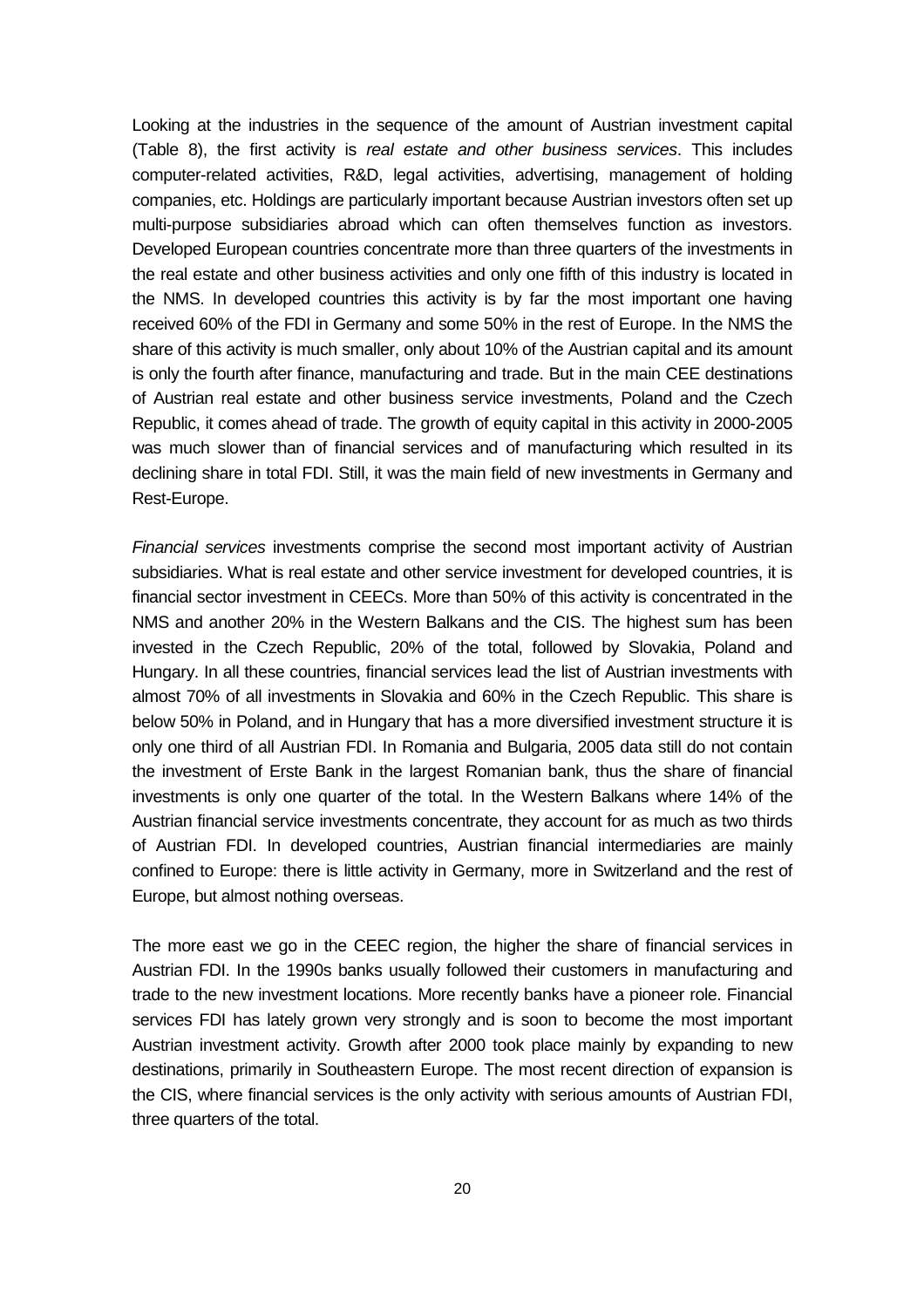Manufacturing is the third most important activity with 21% of the Austrian capital abroad in 2005, slightly more than five years earlier. Out of 11 sub-branches only three grew faster than the average: the chemical industry, the production of vehicles as well as the production of furniture and other goods (manufacturing n.e.c.). More than half of the manufacturing capital in 2005 concentrated in the chemical industry including the oil sector, after only 23% in 2000. The increase is mainly due to new investments in only two countries: Romania and Switzerland. With the OMV takeover of the largest Romanian oil company, that country has become the main host of Austrian chemical industry investments.<sup>10</sup> Also in Switzerland it was a new entry in 2004 which skyrocketed Austrian FDI. The chemical industry is the leading Austrian manufacturing investment target also in Hungary, and the second most important in Poland and the Czech Republic.

#### **Box 5**

-

### **Most recent manufacturing projects locate primarily in Romania and Hungary (OCO Monitor)**

In 2006-2007, not covered by the OeNB, 140 manufacturing projects were recorded by OCO monitor, about the same number as in the previous two years. The recorded investment capital was highest in 2006. The main destination by number of projects in the last two years remained Hungary, much better placed than suggested by the OeNB (22 projects), followed by Romania (21 projects) as well as by Bulgaria, Slovakia, China, Poland and Russia (around 10 projects each). Among the sectors the production of construction materials is first with quite some distance ahead of machine building. First tear neighbouring countries, medium technology industries and a handful of large multinationals dominate Austrian outward FDI.

Non-metallic minerals (building materials) is with 13% of the manufacturing FDI capital, the second largest manufacturing sector. It is less concentrated geographically, in fact quite widely spread all over Europe but not outside it. This industry has experienced slower than average equity growth in the past five years (Table 9).

The third most important manufacturing target, the production of electrical and optical equipment (9% of the total Austrian FDI) also expanded slower than average. Most of the capital invested after 2000 was concentrated in two locations, Hungary (31%) and Switzerland (29%). Rapidly growing investments Hungary took place in 15 subsidiaries with high but stagnating employment. In Germany, ranked third, this industry is shrinking by almost all indicators. Rest-Europe hosts the largest number of subsidiaries but relatively small capital. Asia, the world's leading electronics manufacturer, accounts for only 12% of the Austrian capital in this industry, still this is the most important Austrian target industry in that region. Between 2000 and 2005, the number of subsidiaries more than doubled, their capital increased eleven-fold, employment seven-fold and turnover almost ten-fold. Also Romania+Bulgaria is interesting, with 7 very labour-intensive electronics subsidiaries in 2005 against none at all in 2000.

Romanian statistics classified the OMV investment into the primary sector not in manufacturing.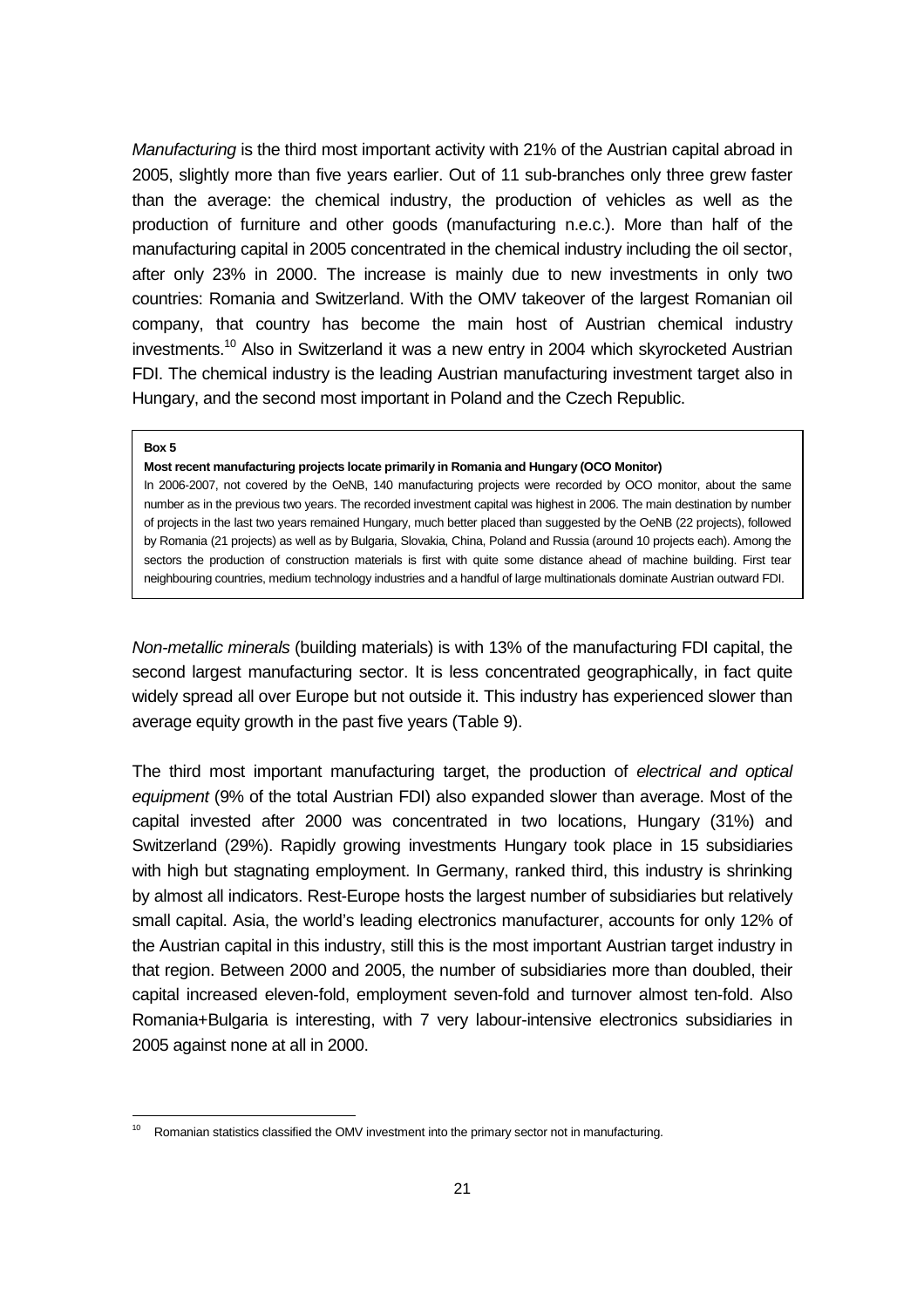#### **Box 6**

#### **Austrian projects in the ICT and electronics cluster (OCO Monitor)**

Between 2003 and 2007, OCO Monitor recorded a total of 66 investment projects by 33 companies in what they define as the "ICT and electronics cluster". Within it, the leading sector was Software & IT services, which accounted for 36% of projects and increasing numbers year by year. The leading business activity was Sales, Marketing & Support, which accounted for half of the projects followed by 11 projects in manufacturing. The top three destination markets were Hungary, Slovakia and USA, attracting 14%, 11% and 6% of the investment projects respectively. The role of Hungary is especially strong in electronics manufacturing, but also China is important in terms in capital and employment. The most recent Austrian ICT projects are located in Germany, Slovakia and Poland diversifying the location pattern. The top ten companies accounted for 58% of all investment projects. S&T leads with 7 projects followed by 3united, AT&S and Kapsch with 5 projects each. In fact, these companies operate large international networks of sales, marketing and production.

Further Austrian investment targets in manufacturing include the metal industry concentrated mainly in the developed countries and the wood and paper industries which have the Czech Republic and Germany as their main destinations. As opposed to these very concentrated industries, the machine building industry is broadly spread, but locates, similarly as the metal industry, mainly in developed countries, primarily Rest-Europe. Just as in electronics, the role of Germany is declining while it increases in case of Rest-Europe, Hungary and Asia. Asia is a rapidly emerging new location as the number of affiliates increased from 6 to 23 between 2000 and 2005. These are mainly small subsidiaries with low amounts of capital. Fast growth of Austrian FDI over the period 2000- 2005 took place also in the *production of vehicles* but the achieved share of this industry in manufacturing FDI remained low, less than 5%. We know that half of the invested capital went to Rest-Europe but we do not know where the rest is located, as in each of the other regions the number of affiliates is below four.

The above brief overview of the manufacturing sector shows that the bulk of Austrian FDI is in the medium-technology industries whereas both low- and high-tech industries have small and diminishing importance. The main manufacturing industry targets, Hungary, Germany and the Czech Republic, show a more diversified industry structure than the rest of the host countries.

Following manufacturing, *trade* comes in fourth among the target industries measured by the equity capital of subsidiaries. It grew rapidly between 2000 and 2005 both in developed countries and in CEECs. Trade is also the activity with the highest number of Austrian investors and subsidiaries abroad. In terms of equity capital, most trade subsidiaries are located in developed European countries (34%) and in developed overseas countries (23%), where it is the most important activity of Austrian subsidiaries. We can assume that these are mainly wholesale ventures. CEECs are also among the primary targets, with 29% of the invested capital in trade. The highest concentration is observed in Hungary and the Czech Republic, followed by Slovenia, Romania, Bulgaria and the Western Balkans. In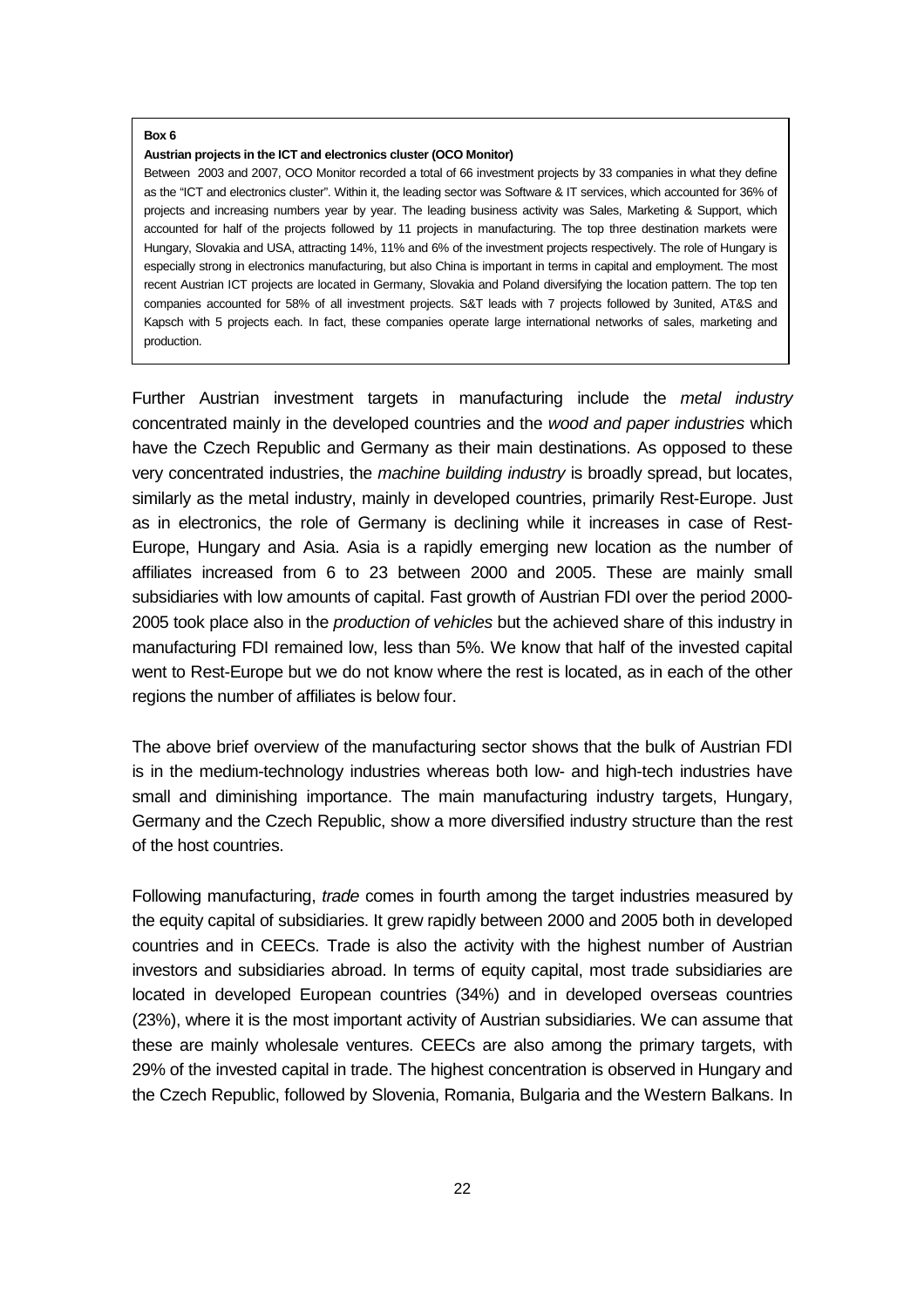these countries Austria is present mainly through its retail chains. These chains are recently expanding to more remote CEECs in the same way as banks.

The rest of the Austrian FDI capital, beyond the four main targets, is distributed among seven other activities having shares up to 2.3% at the most. Among them, transport firms and telecom investments are located mainly in the CEECs especially in the Western Balkans. The construction industry accounts for only 1.4% of the capital and its main target country is Germany, followed by Hungary and the Czech Republic. There is no shift towards services in terms of invested capital between 2000 and 2005. But the trend is somewhat different if we take other indicators (Table 9).

|                                       |       |                        |       | Employment |       | Turnover |        | Profit-loss per<br>equity capital |         |      |
|---------------------------------------|-------|------------------------|-------|------------|-------|----------|--------|-----------------------------------|---------|------|
|                                       | 2000  | Equity capital<br>2005 | 2000  | 2005       | 2000  | 2005     | 2000   | Profit - loss<br>2005             | 2000    | 2005 |
| <b>AB Agriculture</b>                 | 0.1   | 0.0                    | 0.0   | 0.0        | 0.0   | 0.0      | 0.0    | 0.0                               | $-0.03$ | 0.01 |
| C Mining                              | 0.9   | 1.3                    | 0.8   | 1.1        | 0.5   | 0.8      | 1.3    | 1.6                               | 0.08    | 0.12 |
| DA Food, beverages                    | 1.7   | 1.5                    | 4.8   | 2.6        | 3.0   | 2.1      | 4.0    | 2.0                               | 0.13    | 0.13 |
| DB+DC Textile, clothing, leather      | 0.2   | 0.2                    | 2.8   | 2.2        | 0.6   | 0.2      | $-0.1$ | 0.2                               | $-0.03$ | 0.09 |
| DD Wood                               | 0.9   | 0.7                    | 2.1   | 1.3        | 2.0   | 0.7      | $-2.9$ | 0.4                               | $-0.18$ | 0.06 |
| DE Paper, printing publishing         | 1.9   | 1.3                    | 3.2   | 1.9        | 3.2   | 1.4      | 3.4    | 1.1                               | 0.10    | 0.08 |
| DF+DG+DH Oil, rubber chemicals        | 4.5   | 8.9                    | 8.0   | 11.4       | 9.6   | 13.9     | 13.2   | 10.2                              | 0.16    | 0.11 |
| DI Non-metallic minerals              | 3.0   | 2.8                    | 4.9   | 4.3        | 2.9   | 2.7      | 5.3    | 3.8                               | 0.10    | 0.13 |
| DJ Metal                              | 2.2   | 1.7                    | 4.3   | 2.9        | 3.9   | 2.5      | 3.2    | 2.7                               | 0.08    | 0.15 |
| <b>DK Machinery</b>                   | 1.9   | 1.1                    | 3.9   | 2.6        | 3.4   | 2.2      | 2.8    | 1.5                               | 0.08    | 0.14 |
| DL Electrical and optical equipment   | 2.7   | 1.9                    | 9.4   | 8.7        | 6.2   | 4.1      | 2.6    | $-0.1$                            | 0.05    | 0.00 |
| <b>DM Vehicles</b>                    | 0.4   | 1.0                    | 3.4   | 1.6        | 3.2   | 1.3      | $-1.9$ | 2.0                               | $-0.24$ | 0.19 |
| DN Furniture and manufacturing n.e.c. | 0.2   | 0.3                    | 2.1   | 1.6        | 0.9   | 0.9      | $-0.1$ | 0.5                               | $-0.03$ | 0.20 |
| D Manufacturing                       | 19.8  | 21.3                   | 49.0  | 41.1       | 39.0  | 32.1     | 29.3   | 24.4                              | $-0.03$ | 0.05 |
| E Energy, water                       | 0.2   | 1.0                    | 0.1   | 0.7        | 0.1   | 1.5      | $-0.1$ | 0.5                               | 0.01    | 0.14 |
| F Construction                        | 1.5   | 1.4                    | 8.1   | 5.3        | 2.0   | 4.0      | 0.3    | 2.0                               | 0.03    | 0.12 |
| G Trade                               | 10.8  | 15.4                   | 16.1  | 17.9       | 41.3  | 43.6     | 5.3    | 19.2                              | 0.11    | 0.03 |
| H Hotels and restaurants              | 0.8   | 0.2                    | 1.2   | 0.6        | 0.5   | 0.2      | 1.6    | 0.1                               | $-0.04$ | 0.14 |
| I Transport, communication            | 0.2   | 2.3                    | 0.9   | 1.8        | 0.7   | 2.2      | $-0.2$ | 3.3                               | 0.09    | 0.14 |
| J Financial intermediation            | 23.7  | 27.7                   | 13.8  | 24.2       | 7.7   | 10.0     | 36.2   | 39.5                              | 0.03    | 0.03 |
| K Real estate, business services      | 40.9  | 28.8                   | 8.0   | 6.1        | 7.5   | 4.9      | 18.6   | 8.6                               | 0.41    | 0.12 |
| L-Q Public and other services         | 1.1   | 0.7                    | 1.9   | 1.2        | 0.7   | 0.7      | 7.8    | 0.8                               | 0.06    | 0.10 |
| Total                                 | 100.0 | 100.0                  | 100.0 | 100.0      | 100.0 | 100.0    | 100.0  | 100.0                             | 0.06    | 0.10 |

**Main characteristics of Austrian subsidiaries by economic activities, shares in total (%), and profitability, 2000 and 2005** 

Table 9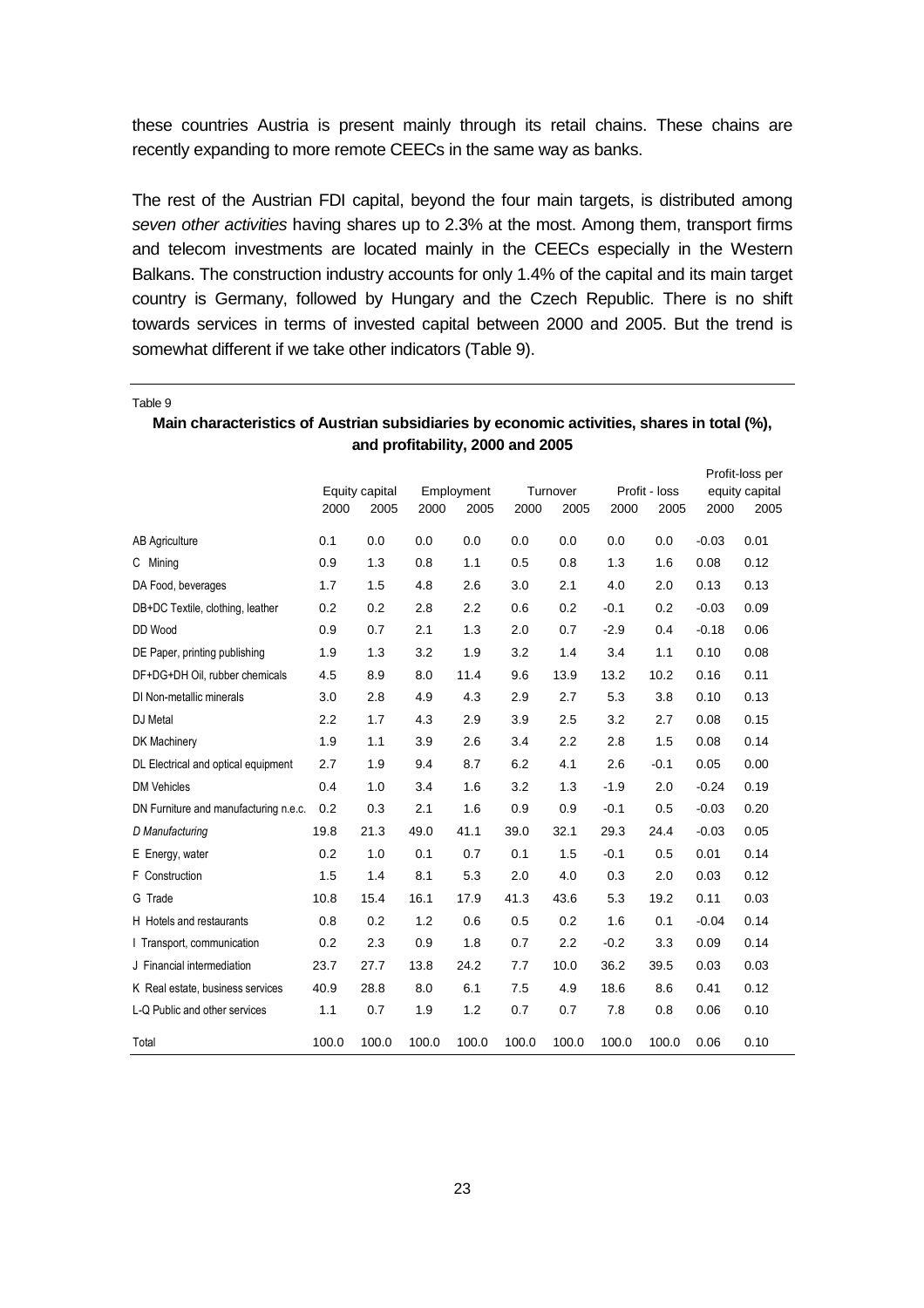Services gained shares between 2000 and 2005 in terms of turnover, employment. Employment rose most rapidly in financial services, it also increased in trade but declined in all other activities. As for turnover, trade accounts for 44%, the chemical industry for 14% and financial services for 10% while the rest is even smaller. Manufacturing on the whole is losing shares in terms of employment and turnover as investments concentrate in the capital-intensive high-productivity chemical industry. This is the only branch with increasing shares in capital, employment and output (Petrom takeover, see above).

Capital and labour productivity are high in trade but low in financial services; in real estate and other business activities capital productivity is high while labour productivity is relatively low. Such branch-specific characteristics explain why productivity is low in host countries where the share of financial services is high, like in most CEECs except Hungary. Where the real estate and business services sector is significant, capital productivity is relatively high. This is the case with most of the developed countries. Employment, turnover and productivity all grow when invested capital grows in banking, trade and the chemical industry. On the other hand, labour-saving growth occurs in construction, transport and telecommunications. But turnover data are poorly defined, overstated in trade and not clearly specified in banking.



Whereas in 2000 Hungary was the largest manufacturing industry employer, in 2005 it came in second after Romania+Bulgaria (Petrom takeover). At the same time, employment decreased in developed countries outside Europe (ReDev) and stagnated in the Czech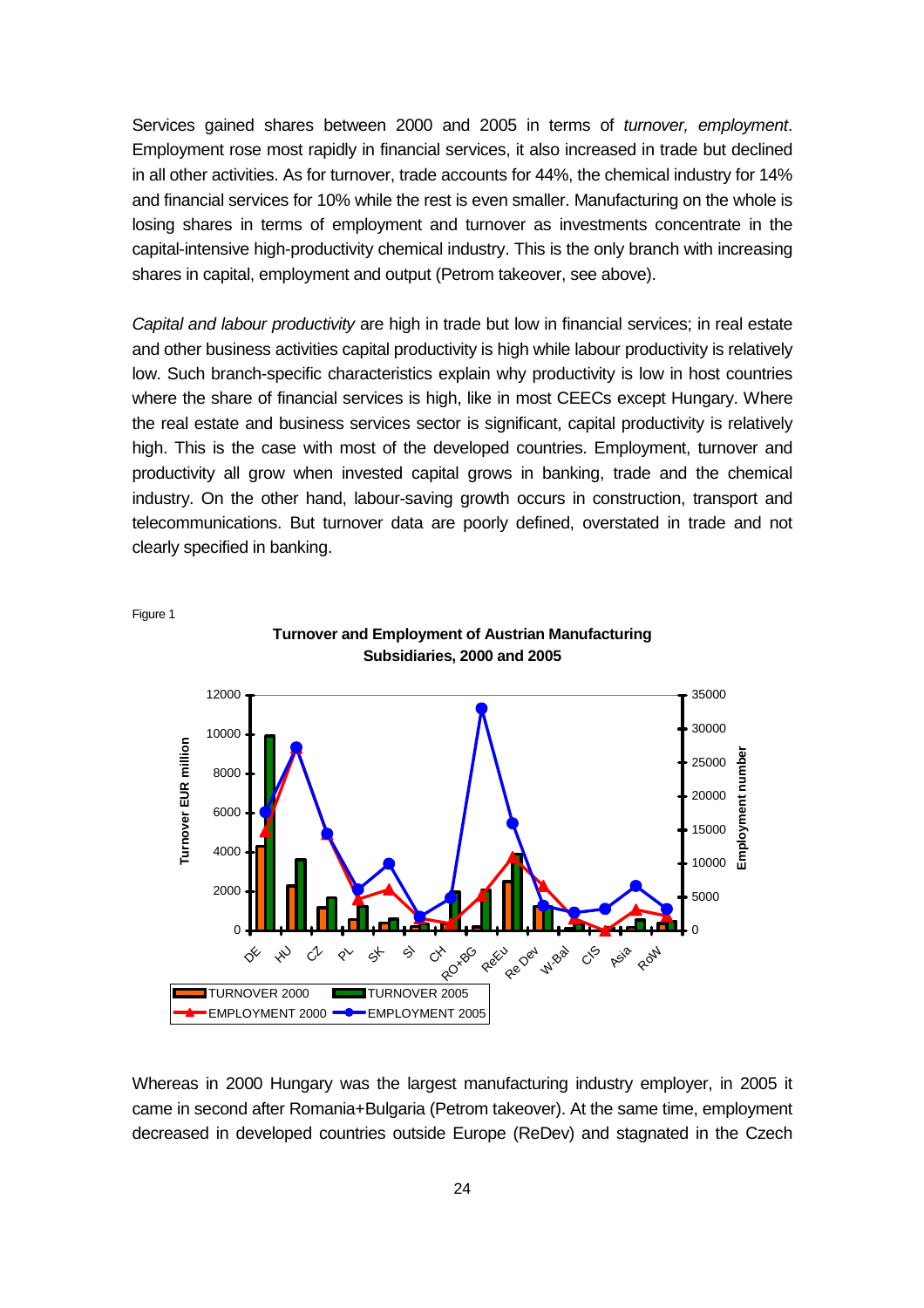Republic and Slovenia. The largest turnover in both years was achieved by subsidiaries in Germany, followed by Rest-Europe and Hungary. The largest increase in turnover was observed also in Germany, followed by Romania+Bulgaria, Switzerland and Hungary (Figure 1).

Turnover increased much more rapidly than employment in Germany and Switzerland, thus labour productivity increased most in countries where it was anyway the highest. Growing turnover with stagnating employment took place in Hungary and the Czech Republic. Also here, production increased mainly by improving labour productivity which is a sign of restructuring and technological upgrading. In fact, the concentration of manufacturing turnover in the most developed and oldest FDI target countries was suported mainly by productivity increase. Simultaneous increases in both employment and turnover can be observed in new FDI destinations where market entry plays the major role such as Slovakia, Romania+Bulgaria, the CIS and Asia. In some less developed FDI destination both employment and turnover expanded in the way that labour productivity may even decline.

Increase in profitability is widely spread among the economic activities (Table 9). In 2000 there were seven activities where losses prevailed over profits, but none in 2005. Certainly, this does not mean that there was no subsidiary making losses, but that profits were on average larger than losses. Among the profitable activities in 2005 there were five where profits/equity decreased as compared to 2000: the production of paper products, the chemical industry, the production of electrical and optical equipment, hotels and restaurants, and real estate and other services. Out of these activities, only the production of chemicals was in the course of rapid expansion causing a decrease of profitability. The other activities with declining profit rates were those with lower than average profits and slower than average investment activity. It can be concluded that low or falling profits usually deter investments, but as shown below, high and increasing profits do not necessarily attract them.

The highest profitability is observed in the following activities: furniture and other manufacturing, production of vehicles, followed by metal processing, machine building, construction, transport and communication, financial services (Table 9). There is no obvious common characteristic of these success industries. Some feature strong investment activity and others weak investment activity. By contrast, low profitability characterized agriculture, energy, hotels as well as real estate and other business services, all activities where profits are not the main success indicator. Asset value in these industries may increase independently of short-term profits and add to the long-run return on the investment. Other activities with below-average profitability include the textile as well as the wood and paper industries where technological change is generally slow and profits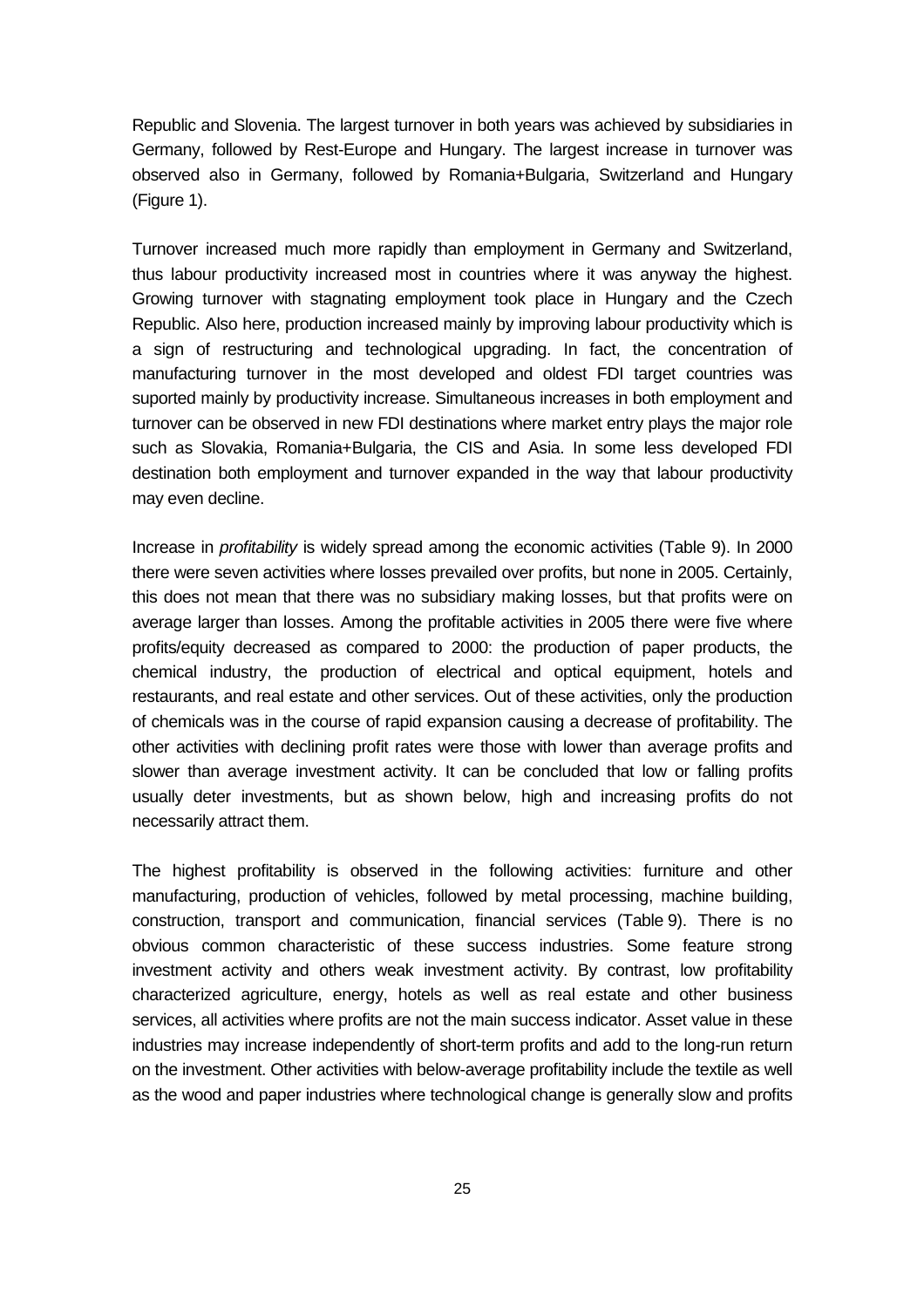remain low. What is surprising is the lack of profits in the electrical and optical equipment industry which is in other countries one of the fastest growing and investing industries.

Financial services and trade produce the highest and the fastest growing amounts of profits and are among the activities with the highest profit rate. The share of these activities in a region will to a large extent determine its overall profitability. Financial services are less frequent investment targets in developed countries and have also relatively low profitability there. But in most CEECs financial services show both the largest amount of Austrian FDI and the highest profit rate.

The discrepancy between profitability and equity capital investments reveals the unexploited potential for FDI. For instance, a large part of the electrical and electronics investments are made in Hungary where the profitability of this sector is low (Table 10). In Asia, where profitability in this industry is high, Austrian investors hardly expand. The same pattern is true for machine building. Germany is an advantageous location for manufacturing in general; the losses that overwhelmed profits in 2005 occurred mainly in the real estate and other business services sector. This is just the opposite of Switzerland, where high profits are earned in the real estate and other business activities and trade, but not in manufacturing except the chemical industry. The high profitability in Poland, the highest among the CEECs, is present across all activities, a feature which should attract more investments in the future both in manufacturing and services. More such observation are included in the Conclusions.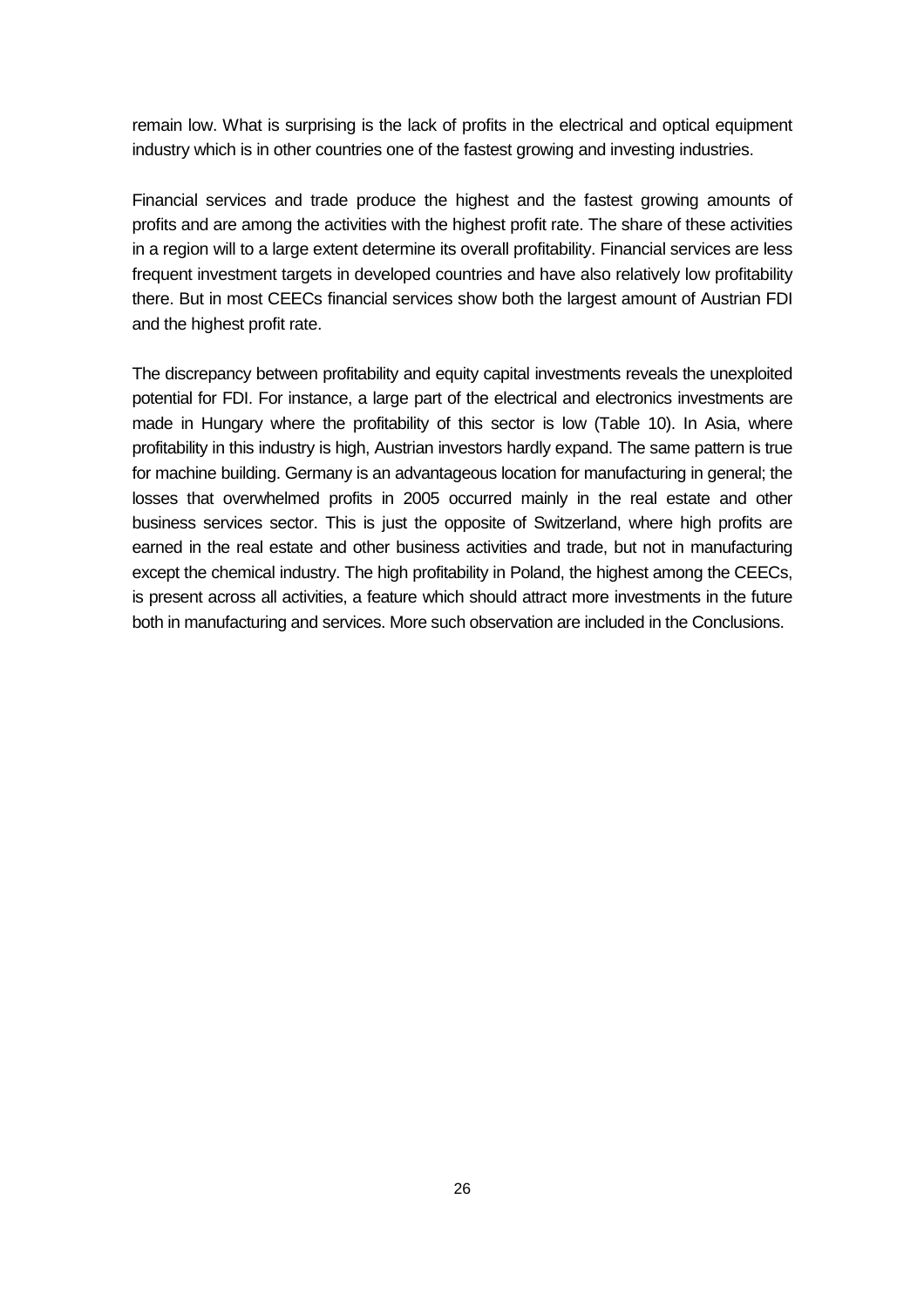|                                                                                                                                | Profits per equity capital by country and activity, 2005 |                          |                      |             |         |                              |              |                                       |           |      |            |            |         |      |         |         |                                                |
|--------------------------------------------------------------------------------------------------------------------------------|----------------------------------------------------------|--------------------------|----------------------|-------------|---------|------------------------------|--------------|---------------------------------------|-----------|------|------------|------------|---------|------|---------|---------|------------------------------------------------|
|                                                                                                                                | Food<br>DA                                               | <b>Textiles</b><br>DB+DC | Wood<br>DD           | Paper<br>DE | DF-DH   | <b>Chemic. Nonmet.</b><br>DI | Metals<br>DJ | <b>Machine Electric Constr.</b><br>DK | <b>DL</b> | F    | Trade<br>G | Hotel<br>н |         | J    | Κ       | L-Q     | Transp. Finance Realest Service Sum by country |
| DE                                                                                                                             | 0.08                                                     |                          | 0.01                 | 0.19        | 0.24    | $-0.03$                      | 0.17         | 0.36                                  | 0.09      | 0.12 | 0.08       |            | $-0.42$ | 0.02 | $-0.12$ | 0.10    | $-0.03$                                        |
| HU                                                                                                                             | 0.09                                                     | 0.16                     | $\sim$               | 0.13        | 0.11    | 0.13                         | 0.11         | 0.06                                  | 0.01      | 0.07 | 0.12       | 0.25       | 0.14    | 0.21 | 0.01    | 0.11    | 0.13                                           |
| CZ                                                                                                                             | 0.18                                                     | 0.02                     | 0.11                 | 0.10        | 0.11    | 0.16                         | 0.06         | 0.11                                  | 0.17      | 0.12 | 0.07       |            |         | 0.17 | 0.07    | 0.09    | 0.14                                           |
| PL                                                                                                                             | 0.25                                                     |                          |                      | 0.30        | 0.25    | 0.11                         | 0.18         | $\blacksquare$                        |           | 0.09 | 0.16       |            |         | 0.20 | 0.13    |         | 0.18                                           |
| <b>SK</b>                                                                                                                      | $\cdot$                                                  |                          | $\blacksquare$       | 0.00        | 0.00    | 0.21                         | 0.20         | 0.22                                  | 0.24      | 0.22 | 0.01       |            |         | 0.16 | 0.02    | $-0.03$ | 0.13                                           |
| SI                                                                                                                             |                                                          |                          |                      | 0.04        | 0.13    | 0.16                         |              |                                       |           |      | 0.02       |            | 0.11    | 0.10 | 0.02    |         | 0.07                                           |
| <b>CH</b>                                                                                                                      |                                                          |                          |                      |             | 0.15    |                              | 0.14         | $-0.15$                               | $-0.02$   | 0.15 | 0.29       |            |         | 0.01 | 0.23    |         | 0.18                                           |
| RO+BG                                                                                                                          | 0.19                                                     |                          |                      |             | 0.07    | 0.13                         |              | 0.12                                  | 0.01      | 0.07 | 0.16       |            |         | 0.13 | 0.07    | 0.13    | 0.10                                           |
| Rest-Europe                                                                                                                    | 0.24                                                     | $-0.25$                  | $\ddot{\phantom{a}}$ | $-0.38$     | $-0.03$ | 0.19                         | 0.21         | 0.15                                  | $-0.70$   | 0.27 | 0.11       |            | $-0.51$ | 0.07 | 0.07    | 0.29    | 0.07                                           |
| Rest-Dev                                                                                                                       |                                                          |                          |                      |             |         |                              | 0.07         | 0.08                                  | $\sim$    |      | 0.11       |            |         | 0.10 | $-0.16$ |         | 0.02                                           |
| West Balkan                                                                                                                    |                                                          |                          |                      | 0.09        | 0.11    | 0.13                         |              |                                       |           | 0.59 | 0.06       | 0.00       | 0.28    | 0.15 | 0.04    |         | 0.14                                           |
| <b>CIS</b>                                                                                                                     | 0.13                                                     |                          |                      |             |         | 0.15                         |              |                                       |           |      | 0.05       |            |         | 0.17 | 0.08    |         | 0.15                                           |
| Asia                                                                                                                           |                                                          |                          |                      |             | 0.16    | $\cdot$                      | 0.01         | 0.24                                  | 0.28      |      | 0.04       |            |         |      | 0.02    |         | 0.16                                           |
| RoW                                                                                                                            |                                                          |                          |                      |             | 0.23    | $\blacksquare$               | $-0.04$      | 0.01                                  |           | 0.54 | 0.19       |            |         | 0.02 | 0.10    |         | 0.09                                           |
| All                                                                                                                            | 0.14                                                     | 0.03                     | 0.05                 | 0.09        | 0.11    | 0.13                         | 0.15         | 0.14                                  | $-0.01$   | 0.14 | 0.12       | 0.02       | 0.21    | 0.14 | 0.03    | 0.10    | 0.09                                           |
| For explanation of country abbreviations see Appendix I. Contains only manufacturing industries with at least three countries. |                                                          |                          |                      |             |         |                              |              |                                       |           |      |            |            |         |      |         |         |                                                |

Table 10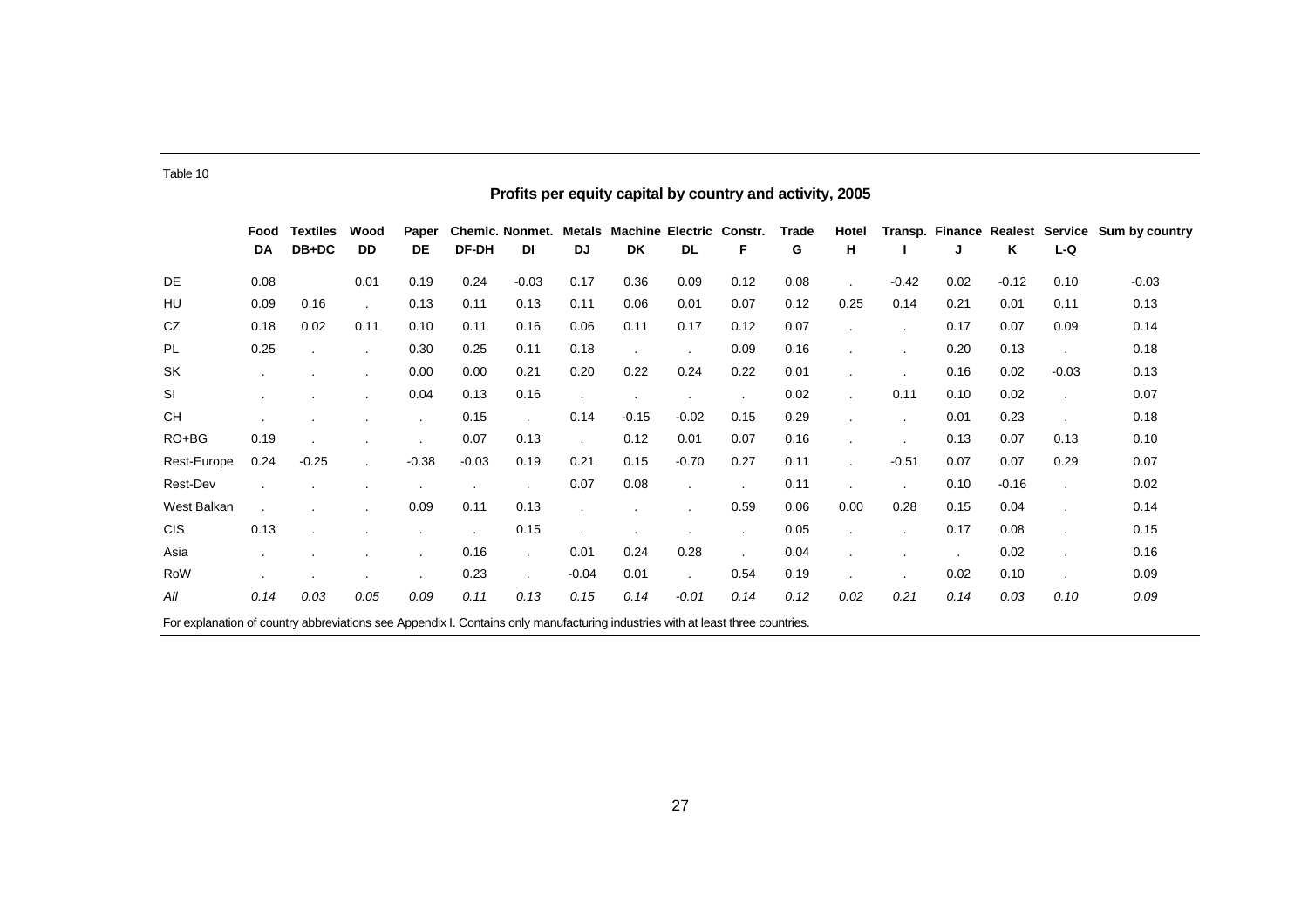## **5 Conclusions**

We outlined in this paper the main features and directions of development characterizing Austrian outward FDI. The analysis relied mainly on data derived from the OeNB survey of Austrian investors and their foreign subsidiaries up to 2005. In addition more recent information was taken from the OCO Monitor database. The current regional and sectoral specialization as well as the investment motives can be used to tentatively predict future trends and suggest policy actions.

### Location trends

The intensity of Austrian involvement in outward FDI shows concentric belts: the farther we move away from Austria, the lower is the number of investors and subsidiaries. The belts have a West and an East European segment where the intensity of Austrian presence is similar but its dynamics and industry composition are different:

- The first belt, with the most intensive Austrian presence, comprises the neighbouring countries, Germany and Switzerland in the West where the dominant investment targets are real estate and other business services and manufacturing. In the East that belt encompasses the new EU member states Hungary, the Czech Republic, Slovakia and Slovenia where manufacturing and financial services dominate.
- The second belt is represented by the rest of Europe in the West, and Croatia, Poland, Romania and Bulgaria in the East. Here the number of investors and subsidiaries is smaller than in the first belt but increasing rapidly. The leading industry in the eastern segment is financial services, in the west it is real estate and other business services.
- In the third belt, growth is remarkable in the Eastern segment comprising the CIS countries, but no growth appears in the other parts of the world.
- There is a shift in time from the inner belt to the second, much less to the outer belt.

OCO Monitor data for 2006-2007 reveal declining Austrian engagement in the West and a more intensive activity in the Eastern segment of the belts. It shows more activity in Hungary than the OeNB data, while it confirms the emergence of Romania and Bulgaria among the most important investment targets.

As a worrying feature, Austrian outward FDI in Asian countries including China features small and declining shares in subsidiary capital, turnover, employment and profits. From 2000 to 2005, equity capital of Austrian subsidiaries in Asia declined even in nominal terms (partly due to the appreciation of the EUR against the USD). Employment and turnover increased, but at a slower rate than in other FDI destinations. This is against the global trend of rapidly expanding FDI in Asia. OCO Monitor suggests that there is some recent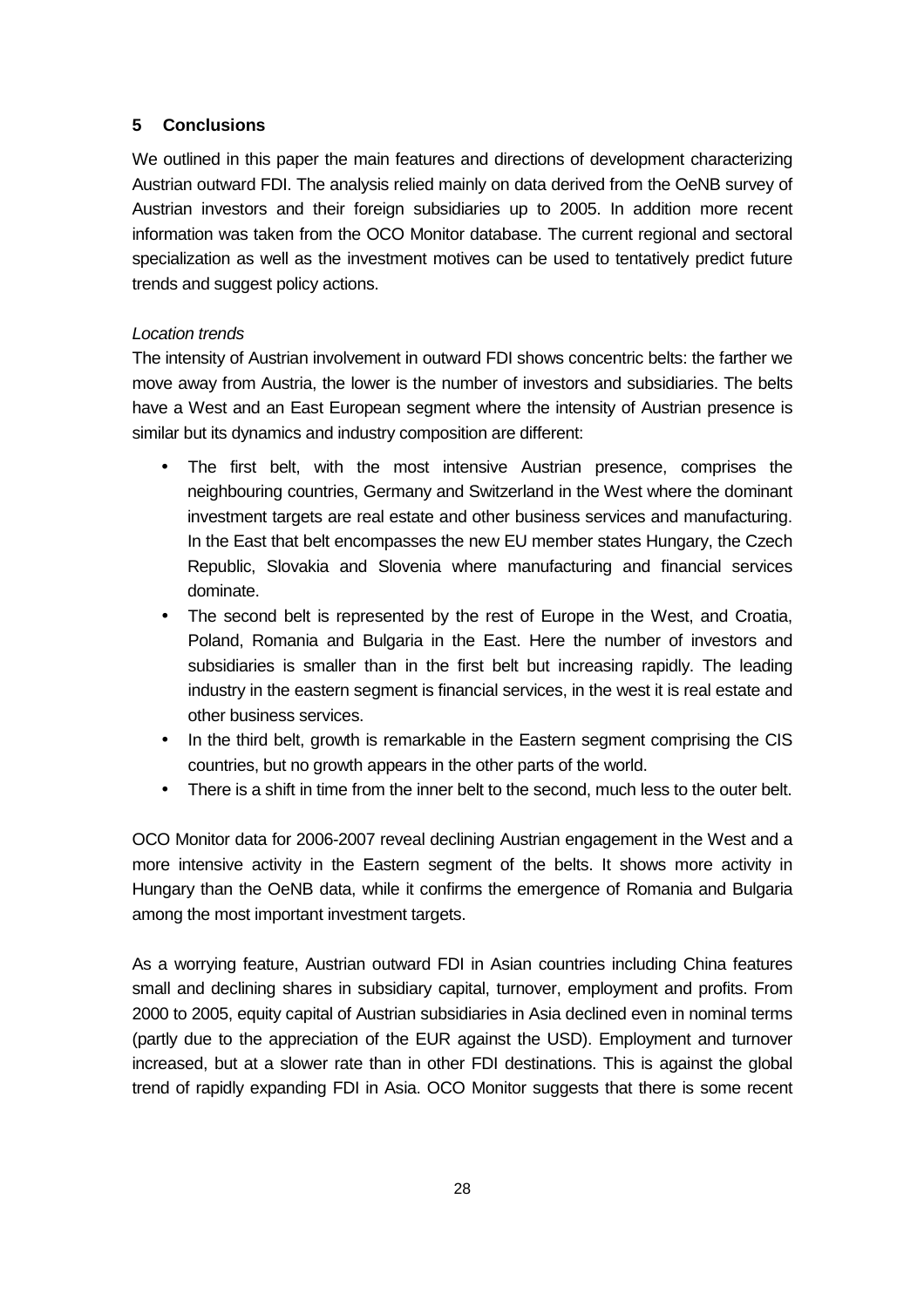intensification of activities of Austrian manufacturing firms in market seeking investment projects in China and also in India.

In sum, Austria is not among the top global investors, but it is an important regional player in Central and Southeast Europe. In the present research we have found no indication for Austrian FDI expanding outside Europe. We observe merely a shift of new FDI within the CEECs to the East and Southeast. As these are fast growing regions, they provide a good opportunity of internationalization for Austrian companies in the next future. Meanwhile, opportunities in even faster growing Asian countries may be missed.

### Size and motivation of investors

The geographically concentrated pattern of Austrian outward investment activity is characteristic of small developed countries with few globally active transnational corporations. Austrian investors are to 60-70% SMEs but they own a relatively small part of the invested capital. Differences appear between industries according to the branchspecific size structure of firms and there is also a certain time pattern. In early years of market access the share of SMEs tends to be large; after consolidation it declines; and when entry conditions become more simple it increases again. Being an SME may not hinder foreign expansion to neighbouring countries, but entering more remote destinations may require larger size to cope with more complex problems. The importance of size is confirmed by OCO Monitor data which, although including small investment projects not covered by the OeNB, show that most of the new projects are initiated by the larger Austrian multinationals.

Policy may have two tasks. One is to encourage companies that are not active internationally to invest abroad. In this respect one can hardly expect that many SMEs go beyond the first belt of neighbouring countries. Another objective could be to support investing companies to grow beyond SME size because concentration of capital would be necessary to enter more remote investment targets.

### Foreign investments by activities

'Real estate and other business services' is the most important activity of Austrian investors abroad, closely followed by financial services. While the first has a declining share, financial services expanded very rapidly between 2000 and 2005. Manufacturing is the third most important activity, but out of 11 manufacturing sub-branches only three grew faster than the average: the chemical industry including the oil and gas sector, the production of vehicles and the production of furniture and other consumer goods. The most import investment targets by size are the chemical industry again, the construction material industry and the production of electrical and optical equipment. The latter industry is concentrated in Hungary and Switzerland. Asian countries, the world's leading electronics manufacturers, as well as Romania and Bulgaria register smaller albeit expanding shares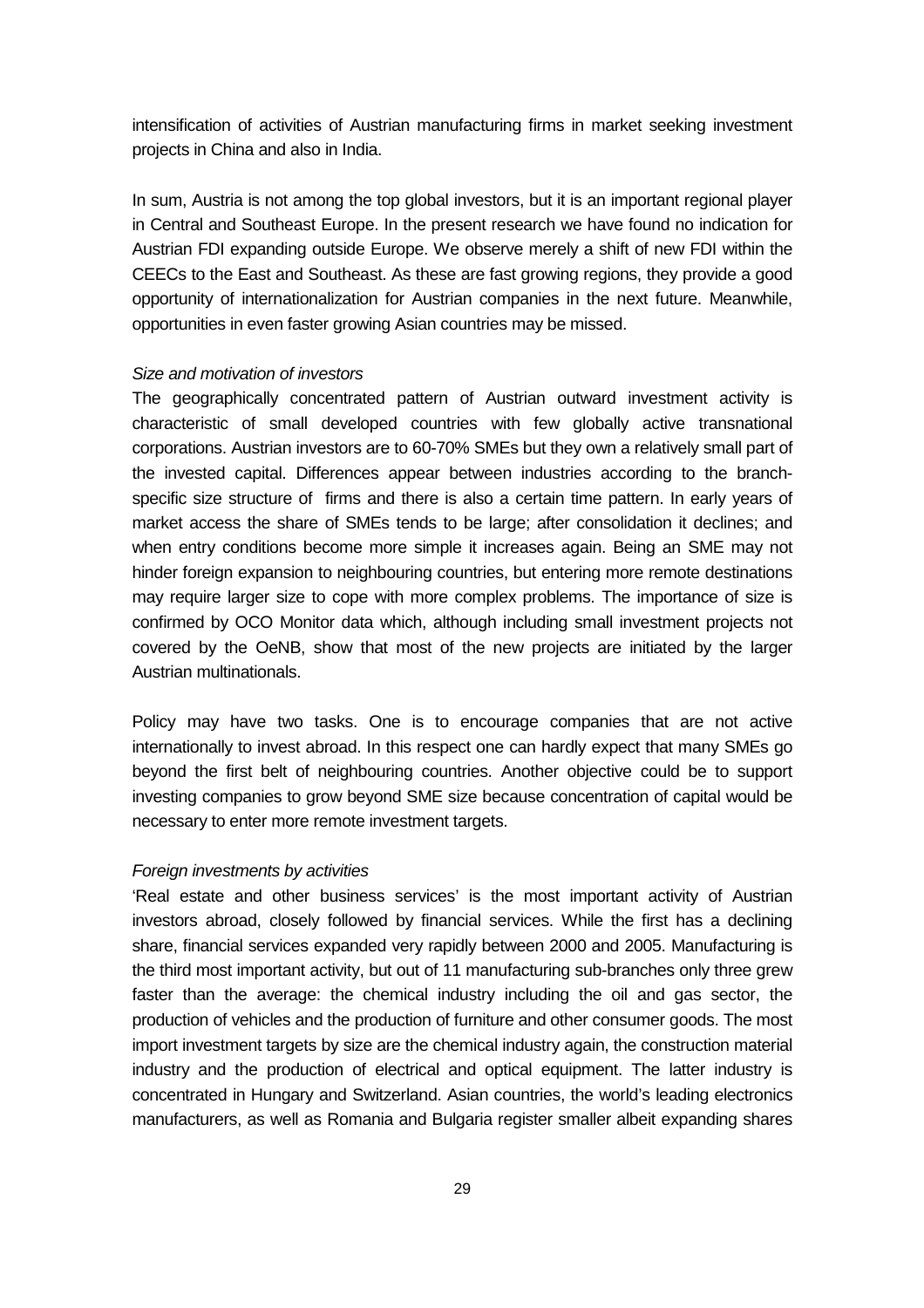of Austrian FDI capital in this industry. While financial services and some manufacturing industries have internationally active larger companies, other industries may be hindered in their expansion by small firm size and scarcity of knowledge. Especially high-tech industries may need more venture capital and coaching to expand abroad.

### Motives for investing abroad

Most Austrian FDI projects are market seeking, they sell on the local markets of their target countries. The lack of efficiency seeking investments explain why relocation from Austria is rare compared to Germany or France. The labour cost motive of investment is marginal, except in the case of the Czech Republic, Hungary and Slovakia. This first belt of investment target countries host most of the export oriented manufacturing subsidiaries of Austrian companies. In addition, Romania is emerging as a further target of Austrian efficiency-seeking investment. There is no sign that other second-tear countries like those in the Western Balkans become possible targets for labour-intensive production: the number of manufacturing subsidiaries is rising very slowly and the labour cost motive is not frequent possibly due to higher wages than in Romania or Bulgaria. Labour-intensive manufacturing production expands also in Asia, but targets mainly the local market.

### Industries and region with good investment prospects

Looking at the relationship between FDI growth on one hand and labour productivity, capital productivity and profitability of subsidiaries on the other, we identified the profitability of subsidiaries as the factor most related to the growth of Austrian outward FDI. Potential investment targets based on higher than average profitability of subsidiaries in 2005 include:

- Germany in several manufacturing branches
- Hungary in textiles, clothing and financial services
- the Czech Republic in the food industry
- Poland in almost all activities
- Slovakia in non-metallic minerals, metal working, electrical machinery and electronics
- Switzerland in trade, real estate and other business activities
- Other West European countries in the food industry and in construction
- the Western Balkans in construction, transport and telecom
- the CIS in financial services
- Asia in machine building and the electrical and electronics industry
- the rest of the world (Africa and Latin America) in the chemical industry, construction and trade

Present profits are only one of the factors stimulating future investment. Countries not providing profits at the moment may just have the best potential. Romania, Bulgaria, and Slovenia cannot be considered attractive in any activity based on year 2005 profitability but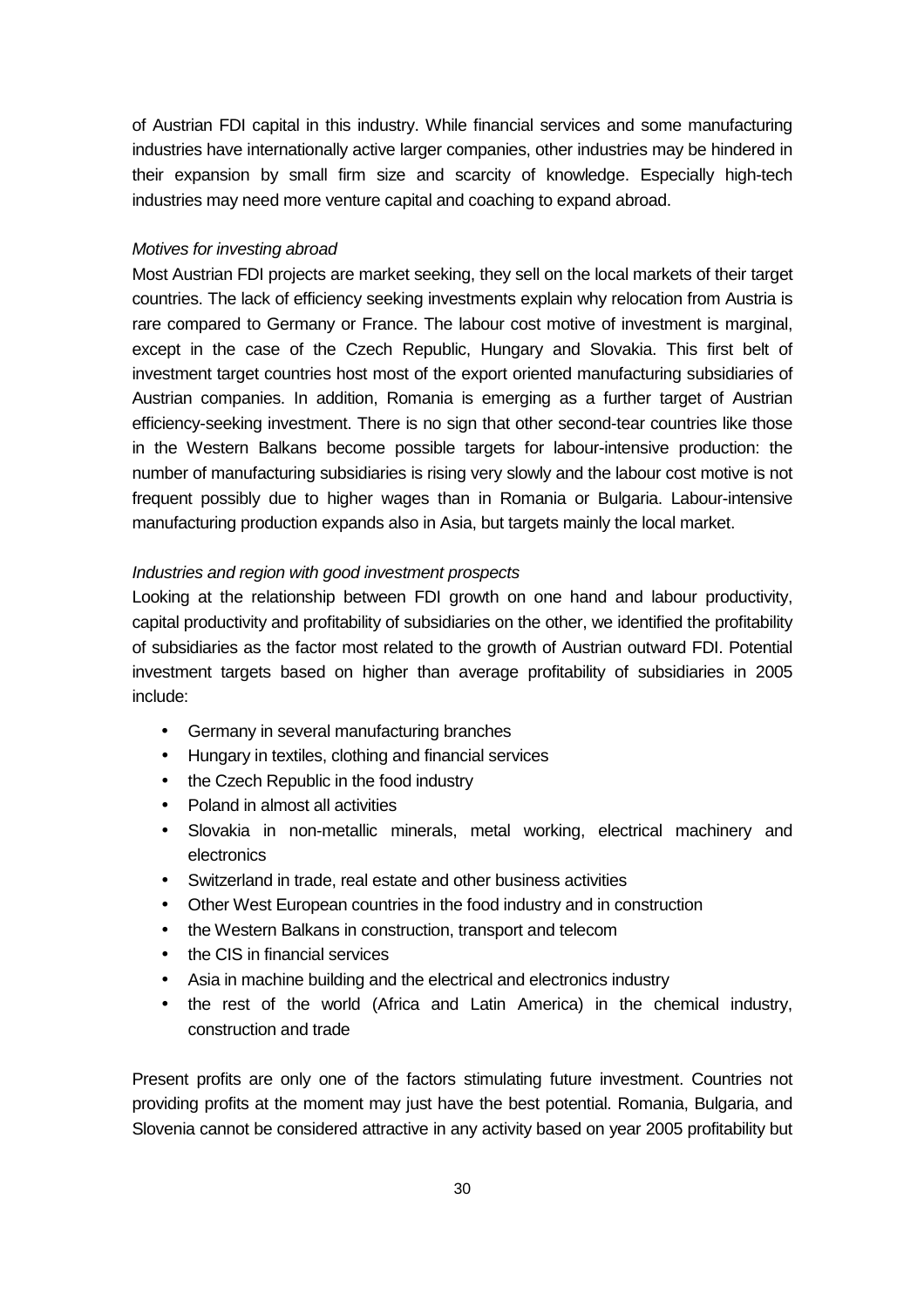they show up with improving profitability on the whole. Also the amount of Austrian FDI per GDP in these countries is still less than in other CEECs, thus more inflows can be expected. The expansion of Austrian FDI in this second belt of target countries is well on track with larger companies. Help and stimulus may be necessary for SMEs and manufacturing industry investors. It is even more desirable to support expansion in regions where profits are already high but investments relatively low, especially in Asia. While it is the natural direction of development to increase Austrian activities in the Western Balkans and the CIS, it may also be desirable to develop a more global footing.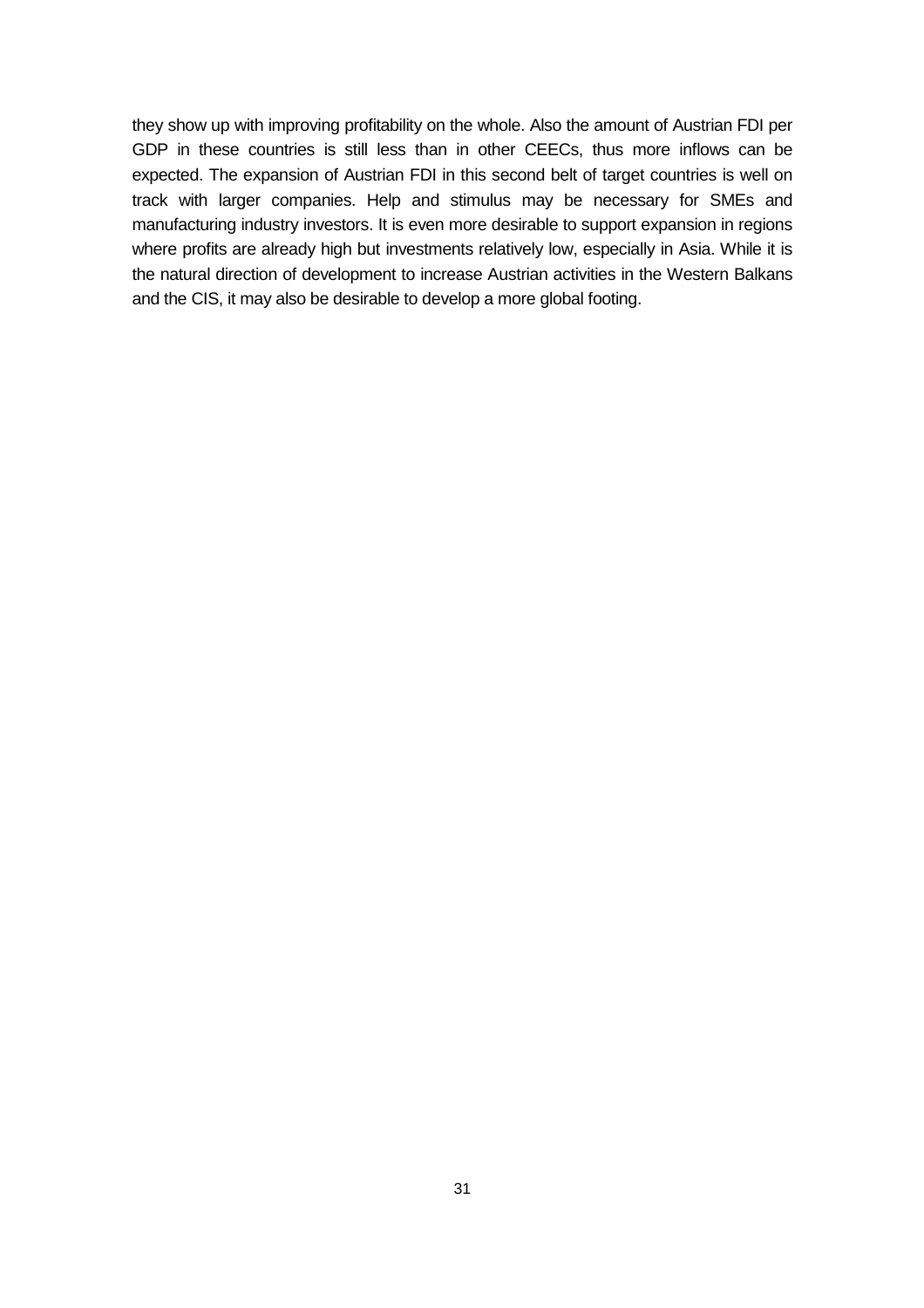### **Literature**

ABA – Austrian Business Agency (2004), 'Austria: The Ideal Hub for Central and Eastern Europe', ABA, 7 April (http://www.aba.gv.at/).

Altzinger, W. (2002), 'Direktinvestitionen, Handel und Beschäftigung – Empirische Evidenz zur österreichischen Internationalisierung in Mittel- und Osteuropa', in: Bundesministerium für Wirtschaft und Arbeit, 'Österreichs Aussenwirtschaft 2001/2002', Wien, S. 302-320.

AtKerney (2007), 'Globalization index 2006', www.atkerney.com.

Bhattacharya, R. (2007), 'Austria's deepening economic integration with Central and Eastern Europe', OECD Economics Department Working Paper, No. 572, Paris.

Bellak, C. und W. Altzinger (2001), 'The Impact of Direct and Indirect FDI in Eastern Europe on Austrian Trade and Employment', in: R. Narula (Hg.), Trade and Investment in a Globalising World: Essays in Honour of H. Peter Gray, Pergamon Press, Kidlington, pp. 86-112.

Bellak, C. (2003), 'Gaining and Losing Competitiveness', Working Paper Series on Growth and Employment in Europe, No. 34

Breuss, F., P. Egger und M. Pfaffermayr (2002), 'Structural Funds, EU Enlargement, and the Redistribution of FDI in Europe', WIFO Working Papers no. 195, Vienna.

ETH (2007), 'KOF Index of Globalization 2008', Zurich, http://globalization.kof.ethz.ch/.

Goldman Sachs (2006), 'Europe in a Globalised World: Winners and Losers', Global Economics Paper, No. 142.

Havlik, P. (2005), 'Unit Labour Cost in the New EU Member States', wiiw Statistical Reports, No. 1. Vienna.

Hunya, G. and I. Geishecker (2005), 'Employment Effects of Foreign Direct Investment', in: Economic Restructuring and Labour Markets in the Accession Countries, European Commission Directorate-General for Employment, Social Affairs and Equal Opportunities, pp. 121-156.

Hunya, G. (2004), 'Manufacturing FDI in New EU Member States – Foreign Penetration and Location Shifts between 1998 and 2002', wiiw Research Reports, No. 311.

Hunya, G. and M. Schwarzhappel (2006), 'WIIW Database on Foreign Direct investment in Central East and Southeastern Europe 2006: Increasing Significance of Repatriated and Reinvested Earnings', wiiw, Vienna.

Kokko, A. (2006), 'The Home country Effects of FDI in Developed Economies', EIJS Working Paper No. 225. Stockholm.

Lipsey, R. (2002), 'Home and Host Country Effects of FDI', NBER Working Paper, No. 9293.

Mayer, T. and G. Ottaviano (2007), 'The happy few: internalization of European firms', Bruegel Blueprint Series, Vol. III, Brussels.

OECD (2006), 'The Changing Nature of Manufacturing in OECD Economies', Paris.

OeNB – Oesterreichische Nationalbank (2007), 'Direktinvestitionen 2005', Sonderheft Statistiken, Wien, September.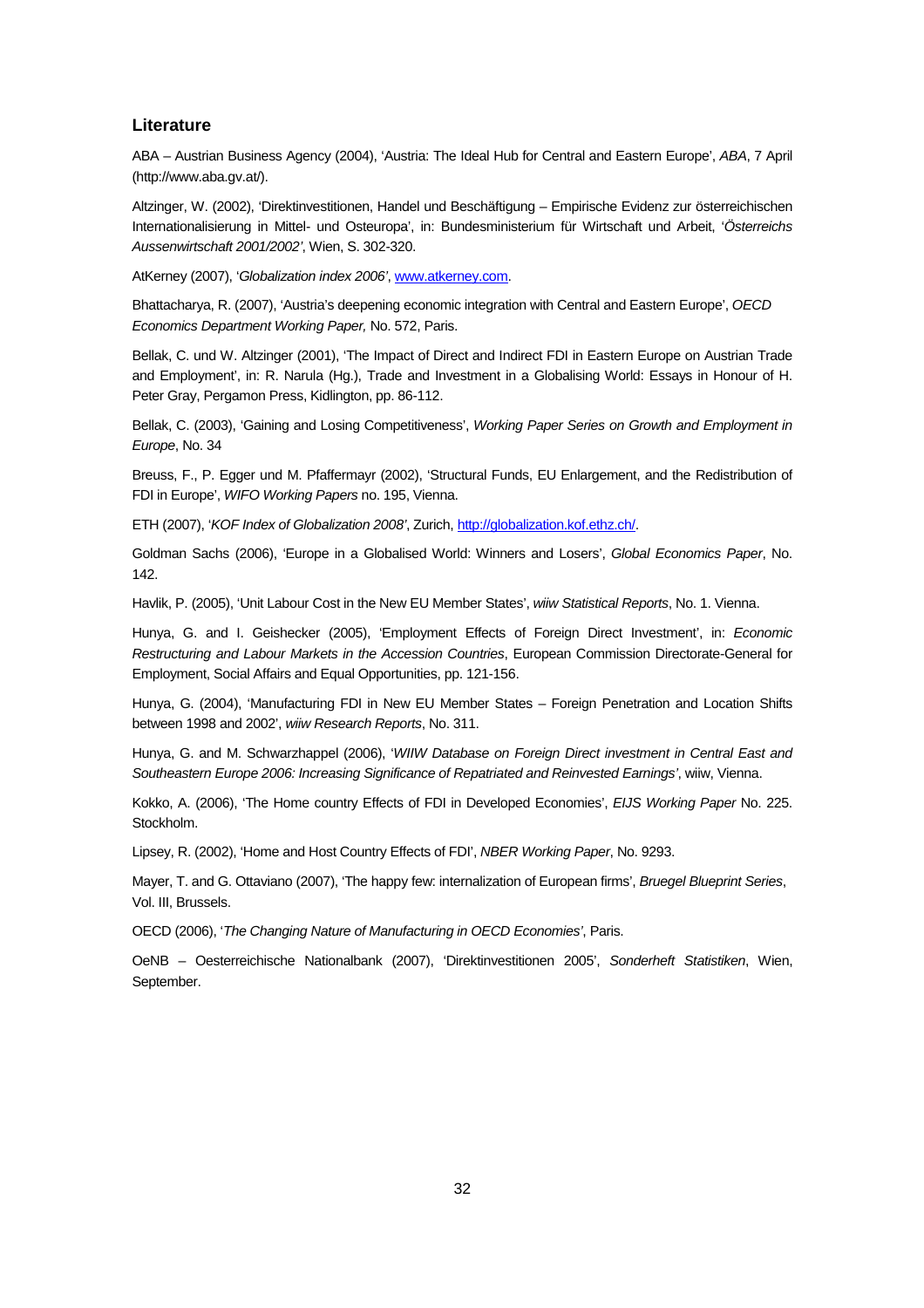# **Appendix I**

# **Countries, geographic regions**

| Abbreviation in tables | Name and content                             |
|------------------------|----------------------------------------------|
|                        |                                              |
| DE                     | Germany                                      |
| HU                     | Hungary                                      |
| CZ                     | <b>Czech Republic</b>                        |
| PL                     | Poland                                       |
| <b>SK</b>              | Slovakia                                     |
| SI                     | Slovenia                                     |
| CН                     | Switzerland                                  |
| RO+BG                  | Romania and Bulgaria                         |
| <b>Baltics</b>         | <b>Baltics</b>                               |
| Rest-Europe            | Other West European countries                |
| <b>Rest-Dev</b>        | Other, non-European, developed countries     |
| West Balkan            | <b>Western Balkans</b>                       |
| <b>CIS</b>             | Commonwealth of Independent States           |
| Asia                   | Asian countries                              |
| RoW                    | Rest of the world (Latin America and Africa) |
| All                    | Total by region                              |
| Total                  | Austrian subsidiaries total                  |

 NMS-8 include HU, CZ, PL, SK, SI, Baltics CEECs include NMS-8, RO+BG, W-Balkan, CIS